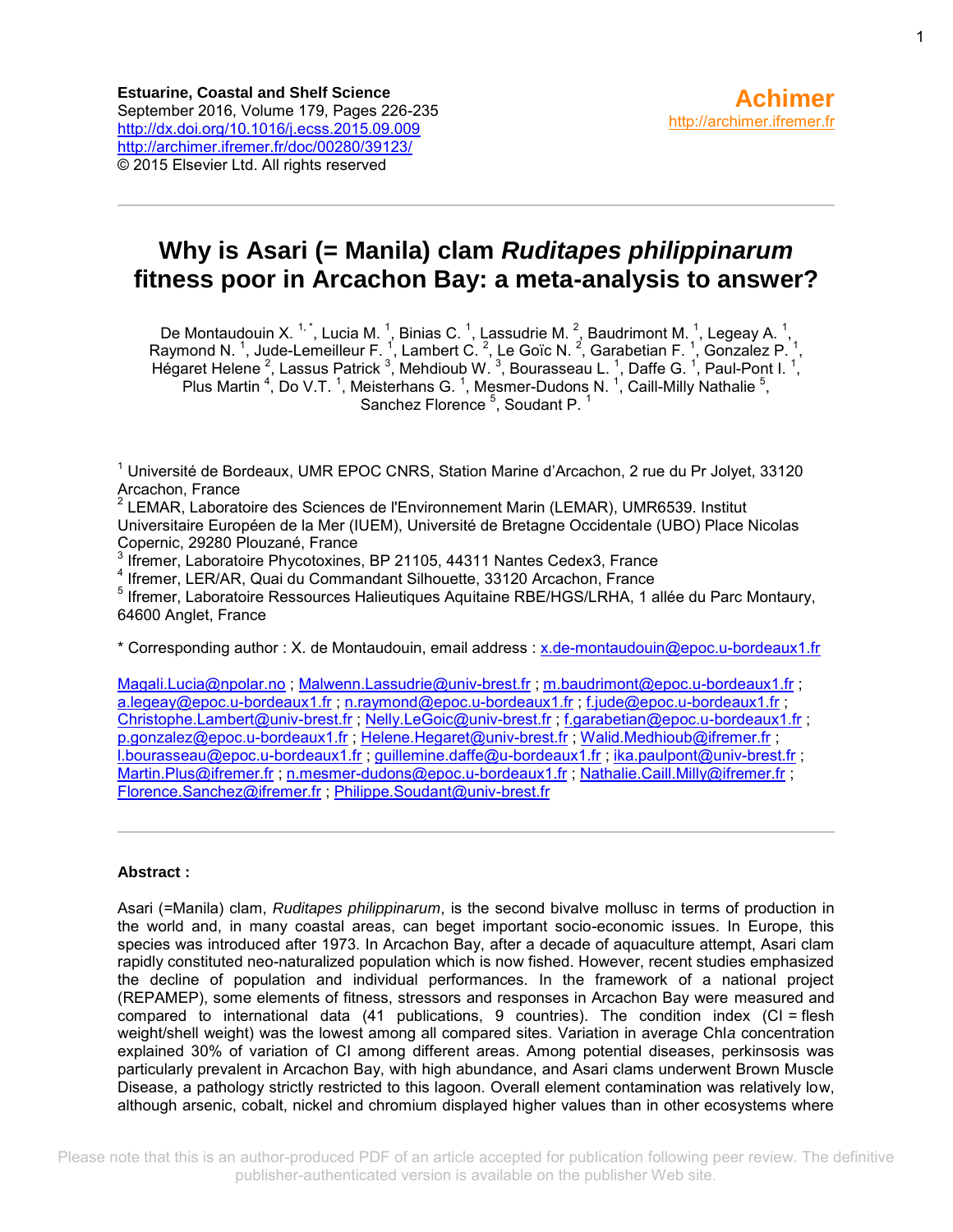Asari clam is exploited. Finally, total hemocyte count (THC) of Asari clam in Arcachon Bay, related to the immune system activity, exhibited values that were also under what is generally observed elsewhere. In conclusion, this study, with all reserves due to heterogeneity of available data, suggest that the particularly low fitness of Asari clam in Arcachon Bay is due to poor trophic condition, high prevalence and intensity of a disease (perkinsosis), moderate inorganic contamination, and poor efficiency of the immune system.

#### **Highlights**

► Asari clams characteristics are compared among 9 countries through 41 references. ► 30% of condition index variation is explained by chlorophyll a concentration. ► Chla and diseases explain most of Asari clam poor fitness in Arcachon Bay.

**Keywords** : *Ruditapes philippinarum*, Condition index, *Perkinsus*, Brown Muscle Disease, Element contamination, Immune system, Arcachon Bay

#### **1. Introduction**

Mollusc bivalves display a strong phenotypic plasticity, i.e. their environment modulate their population dynamics, including reproduction, recruitment, growth and mortality ( de Montaudouin, 1996, Newell, 2004 and Peterson and Black, 1987). Factors involved in individual growth are the best understood. Most bivalves are suspension feeders and their growth performance is strongly related to food availability ( Suh and Shin, 2013 and Watanabe et al., 2009) alongside the role played by temperature ( Fan et al., 2007 and Nam Han et al., 2008). For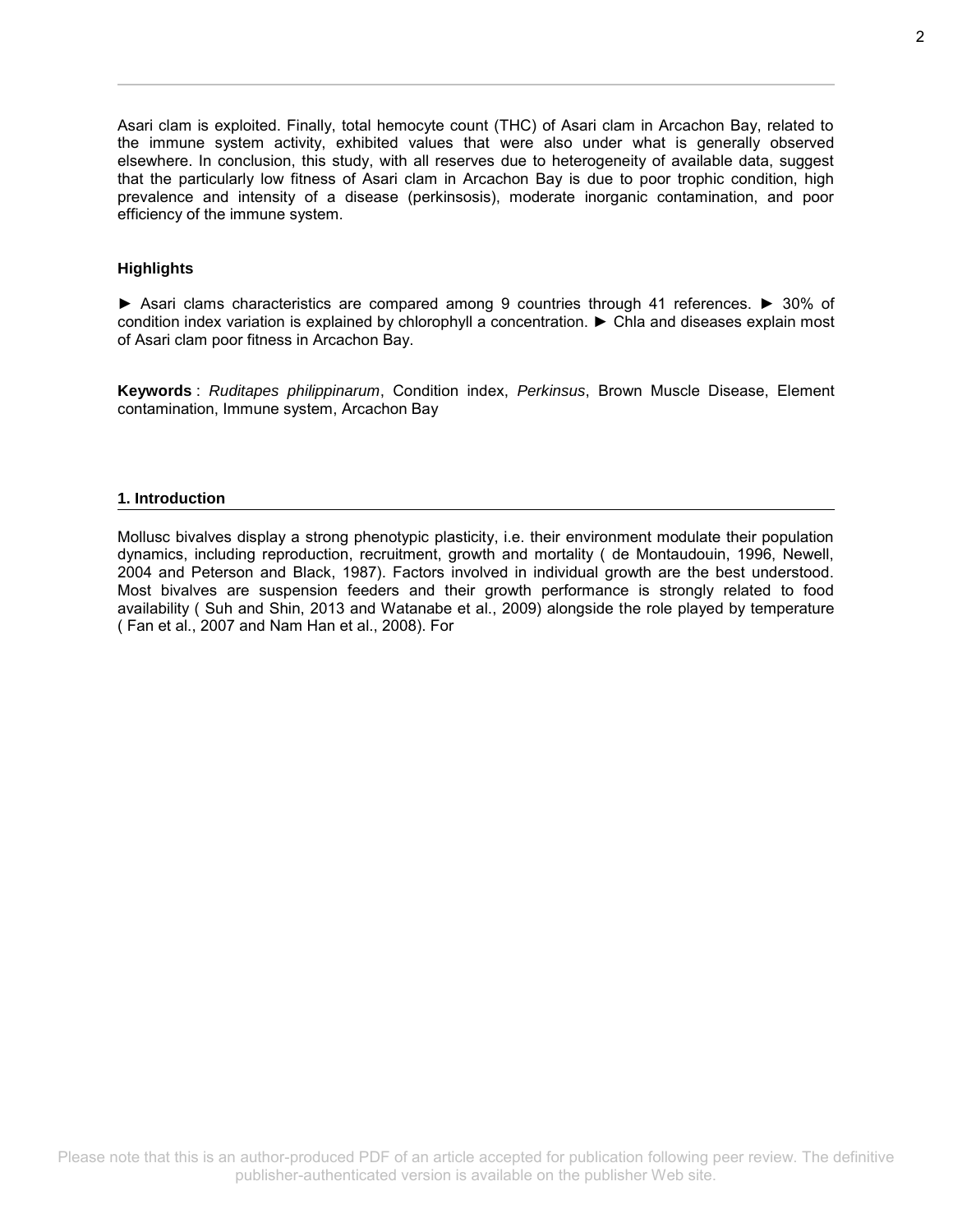intertidal bivalves, food availability directly depends on immersion time and plankton quantity (and quality). However many factors may disrupt the relation between trophic source and specific consumers. Competition with other suspension-feeders has been welldocumented (Fukumori et al., 2008; Troost et al., 2009). Many medium-scale experiments highlighted intra- and interspecific competition, mainly focusing on growth performance (Brock, 1980; Kamermans et al., 1992; Peterson, 1982; Ramón, 1996), but also on condition index (de Montaudouin and Bachelet, 1996) which represents the ratio between the flesh weight and the shell weight (or volume). At larger scale, the strategy rather consisted in assessing the capacity of the environment to sustain bivalve production ("carrying capacity") (Dame and Prins, 1998; McKindsey et al., 2006; Sarà and Mazzola, 2004).

I intra- and interspecific competition, mainly focusing on growth perform<br>80; Kamermans et al., 1992; Peterson, 1982; Ramón, 1996), but also on conc<br>Montaudouin and Bachelet, 1996) which represents the ratio between the<br>1 Finally, co-occurring abiotic and biotic factors can impair bivalve fitness. Parasites are omnipresent in bivalve communities (de Montaudouin et al., 2000; Gam et al., 2008; Thieltges and Reise, 2007). Clades like trematodes are prevalent in bivalves and rather considered as population regulators, although they may induce mass mortality (Jonsson and André, 1992; Thieltges, 2006). In shellfish aquaculture, infectious diseases represent the first cause of mortality and can be related to few protozoan genuses (*Perkinsus, Bonamia, Marteilia, Haplosporidium*), bacteria and virus such as *Vibrio* and herpes virus, respectively (Morley, 2010; Rowley et al., 2014). Harmful algal bloom is another preoccupying source of stress impairing bivalve fitness, in interaction or not with other factors, e.g. parasitism (Lassudrie et al., 2014). Bivalve communities, exploited or not, are mainly distributed along coastal systems where anthropogenic pressure can also exert strong constraints. As filterfeeders, bivalves are efficient bioaccumulators (Byrne and O'Halloran, 2001; Carroll et al., 2009; Lehtonen et al., 2006; Verlecar et al., 2006). All kinds of pollutants may perturb bivalve physiology and impair their performances (Guerlet et al., 2010; Kim et al., 2008; Mearns et al., 2012).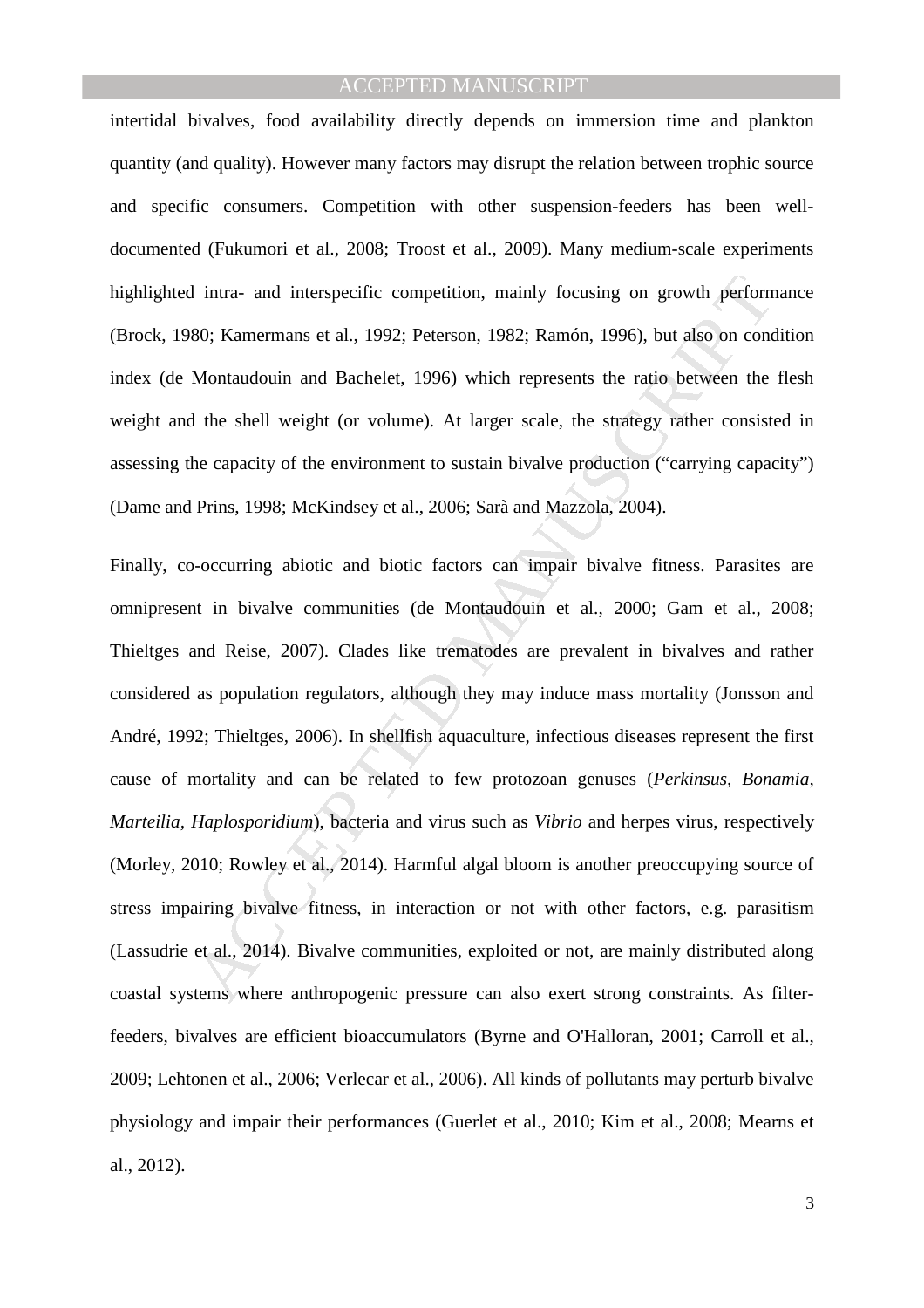The world production of marine bivalves in 2011 is ca. 12.8 million tons/year, when pooling fisheries and aquaculture statistics (FAO, 2014). Three groups of bivalves (oysters, mussels and clams) represented ca. 78 % of the total aquatic production (FAO, 2014). None are preserved from episodic or chronic crisis (Carnegie, 2005). Factors responsible of mass mortality are often identified, pathogen or drastic environmental changes for instance. Conversely, the responsibility of bad performances (deficit of growth, condition index, recruitment) is much more difficult to identify, due to the diversity of factors interacting within their habitat (as described above).

are often identified, pathogen or drastic environmental changes for inst<br>
7. the responsibility of bad performances (deficit of growth, condition is<br>
1) is much more difficult to identify, due to the diversity of factors i The Asari clam (*Ruditapes philippinarum*) originates from Indo-Pacific waters. Since 1930, it has been introduced into different part of the world (Flassch and Leborgne, 1992). In Europe, *R. philippinarum* was primarily introduced in France for culture purposes in 1972 and later to England, Spain and Italy (Flassch and Leborgne, 1992). Within a few years, this bivalve established neo-natural populations in most southern European countries. In France, Arcachon Bay population ranked first in terms of biomass and exploited stock (Sanchez et al., 2014). The exploited stock was steadily declining (1159 t in 2008 *vs* 723 t in 2012) causing a crisis for fishermen and a drop of fishing licences. Deficit of growth, condition index and recruitment were quantified (Dang et al., 2010b). Among possible factors involved in these bad performances, diseases were evoked although their prevalence and intensity cannot explain alone this chronic crisis (Binias et al., 2014b; Dang et al., 2013; Dang et al., 2008).

Between 2009 and 2013, in the framework of a French Ministry of Environment program (LITEAU 3, REPAMEP Project), a pluridisciplinary team monitored several parameters related to *R. philippinarum* biology in Arcachon Bay. Fitness of *R. philippinarum* in this Bay (and environmental factors) was compared to Asari clam fitness (and environmental factors) described in the literature elsewhere in the world where this species is exploited in order to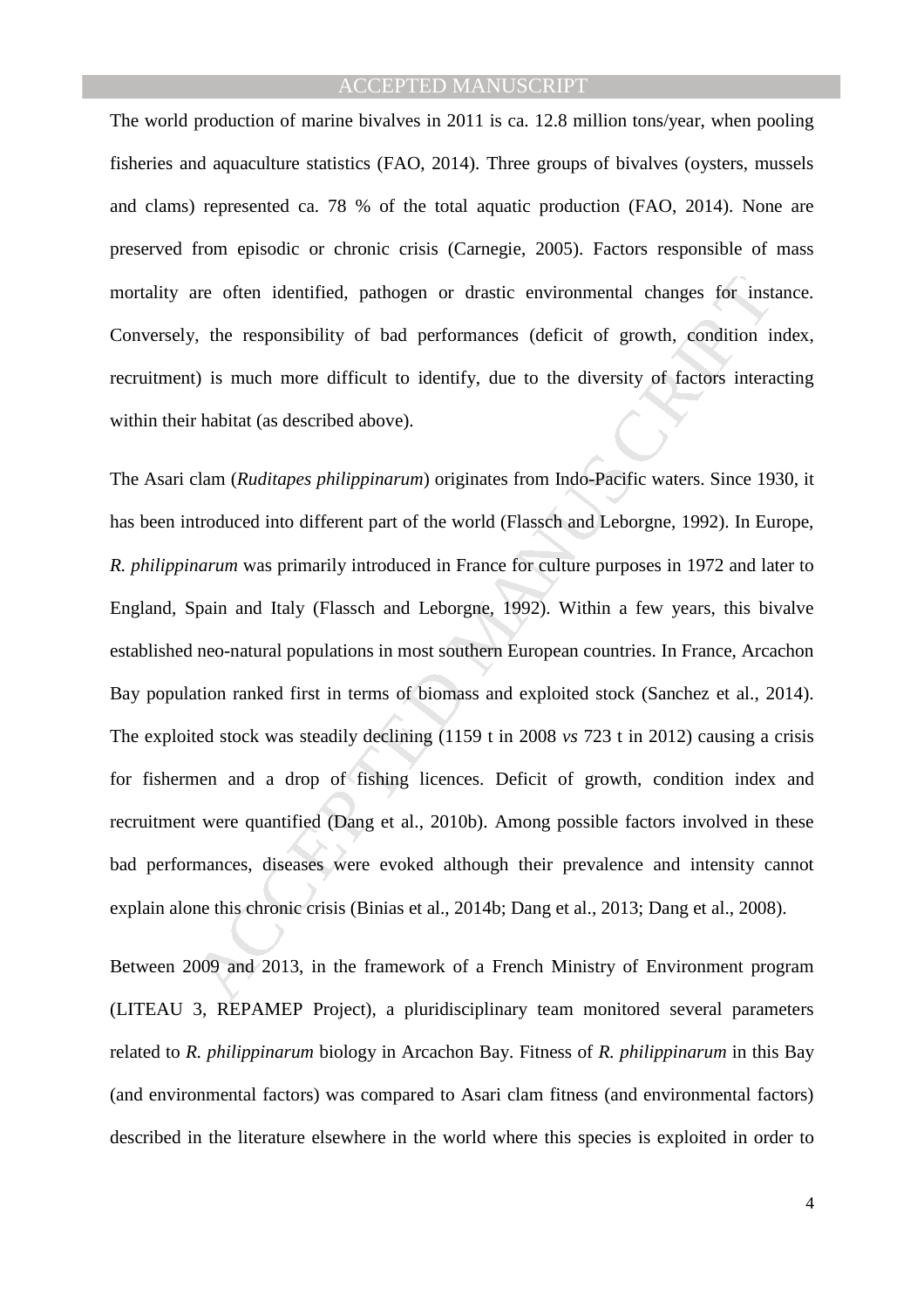detect environmental factors impairing or ameliorating Asari clam fitness in the Bay of Arcachon.

Two major problems were encountered. Firstly, most studies dealt with one type of factor (e.g. parasitism or chemical contaminants or harmful algal bloom, etc.) and did not provide data concerning other co-occurring stressors. Besides, the description of physical factors was usually scarce even for basic hydrological parameters like temperature, salinity, emersion time. Similarly, the presence of pathogens, pollutants, phycotoxins was analysed in terms of prevalence, levels or bioaccumulation but was rarely related to bivalve fitness. Conversely, studies dealing with fitness were rather (usually) in the framework of a population dynamics concern and did not take into account environmental stressors.

ming other co-occurring stressors. Besides, the description of physical factors<br>rece even for basic hydrological parameters like temperature, salinity, emerally, the presence of pathogens, pollutants, phycotoxins was anal The second main difficulty was related to the heterogeneity of methods and units among studies, *e.g*. fresh flesh weight *vs.* dry flesh weight, whole body measurement *vs.* single organ measurement, parasite intensity (= number of parasites per infected individual) *vs.* parasite abundance (= number of parasites per individual), different spatial and temporal scales, etc. Finally, in order to compare the parameters that were measured in Arcachon Bay to international literature, we had to restrict our analysis to: 1) condition index for fitness evaluation; 2) Chla concentration in the water for environmental data; 3) perkinsosis (no comparison for Brown Muscle Disease which only exists in Arcachon Bay); 4) twelve trace elements; and 5) total hemocyte count (THC) as a response to stress (Table 1).

### **2. Materials and methods**

#### *2.1. Study site*

Arcachon Bay is a 180-km<sup>2</sup> semi-sheltered lagoon on the southwest Atlantic coast of France (Fig. 1). It is subjected to continental water inputs through mainly the Leyre River but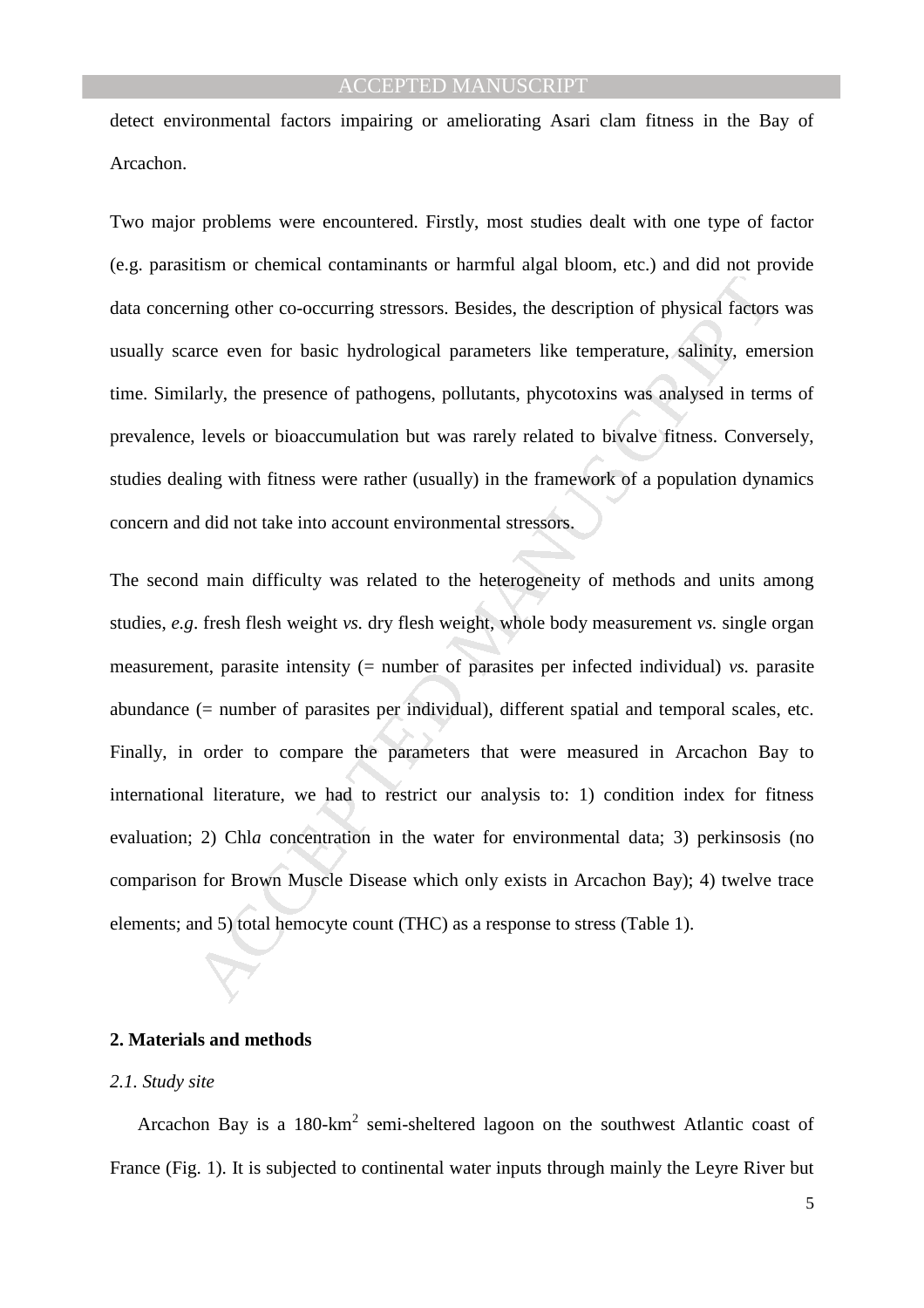lagoon" (156 km<sup>2</sup>) and "Arguin" (24 km<sup>2</sup>) under oceanic influence<br>
um is, in terms of biomass and excluding oyster culture, the dominant speci<br>
ats. The species inhabits both Arcachon lagoon and Arguin.<br>
ippinarum *cond* also many streams situated around the lagoon. In parallel, the lagoon receives marine waters from the Atlantic Ocean. Muddy intertidal flats colonized by *Zostera noltei* sea grass bed dominate the inner part of the lagoon  $(110 \text{ km}^2)$  whereas intertidal sand flats (Arguin, Fig. 1) are situated at the mouth of the bay. For this study, Arcachon Bay was divided in two sites: "Arcachon lagoon" (156 km²) and "Arguin" (24 km²) under oceanic influence. *R. philippinarum* is, in terms of biomass and excluding oyster culture, the dominant species of intertidal flats. The species inhabits both Arcachon lagoon and Arguin.

#### *2.2.* R. philippinarum *condition index*

Among the different possible condition indices, we selected the most consensual one for *R. philippinarum* :

 $CI = dry$  flesh weight (mg)/dry shell weight (g) (Walne and Mann, 1975).

Beyond *R. philippinarum* analyzed in the REPAMEP project in 2012 (Binias et al., 2014b), four other recent studies in Arcachon Bay (2003-12) were considered and compared as well as with ten others in the world based on the same CI calculations (Table 1).

## *2.3 Chl*a *in the water*

Chl*a* concentration (in  $\mu$ g.L<sup>-1</sup>) was the only environmental factor which average values could be found in a sufficient number of sites where *R. philippinarum* condition index was available. All data are from the literature (Table 1).

#### *2.4. Diseases*

In the framework of REPAMEP project, *R. philippinarum* was manually sampled at 39 sites in Arcachon Bay (Autumn 2009), at low tide (Binias et al., 2014a). Clams were found in 33 of these sites (Figure 1) and *Perkinsus olseni* abundance was estimated using the protocol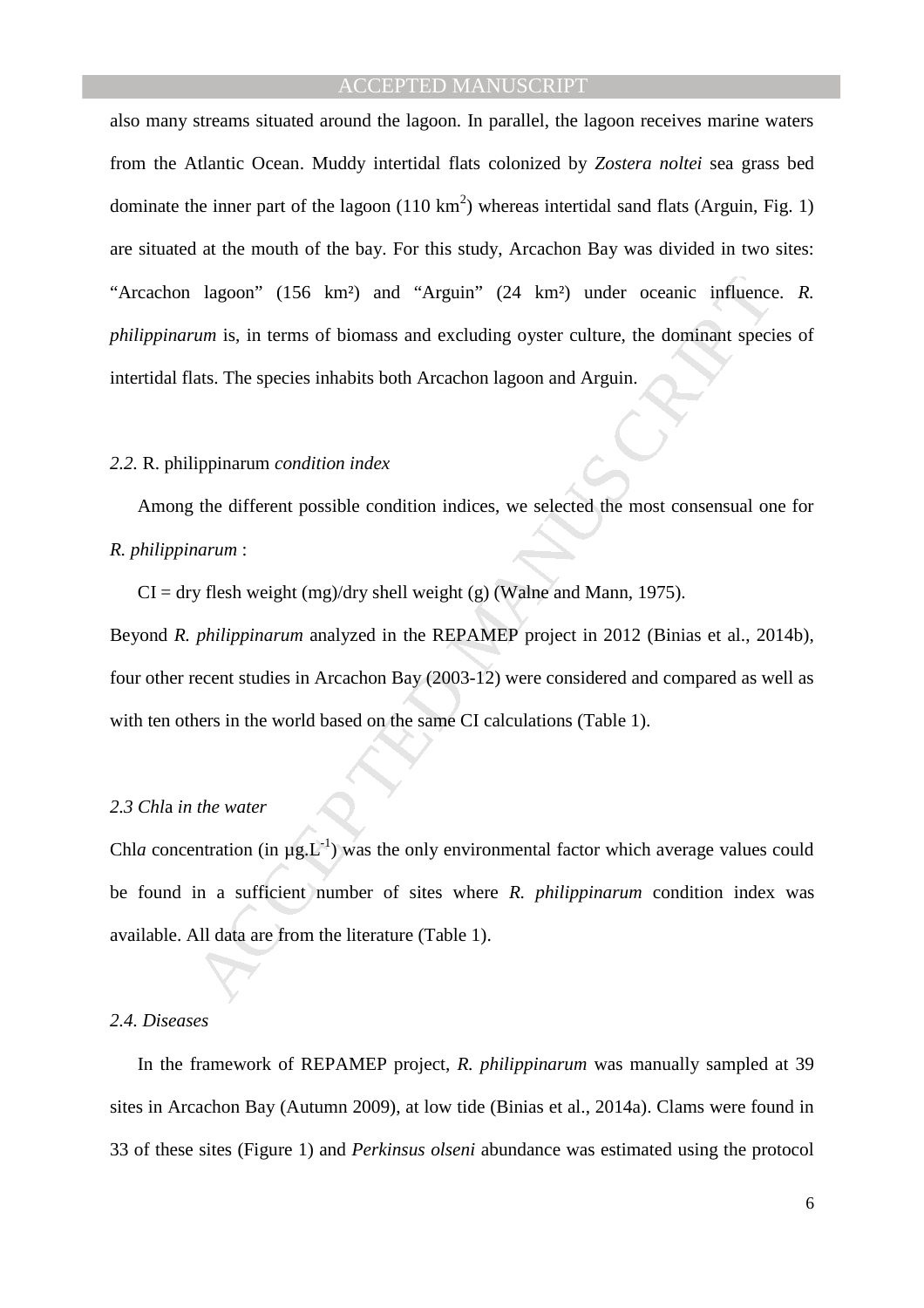y). Gills were incubated for at least one week in the dark at room temperatime, the FTM was discarded following centrifugation (10 min-800  $\times$  g). edigested twice with 2 N NaOH at 60 °C for 1 h. After centrifugation (10 from Ray (1952) modified by Choi et al. (1989). Clams were dissected and their gills were excised and weighed. The gills were incubated in 10 mL of fluid thioglycollate medium (FTM) supplemented with antifungal (Nystatin final concentration 40 mg  $mL^{-1}$ ) and antibiotics (Streptomycin and penicillin G final concentration 66 mg.mL $^{-1}$  and 32 mg.mL $^{-1}$ respectively). Gills were incubated for at least one week in the dark at room temperature. After this time, the FTM was discarded following centrifugation (10 min-800  $\times$  g). Gill tissues were digested twice with 2 N NaOH at 60 °C for 1 h. After centrifugation (10 min-800  $\times$  g), the supernatant was discarded and the pellet washed twice with a sterile solution of Phosphate Buffered Saline and resuspended in 1 mL of the same solution. *Perkinsus* sp. hypnospores were enumerated on a Malassez counting chamber by light microscopy. The two parameters that could be compared with the literature were abundance and prevalence (Table 1). Abundance is defined as the number of cells per gram of wet gill tissues of analyzed clams and prevalence as the percentage of infected clams.

*R. philippinarum* from Arcachon Bay is also impacted by Brown Muscle Disease (BMD). Benefiting from a resource monitoring (Sanchez et al., 2013), a total of 497 stations were sampled (May-June 2012) to collect 11701 *V. philippinarum* all over the lagoon. Samples consisted in sediment cores (0.25 m²) using a Hamon grab, taken to a depth of 20 cm. Individuals with shell length  $\geq$  23 mm (=threshold of infection according to previous studies) were dissected. The anterior muscle was observed under stereoscope to check necrosis related to BMD (Dang et al., 2008; Dang et al., 2009b). The prevalence was defined as the percentage of infected individuals  $(> 23$  mm).

#### *2.5. Trace element determination in clams and sediments*

During REPAMEP project, *R. philippinarum* was seasonally sampled at 6 sites (Arguin + 5 inner lagoon sites) in 2010, 2011 and 2012 (Fig. 1). Flesh of two individuals per replicate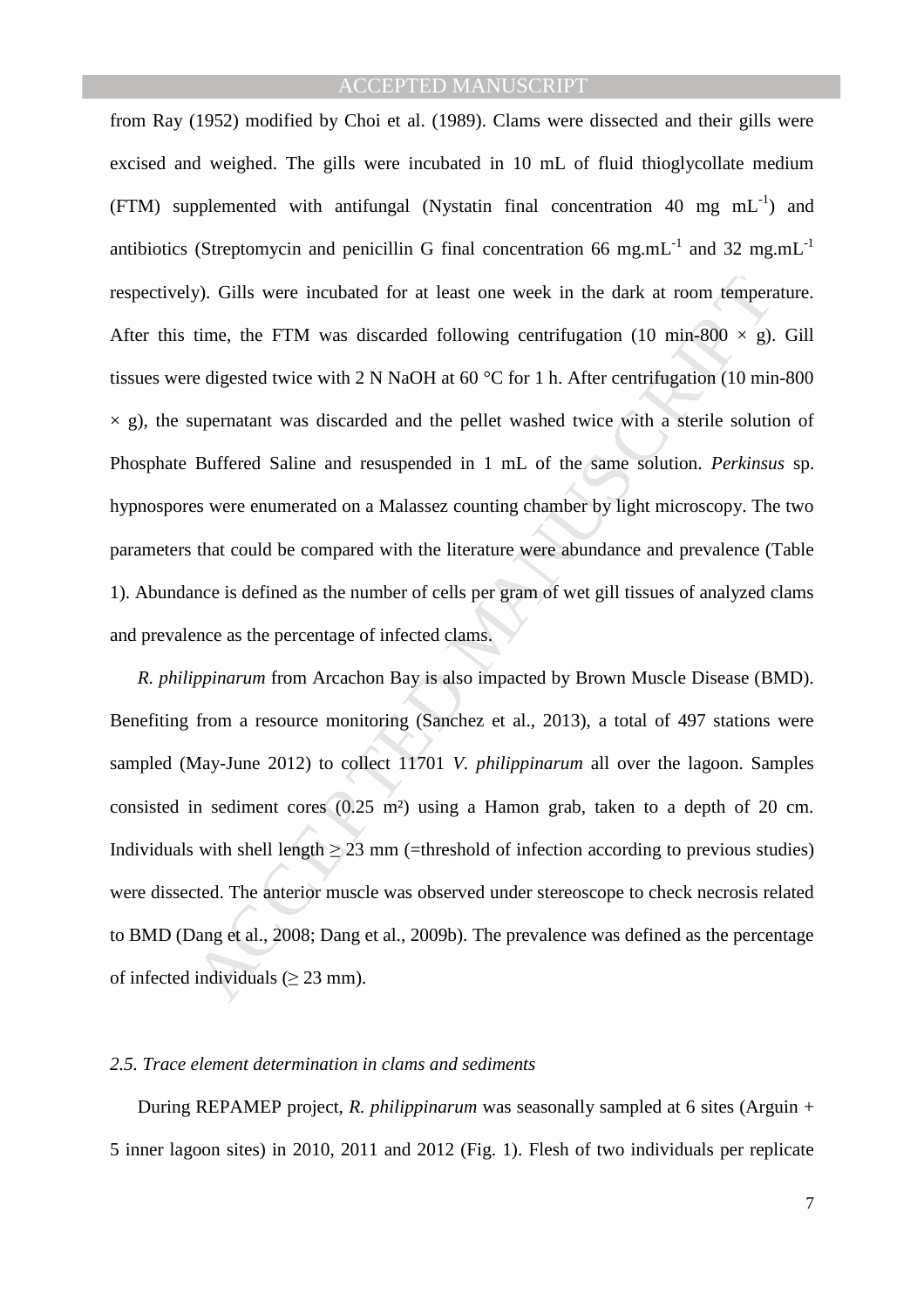*um* (in µg<sub>2</sub><sup>+1</sup> dw for dry weight) by ICP-OES (ICP-OES 720, A<sub>1</sub><br>ies) or ICP-MS (Thermo Fisher Scientific XSeries II). Aliquots of the biolc<br>ere first digested in 3 mL of pure HNO<sub>3</sub> (Merck, Darmstadt, Germany)<br>medium was extracted from the shell, mechanically homogenized and freezed under -20°C until analysis. Twelve trace elements (silver 'Ag', aluminium 'Al', arsenic 'As', cadmium 'Cd', chromium 'Cr', cobalt 'Co', copper 'Cu', mercury 'Hg', manganese 'Mn', nickel 'Ni', lead 'Pb' and zinc 'Zn') were determined in 5 replicates per sampling site or time of total flesh *R. philippinarum* (in  $\mu$ g.g<sup>-1</sup> dw for dry weight) by ICP-OES (ICP-OES 720, Agilent Technologies) or ICP-MS (Thermo Fisher Scientific XSeries II). Aliquots of the biological samples were first digested in 3 mL of pure  $HNO<sub>3</sub>$  (Merck, Darmstadt, Germany) in a pressurized medium at 100 °C for 3h (hot block CAL 3300, Environmental Express, USA). Digestions were then diluted up to 18 mL with ultra-pure water (Milli-Q, Bedford, MA, USA). Three control samples (two CRMs and one blank) treated and analysed in the same way as the samples were included in each analytical batch. The CRMs were dogfish liver DOLT-4 (NRCC) and lobster hepatopancreas TORT-2 (NRCC). Trace element concentrations were expressed in  $\mu$ g.g<sup>-1</sup> dw, which was the most consensual unit in the investigated literature (Table 2). The same sites were also sampled at one occasion for sediment analysis according to the same procedure. Only seven elements (As, Co, Cu, Mn, Ni, Pb and Zn) were determined in these samples. The detection limits were ( $\mu$ g/L): Ag 330; Al 310; As 200; Cd 214; Co 240; Cr 270; Cu 230; Mn 260; Ni 230; Pb 220; Zn 210.

Total Hg analyses were carried out by atomic absorption spectrophotometry with an Advanced Mercury Analyser (ALTEC AMA 254) on 0.1 g of dried clams. Mercury analyses were run under a thorough quality controlled program that includes analysis of certified reference material (CRM; lobster hepatopancreas TORT-2; National Research Council, Canada). Standard aliquots were treated and analysed according to the same conditions as the samples. The results were in good agreement with the certified values, with a mean recovery rate of 92%. The detection limit of the method is 0.01 ng Hg with an average analytical variability of 5%.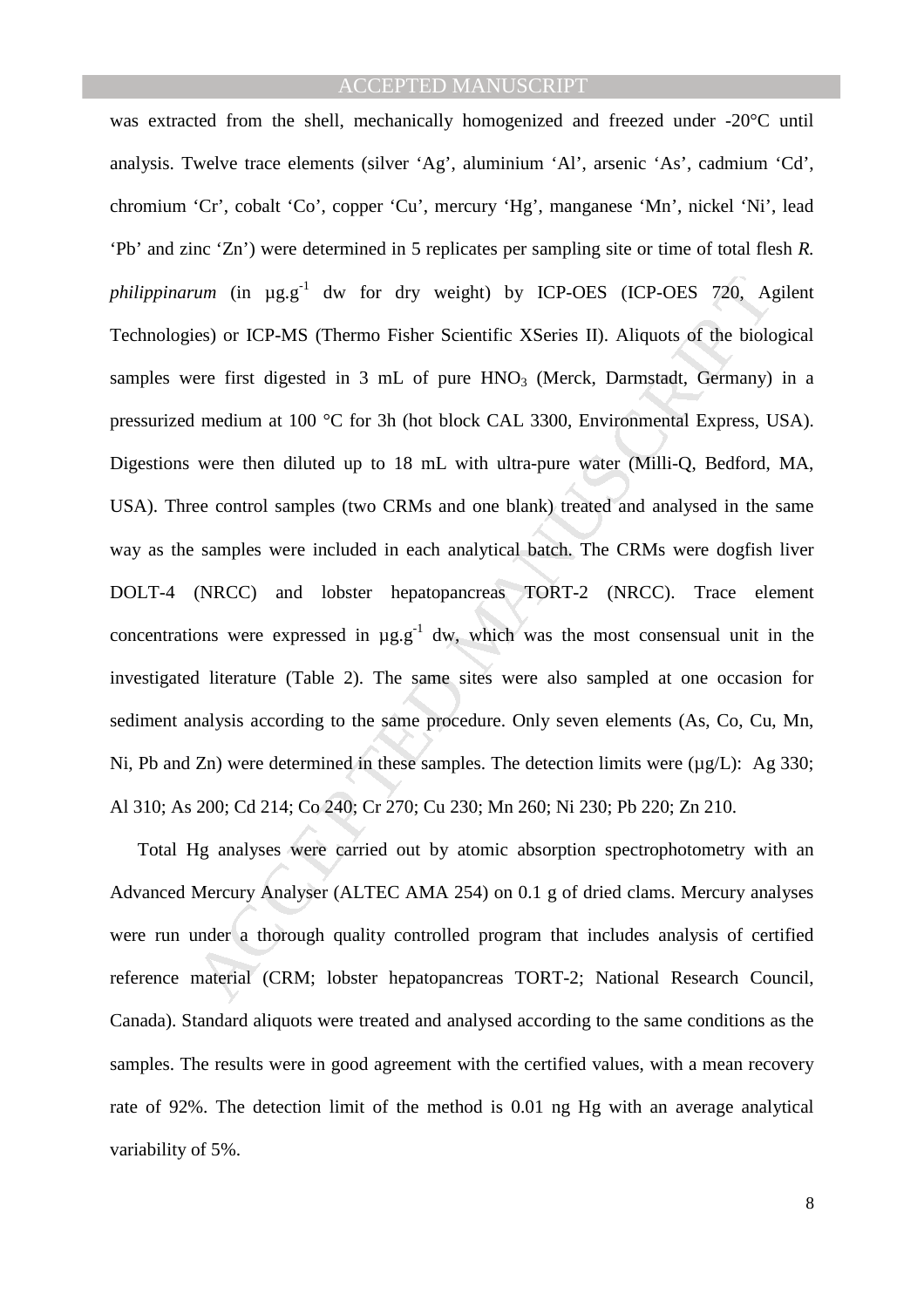#### *2.6. Total hemocyte count in* R. philippinarum

udouin et al., 2010) (Fig. 1, Table 1). The methodology was similar in<br>
1. Hemolymph was withdrawn from the posterior adductor muscle using a<br>
2. Hemolymph was withdrawn from the posterior adductor muscle using a<br>
ad with Beyond *R. philippinarum* individuals that were analyzed in the REPAMEP project in 2012 (Binias et al., 2014b), we took into account results from a study performed in 2007 and 2008 (de Montaudouin et al., 2010) (Fig. 1, Table 1). The methodology was similar in both monitoring. Hemolymph was withdrawn from the posterior adductor muscle using a 1 mL syringe fitted with a 25 gauge needle. The hemolymph was filtered on 80  $\mu$ m mesh and stored on ice to minimize cell clumping. An aliquot of hemolymph (100 µL) was diluted by adding 100  $\mu$ L of filtered sterile seawater and fixed with addition of 200  $\mu$ L of a formaldehyde solution at 6.4% in seawater. Total hemocyte count (THC) was measured by Flow Cytometry using a FACScalibur flow-cytometer (BD Biosciences, San Jose, CA) equipped with a 488 nm argon laser. Hemocyte cells were detected on the flow-cytometer using DNA marker (SYBR® Green I) and their concentrations, in cells per mL, were estimated from the flow rate measurement of the flow cytometer (Marie et al., 1999).

In order to compare the THC data obtained in the frame of the present work (cells maintained in formaldehyde solution at 4°C, one week maximum before measurement) to the others works (THC done on live hemocytes), it is necessary to apply a correction to the obtained concentration. In fact, fixation induces some cell lost. The correction applied (C. Lambert Com. Pers.) is the following:

THC measured on live cells =  $2648.42 + 1.33479$  x THC measured on fixed cells. (Pearson test,  $P = 0.055$ ,  $R^2 = 0.75$ )

#### *2.7. Data treatment*

Results from Arcachon Bay were compared to 50 references from the literature on *R. philippinarum* in nine countries (France, Ireland, Italy, Portugal, Spain, USA, China, Korea,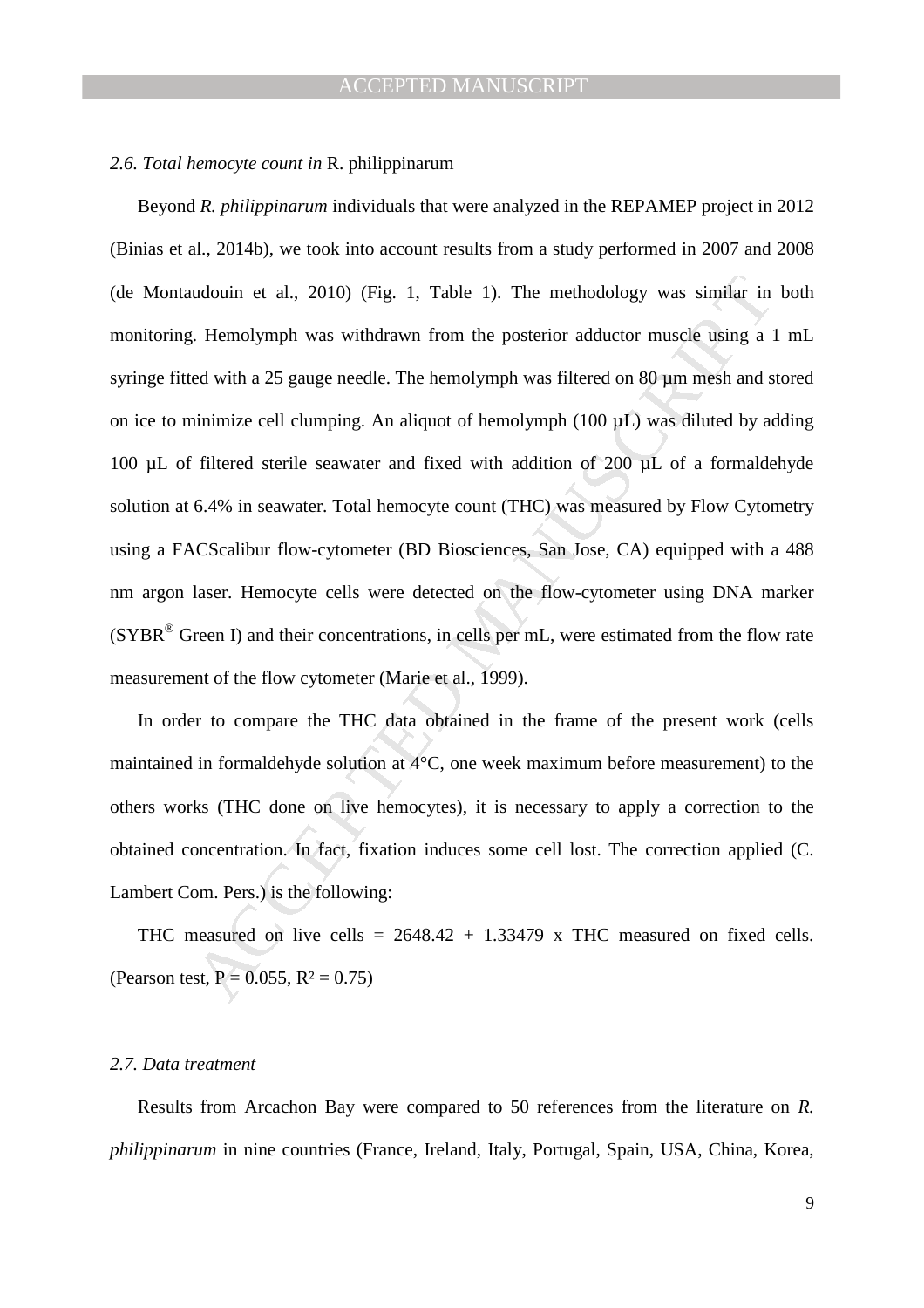Interior for this study. This choice was motivated by the interest to work on m<br>and to allow comparisons since this range was the most studied in the literature<br>ters. Minimal and maximal mean values (*e.g.* minimal and ma Japan; Table 1). Measured parameters were: condition index (CI), phytoplankton biomass through chlorophyll *a* concentrations (Chl*a*,  $\mu$ g.L<sup>-1</sup>), *Perkinsus olseni* abundance and prevalence (BMD was not compared due to its absence out of Arcachon Bay), trace element concentrations and total hemocyte count (THC). Only results on clams > 20 mm, were taken into account for this study. This choice was motivated by the interest to work on mature individuals and to allow comparisons since this range was the most studied in the literature for cited parameters. Minimal and maximal mean values (*e.g.* minimal and maximal mean values in a monthly or seasonal monitoring) for each parameter measured in *R. philippinarum* from Arcachon lagoon were compared to individuals from Arguin, which is considered as an uncontaminated site out of Arcachon Bay (Fig. 1), and also compared to data from several other sites, according to international literature. Finally, Pearson correlation test was applied to compare condition index of *R. philippinarum* and Chl*a* content in the water.

#### **3. Results**

#### *3.1. Condition index and relationship with Chlorophyll* a *concentration*

Condition index inside Arcachon lagoon was comprised between 32 and 46 (Fig. 2). This range is below those recorded at Arguin (out of the lagoon, in the oceanic part) (55 to 70) and those in other sites in the world (51 to 103).

When pooling all available data in the literature (Table 1), a significant positive correlation was observed between the median condition index and the median Chl*a* concentrations in the water ( $p = 0.008$ ,  $N = 22$ , Pearson Test; Fig. 3). Median Chla concentration variation explained 30% of CI variation. The correlation was not modified when taking into account whether *R. philippinarum* were in intertidal or subtidal position (not illustrated).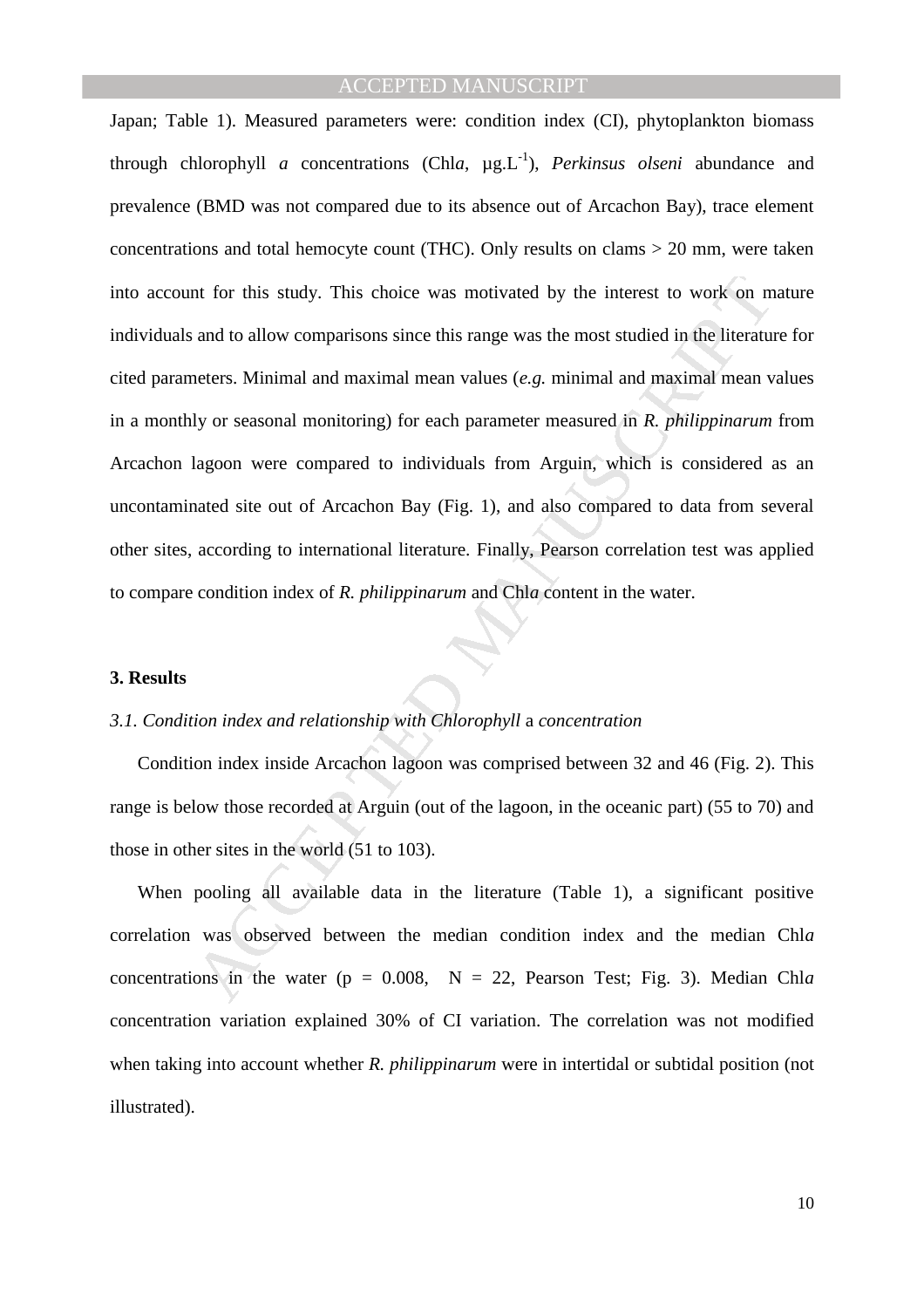#### *3.2.* Perkinsus olseni *prevalence and abundance*

Comparing available data (Table 1), the average maximum range of *Perkinsus* sp. abundance in *R. philippinarum* inside Arcachon lagoon was  $2.09 \times 10^5$  cells g<sup>-1</sup> (in gill wet weight; Fig. 4). Perkinsosis is rare or absent from the outer part of the lagoon (Arguin), and other French northern sites such as Marennes-Oléron and Landéda (Lassalle et al., 2007). Morbihan station in France, as well as sites in Korea and Japan displayed higher maximal values  $(>1.10^6 \text{ cells g}^{-1}).$ 

ch northern sites such as Marennes-Oléron and Landéda (Lassalle et al., 2<br>station in France, as well as sites in Korea and Japan displayed higher mat<br>10<sup>6</sup> cells g<sup>-1</sup>).<br>*ni* prevalence range was also high in Arcachon lag *P. olseni* prevalence range was also high in Arcachon lagoon (70 to 100%) (Fig 5). Similar levels are reached in Fangar Bay, Spain (57 to 100%, Elandalloussi et al., 2008), Seonjaedo Island, Korea (38 to 97%, Uddin et al., 2010) and Japan (57 to 94%, Choi et al., 2002; Hamaguchi et al., 1998). In other French sites which are monitored for this parameter, prevalence is comprised between 0% in sites such as Arguin, Marennes-Oléron, Landéda, and 87% in Morbihan, France (Fig. 5).

#### *3.3. Brown Muscle Disease (BMD)*

Estimation of BMD prevalence in Arcachon lagoon during REPAMEP project was 4% of individuals with shell length  $\geq$  23 mm, with high spatial heterogeneity. These results are not presented in the present paper because this disease was not described elsewhere.

#### *3.4. Trace element concentrations in clams and sediments*

*R. philippinarum* from Arcachon lagoon displayed maximal seasonal concentrations of nine trace elements 2 to 4 times higher than those from Arguin, namely Al  $(\times 2.5)$ , As  $(\times 2)$ , Cd  $(\times 3)$ , Co  $(\times 2)$ , Cr  $(\times 2)$ , Cu  $(\times 2)$ , Hg  $(\times 4)$ , Mn  $(\times 3)$ , and Ni  $(\times 2)$ ; Table 2). Conversely, Ag, Pb and Zn reached similar concentrations in the lagoon and at Arguin.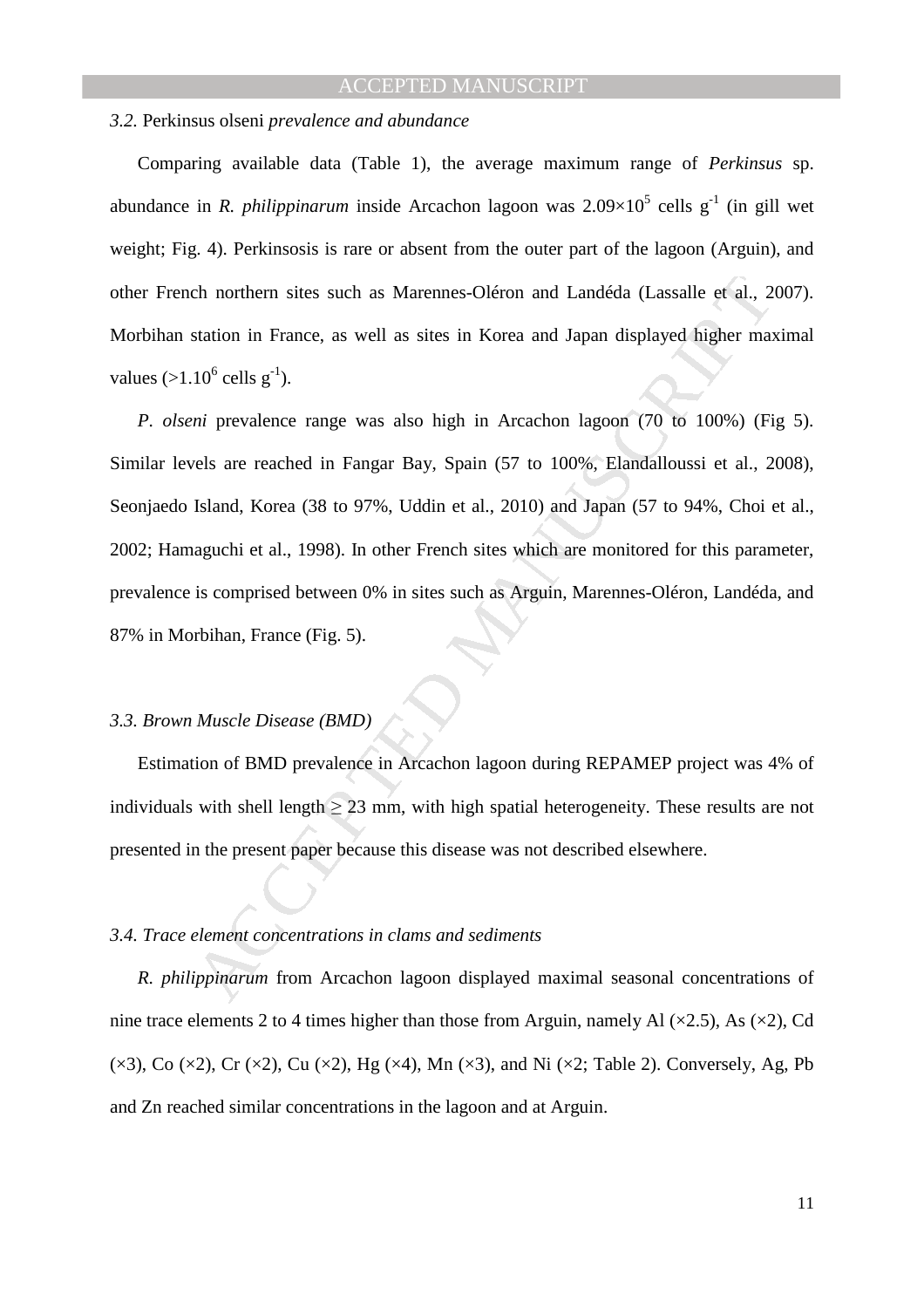In parallel, four elements reached higher maximal concentrations in Arcachon lagoon compared to other sites from the literature. Arsenic concentrations in the lagoon were 2-fold higher compared to Venice lagoon but are in the same order of magnitude as in Marano lagoon, Italy (Sfriso et al., 2008; Table 2). Concentrations of cobalt in Arcachon lagoon were also twice those previously recorded in Venice and Marano, Italy (Moschino et al., 2012; Sfriso et al., 2008) but was largely below concentrations in Korea (Ji et al., 2006). The highest nickel concentrations in Arcachon lagoon was two-fold the highest concentration recorded in other sites, *i.e.* in Kyeonggi Bay, Korea (Ji et al., 2006). Finally, chromium maximal concentration in Arcachon lagoon was above all other studied sites, from 1.5 to 40 fold.

those previously recorded in Venice and Marano, Italy (Moschino et al., 2008) but was largely below concentrations in Korea (Ji et al., 2006). The hierartations in Arcachon lagoon was two-fold the highest concentration rec Concerning sediment contamination, all trace element concentrations (As, Co, Cu, Mn, Ni, Pb, Zn) were higher in Arcachon lagoon than in Arguin (Table 3). For example, Ni maximal mean concentration in the lagoon was approximately 18-fold higher compared to those in Arguin. Concentrations of arsenic had also a tendency to be higher than in Italian sites. Pb and Zn maximal mean values were above other studied sites with the exception of the Venice lagoon (Table 3).

### *3.5. Immune response: total hemocyte count (THC)*

THC in *R. philippinarum* from Arcachon lagoon is in the lower range of values recorded in the literature (Fig. 6). Indeed, THC reached maximal mean values of 800 000 cell  $mL^{-1}$ while those of Brest and Marennes-Oléron reached 2 400 000 and 1 750 000 cell  $mL^{-1}$ , respectively. The highest value was however observed in Southern Puget Sound, USA, with clams reaching 4 100 000 cell  $mL^{-1}$  (Allam et al., 2001).

#### **4. Discussion**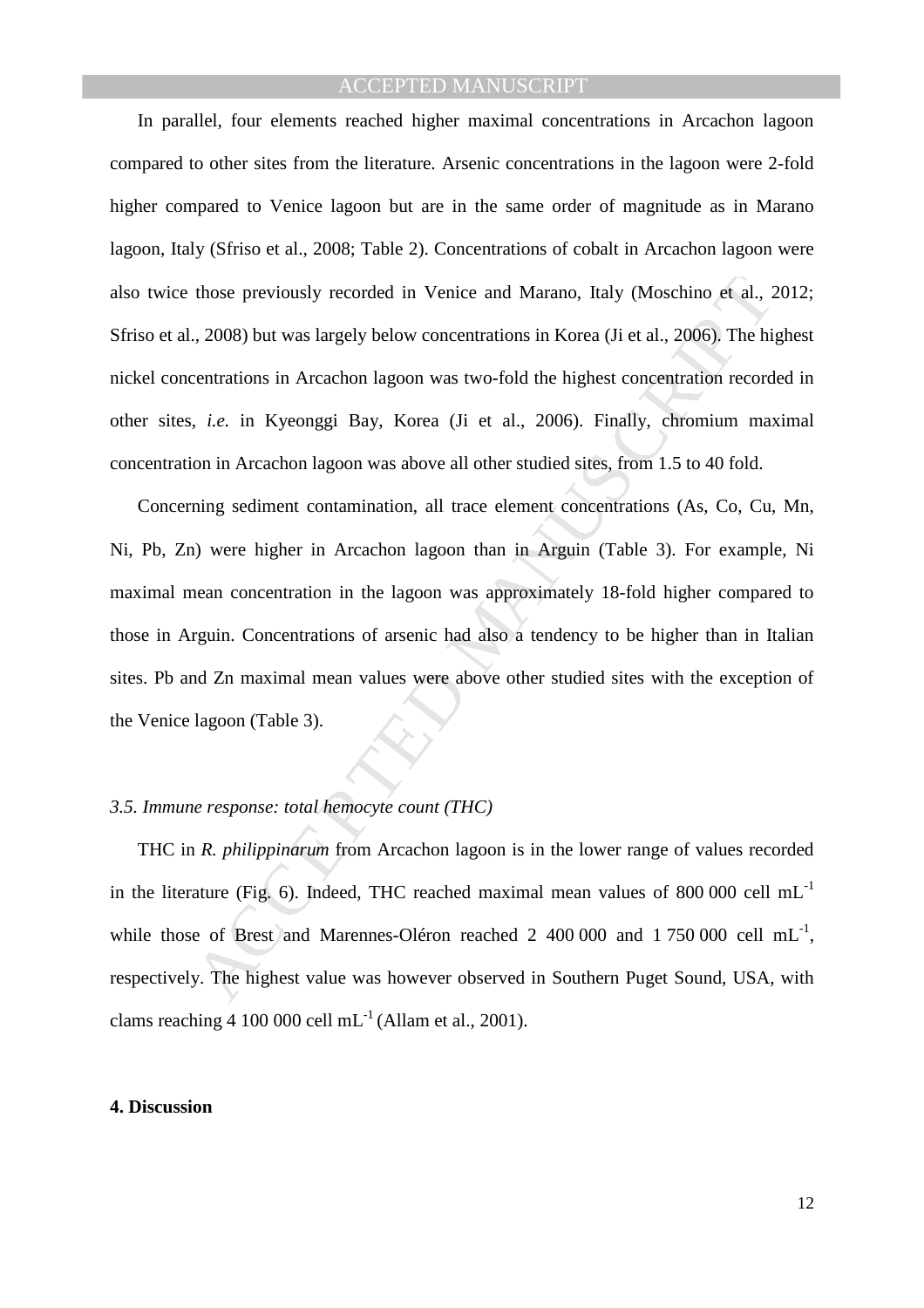### *4.1. Condition index and relationship with Chlorophyll* a *concentration*

3], respectively, see references in Table 1) which suggests a particularly<br>per authors used morphological characteristics as a proxy for nutritional condi<br>y et al., 2012 and 2014; Watanabe & Katayama, 2010). Our results a Condition index (CI) of bivalves gives a comprehensive idea of the fitness of the population (Beninger and Lucas, 1984; Marin et al., 2003). *Ruditapes philippinarum* CI values in Arcachon Bay are about half of what is observed in other parts of the world ([32-46] *vs.* [51-103], respectively, see references in Table 1) which suggests a particularly poor fitness. Other authors used morphological characteristics as a proxy for nutritional conditions (Caill-Milly et al., 2012 and 2014; Watanabe & Katayama, 2010). Our results are consistent with such previous approach for which the globularity of the shell observed for Arcachon was in accordance with phenotypic changes under "unfavorable" conditions. This deficit of CI is not the only worrying parameter: recruitment and individual growth that were assessed in previous studies also highlight low values (Dang et al., 2010b; de Montaudouin et al., 2010). Two non-exclusive hypothesis can be evoked, genetic and/or phenotypic (Peterson and Beal, 1989). *R. philippinarum* was officially introduced at a single occasion in 1972 (Flassch and Leborgne, 1992) and a genetic impoverishment of the population could be expected. However, transplant experiments showed that Asari clams transported from the lagoon to the more oceanic area (Arguin) recovered in terms of CI (de Montaudouin, 2013) and growth (Dang et al., 2010b), even when they were parasitized by *Perkinsus* (Dang et al., 2010a). These results suggest a high phenotypic plasticity, *i.e.* that environment explains a significant part of *R. philippinarum* poor performances in the lagoon.

The only environmental parameter that could be statistically tested in relation with CI was the average concentration of Chl*a* in the water. Primary production is associated with bivalve production including CI (Gam et al., 2010; Ivell, 1981; Möller and Rosenberg, 1983). Arcachon Bay is known as a mesotrophic lagoon with annual average Chl*a* concentration of ca. 2  $\mu$ g.L<sup>-1</sup> (Glé, 2007). In this study, it is one of the lowest values recorded in waters where *R. philippinarum* is exploited and explains 30% of CI variability among investigated sites.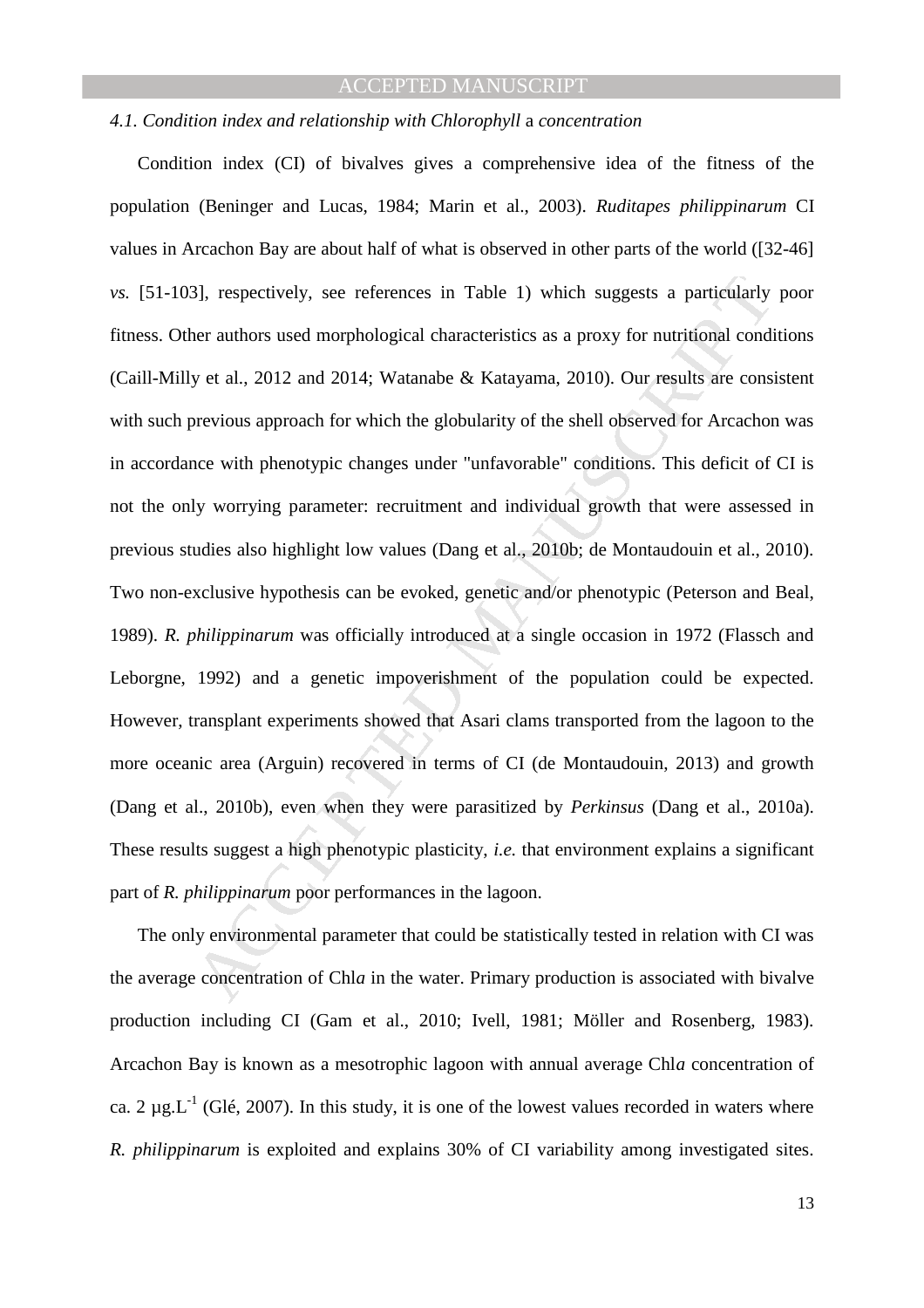This trophic deficit could be exacerbated by the intertidal position of *R. philippinarum,* emersion being a disadvantage for suspension-feeder growth (de Montaudouin, 1996; Peterson and Black, 1988). However, applying emersion time to our model (condition index as a function of Chl*a* concentration in the water) did not change the results: the effect of emersion seems negligible compared to the effect of the low phytoplankton concentration in the water of Arcachon Bay. A recent study on morphological patterns related to environmental variability at the scale of four French sites also revealed significant relationships with chlorophyll *a* concentrations even if the levels of Chl*a* differed (Caill-Milly et al., 2014).

#### *4.2 Diseases*

because the state of the low phytoplankton concentration<br>of Arcachon Bay. A recent study on morphological patterns relate<br>that variability at the scale of four French sites also revealed significant variability at the sca Diseases represent another possibility to explain *R. philippinarum* health deficit and Arcachon lagoon appears at a hot spot with two dominant diseases, as already observed in 2007-08 (de Montaudouin et al., 2010). Whereas trematodiasis and brown ring disease (BRD) were not considered in this study due to their scarcity (Dang et al., 2009a; Lassalle et al., 2007), perkinsosis and brown muscle disease are at a high level of infection compared to other sites. Unfortunately, there are no available data correlating CI and *Perkinsus* concentration in *R. philippinarum* but there is evidence of a loss of fitness for these bivalves infected by *P. olseni* (Cigarría et al., 1997; Dang et al., 2013; Pretto et al., 2014; Shimokawa et al., 2010; Villalba et al., 2005; Waki et al., 2012; Yoshinaga et al., 2010). In Arcachon lagoon, the parasite abundance in gill can overpass  $10<sup>5</sup>$  cells.g fresh weight which is the suggested threshold to observe pathological effects (Dang et al., 2009a).

The other prevalent disease in *R. philippinarum* from Arcachon lagoon is the BMD. This disease was identified for the first time in Arcachon Bay in 2005 and consists in the progressive decay of posterior adductor muscle leading to death. Estimation of BMD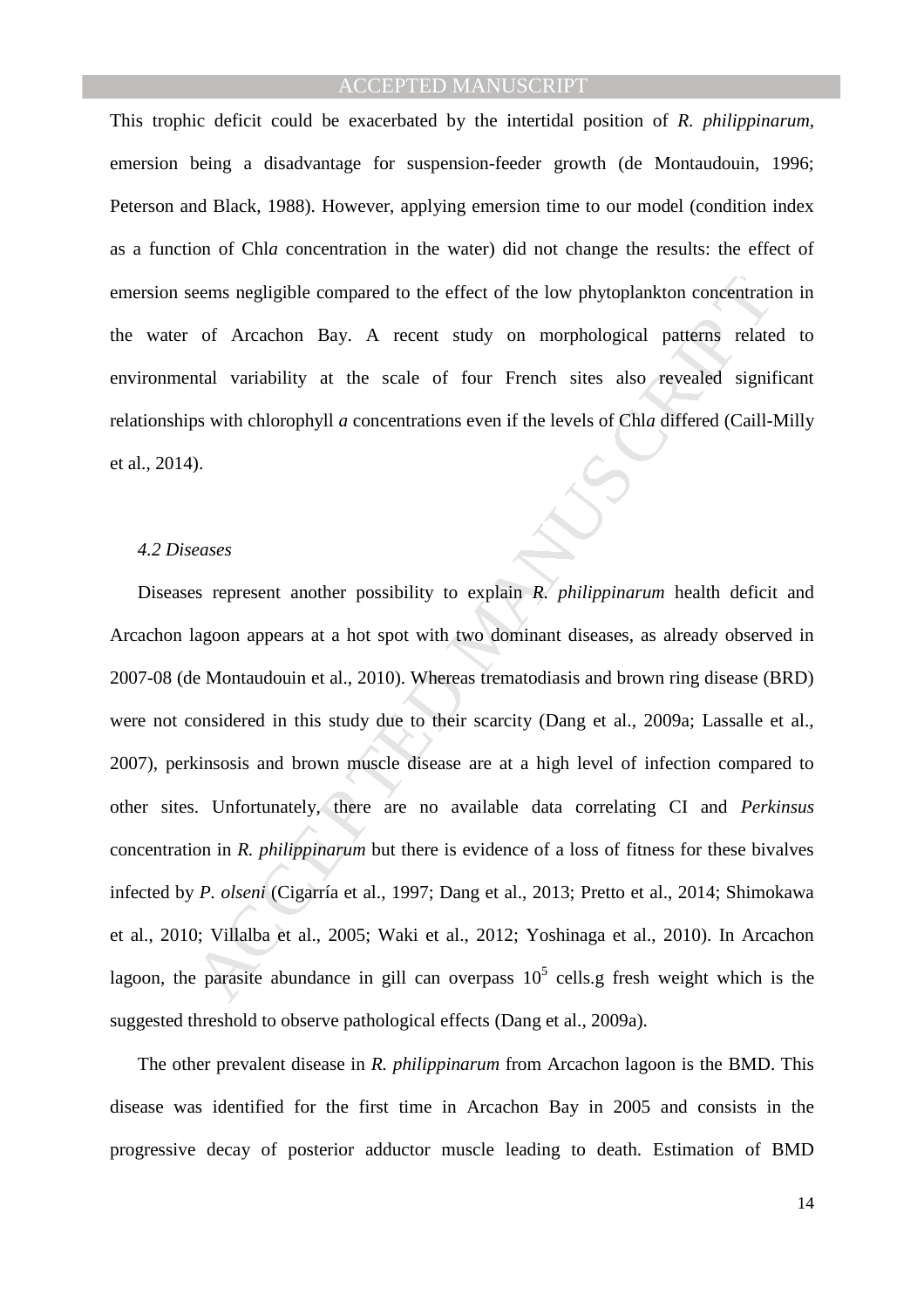prevalence in Arcachon lagoon during REPAMEP project was 4% of individuals with shell length  $\geq$  23 mm. There is no possible comparison with other sites. Indeed, so far, this disease was observed only in Arcachon lagoon, although there was a suspicion in Portugal (Pers observation) and in Great Britain (Bateman et al., 2012). Nevertheless, BMD participates to the global fitness deficit of *R. philippinarum* (Binias et al., 2014b; Dang and de Montaudouin, 2009) compared to other sites which are all BMD-free.

#### *4.3 Trace elements*

Transs deficit of *R. philippinarum* (Binias et al., 2014b; Dang and de Montaud<br>pared to other sites which are all BMD-free.<br>ce elements<br>sement concentrations, in average, display relatively low values although sor<br>investi Trace element concentrations, in average, display relatively low values although some (9 among the investigated elements) are over values observed in other ecosystems exploiting *R. philippinarum.* Data on aluminum remain scarce and none concerns *R. philippinarum*. So far, effect of Al on *R. philippinarum* health is unknown. On one hand, arsenic maximum average concentration in *R. philippinarum* in inner Arcachon Bay is twice higher than in clams from Arguin and are similar to concentrations observed in the industrialized inner lagoon of Venice in Italy (Moschino et al., 2012). Arcachon Bay is not an industrialized area but however sediment As concentrations were also relatively high and over ERL (Effect Range-Low) threshold as defined by Long et al. (1995). On the other hand, Arcachon As concentrations in *R. philippinarum* remain below national median in *Mytilus edulis* (I.F.R.E.MER, 2005). The deleterious effect of As for organisms remains delicate to claim because its toxicity depends on its chemical form. Despite a high cadmium bioaccumulation potential in *R. philippinarum* (Baudrimont et al., 2005), maximal cadmium concentrations remained low in the present study with a maximal value of 0.66  $\mu$ g.g<sup>-1</sup> dw (below consumption safety level, CE No. 466/2001). This is slightly over Arguin value  $(max=0.23 \text{ µg.g}^{-1}$  dw) and similar to concentrations of *R. philippinarum* challenged with fairly pristine sediment of Bay of Cadiz (Spain) (Riba López et al., 2010), or of *R. philippinarum* in the most oceanic and unpolluted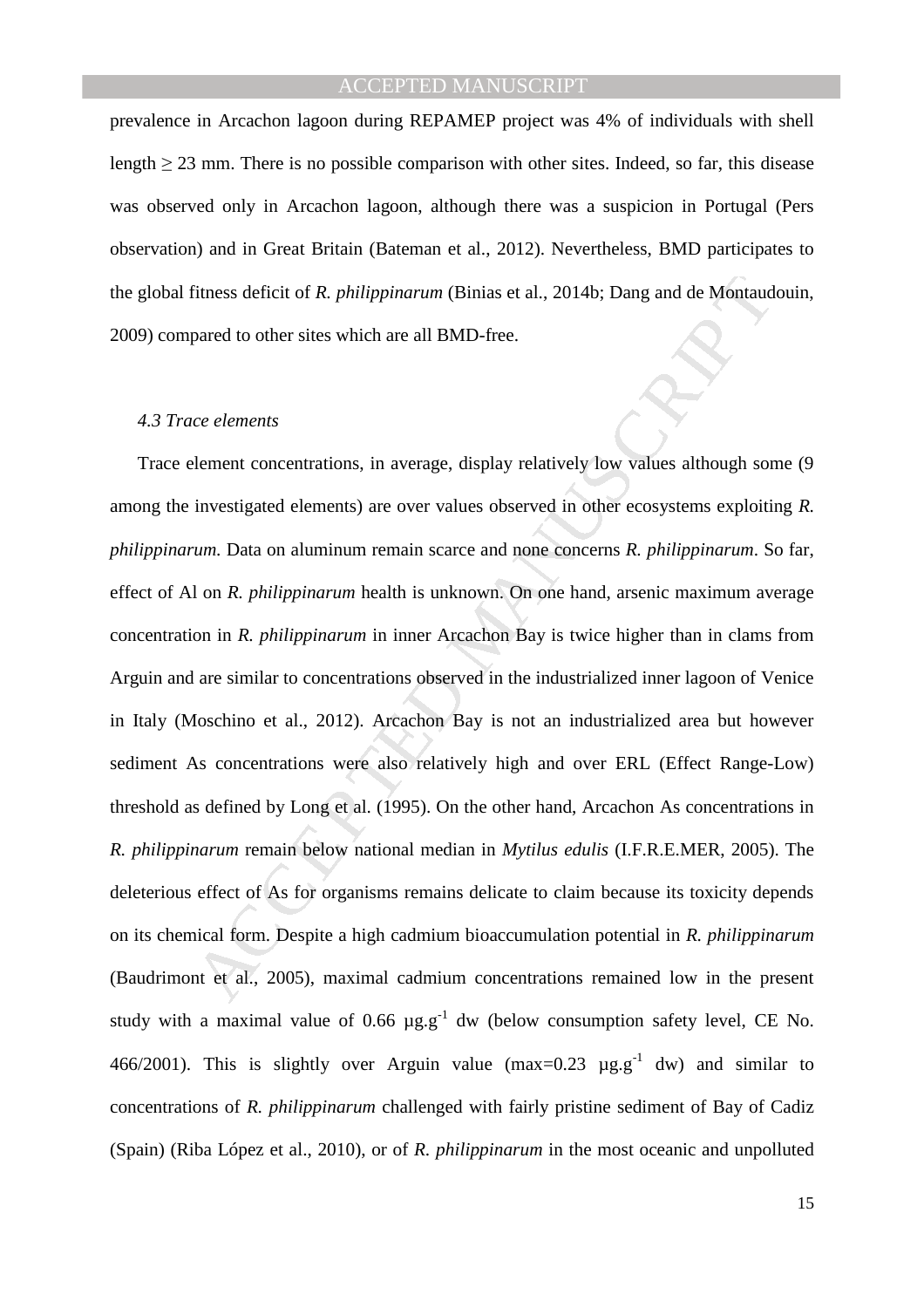inner Venice lagoon (Moschino et al., 2012). Chromium concentrations<br>
um in Arcachon Bay, both at Arguin and Arcachon lagoon, are in the same re<br>
known to be polluted such as Jiaozhou Bay, China (Wang et al., 2010) and<br>
a part of Venice lagoon in Italy (Moschino et al., 2012). The highest recorded values coincide with concentrations for which some cellular responses (as metallothionein synthesis) of clams were detected with putative minor stress (de Montaudouin et al., 2010). However, values are much lower than in areas where pollution is obvious as in Jiaozhou Bay in China (Wang et al., 2010) or inner Venice lagoon (Moschino et al., 2012). Chromium concentrations in *R. philippinarum* in Arcachon Bay, both at Arguin and Arcachon lagoon, are in the same ranges of the sites known to be polluted such as Jiaozhou Bay, China (Wang et al., 2010) and 7-11 times higher than in other contaminated sites of Cadiz Bay (Spain) (Riba López et al., 2010) or Venice lagoon (Moschino et al., 2012). Manganese is a required trace element for all living organisms (enzyme cofactor) that however is rarely measured in *R. philippinarum*. In Arcachon Bay, it is in the range of levels measured in Italy but about two fold lower than in Asian sites, Jiaozhou Bay (China) (Wang et al., 2010), and Kyeonggi Bay (Korea) (Ji et al., 2006). Like chromium, nickel is at a high level in Arcachon lagoon, with maximal concentrations in *R. philippinarum* almost as high as those observed in polluted area of Jiaozhou Bay (China) (Wang et al., 2010). Conversely, concentrations in sediment are rather low compared to this Chinese bay and other sites reviewed in the related study (Wang et al., 2010), and are below ERL guideline (Long et al., 1995). Most mercury compounds are toxic and dangerous at very low levels in both aquatic and terrestrial ecosystems. Mercury is a persistent substance and bioaccumulates in living organisms like suspension-feeding bivalves. The maximal concentrations range around 1.2  $g.g^{-1}$  dw, which is a higher value than the maximal concentrations recorded in Cadiz Bay (Spain) (Riba López et al., 2010), in North Médoc (France) (Baudrimont et al., 2005) or Venice lagoon (Italy) (Moschino et al., 2012) and slightly higher than the French National median for *Mytilus edulis* (1.1  $\mu$ g.g<sup>-1</sup> dw).

### *4.4. Total hemocyte count (THC)*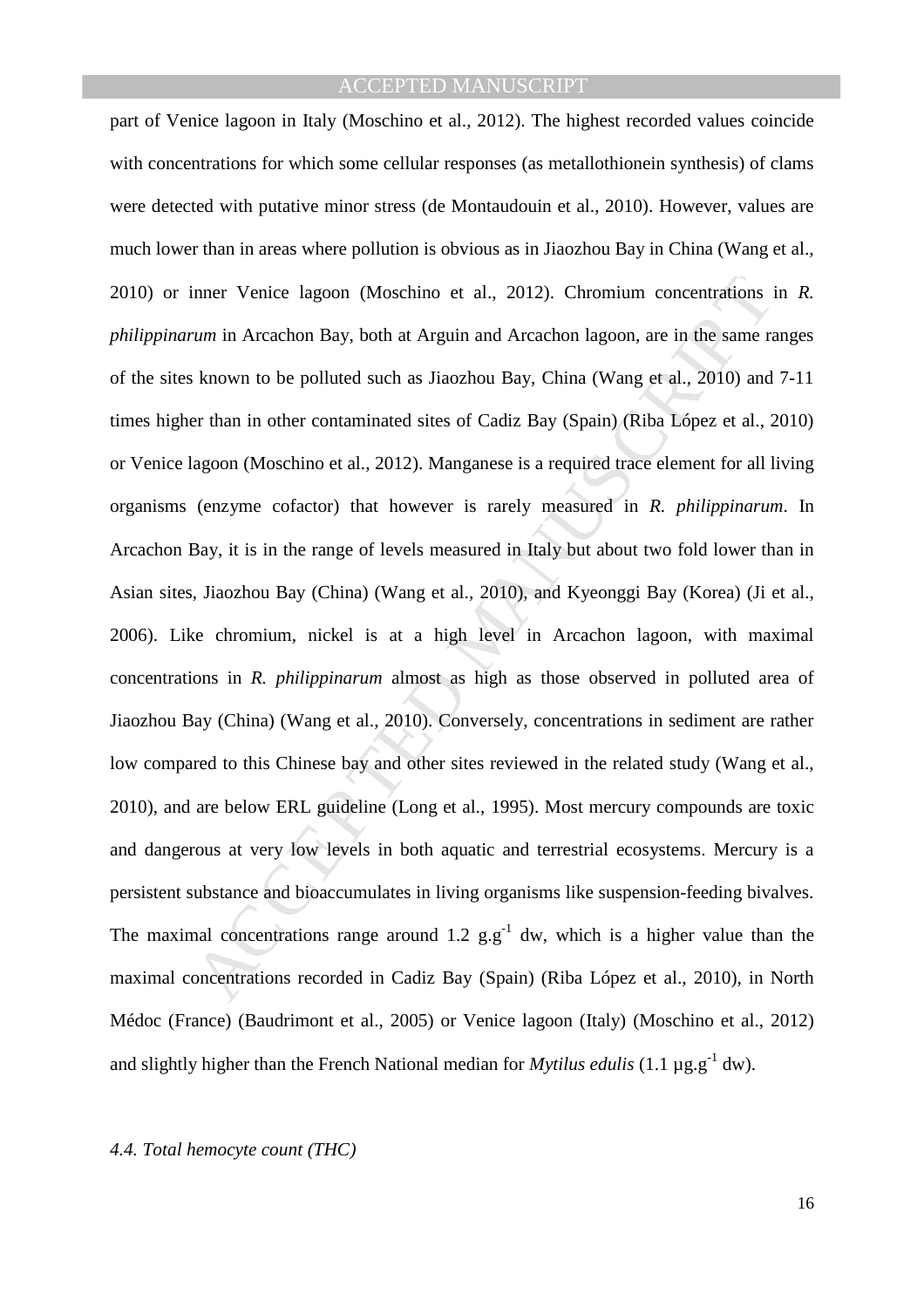To assess apparent resistance of *R. philippinarum* in their environment many molecular and cellular biomarkers are available. However, the only one that could be compared among a relevant number of sites or studies was the THC. THC is often, but not always, correlated to other parameters involved in the immune response that would contribute to clam defenses against pathogens, *e.g.* hemocyte viability, phagocytic activity, adhesion etc. (Allam and Ford, 2006; Paul-Pont et al., 2010b). Thus, low THC values in *R. philippinarum* from Arcachon lagoon compared to those from other sites suggest a certain weakness to react to stress. In particular, our data show that clams from Arcachon lagoon display "low maxima" 2 to 6 fold lower as compared to other sites, reinforcing the idea that they would have low capacity to react against stressors including pathogens.

#### **5. Conclusion**

thogens, *e.g.* hemocyte viability, phagocytic activity, adhesion etc. (Allam<br>5; Paul-Pont et al., 2010b). Thus, low THC values in *R. philippinarum*<br>agoon compared to those from other sites suggest a certain weakness to Difficulty to obtain really comparable data must be reminded to explain the heterogeneity of results. However, there is strong evidence that Asari clams from Arcachon lagoon display low condition index compared to all other sites and that a significant cause is the low values of Chl*a* in plankton. Moreover, condition index and Chl*a* concentrations are also relatively low at Arguin where disease and element contamination are at very low levels. Low Chl*a* concentration values in the water column and poor *R. philippinarum* condition index may also rise the hypothesis that the carrying capacity for filter feeders in Arcachon Bay is reached. High biomass of bivalves (mostly oysters *Crassostrea gigas*) has been recorded in Arcachon Bay (Sanchez et al., 2013; Scourzic et al., 2011) which could deplete seston and exert a topdown control of primary production. Carrying capacity evaluation necessities robust dynamic models and remains difficult to obtain (McKindsey et al., 2006). It was successfully performed in few coastal areas in relation with aquaculture (Bacher et al., 1998; Dame and Prins, 1998) and should be a research perspective in Arcachon Bay. After trophic source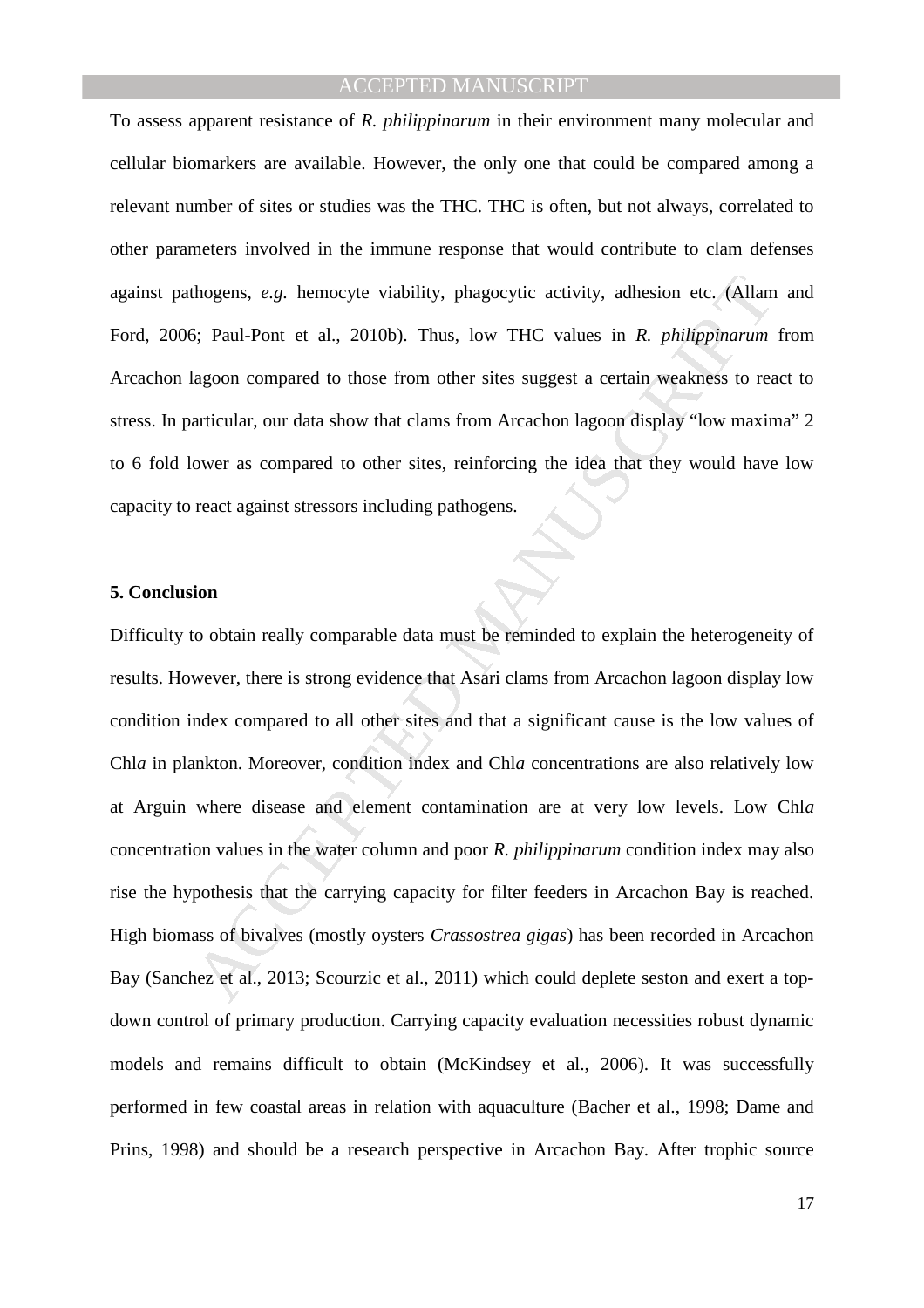centration than in other sites with *R. philippinarum* production. Beyond averable exant to look for element concentration peaks and especially regarding nicke<br>Finally, this study suffers from limitations in terms of stres deficit, perkinsosis appears as a particularly prevalent disease, with high parasite abundance. Brown Muscle Disease is only present in Arcachon bay and represents undoubtedly a supplementary handicap for its Asari clam population. Trace element concentrations in clams are, in average, at lower levels than levels tolerated regarding regulatory issues but often at higher concentration than in other sites with *R. philippinarum* production*.* Beyond average, it would be relevant to look for element concentration peaks and especially regarding nickel and chromium. Finally, this study suffers from limitations in terms of stressors that were measured in this REPAMEP project and/or that were investigated in other sites for comparison (PAH, harmful algal blooms, pesticides ...), considering that it is now admitted that these stressors can interact on bivalve response with additive, synergistic or antagonistic effects (Lassudrie et al., 2014; Paul-Pont et al., 2010a,b). Besides, antimicrobial peptides in oyster hemolymph proved to have a bacterial origin suggesting to take into account the role of hosted bacteriocinogenic bacteria into bivalve defense (Defer et al. 2013). Changes in the hosted microbiota can occur under environmental stress which, in the particular instance of bacteriocinogenic bacteria, could affect the bivalve defense and finally the bivalve fitness, consistently with the hologenome theory (Zilber-Rosenberg and Rosenberg, 2008). The assessment of bacterial community in clam individuals from different origins would allow addressing this question for the Asari clam microbiota.

### **ACKNOWLEDGEMENTS**

This study was partly financed by French Ministry for Environment, LITEAU Programme, REPAMEP Project L.11-6778. Field sampling necessitated Planula boat and crew (INSU). Part of the data were collected in the context of the Asari clam monitoring financed by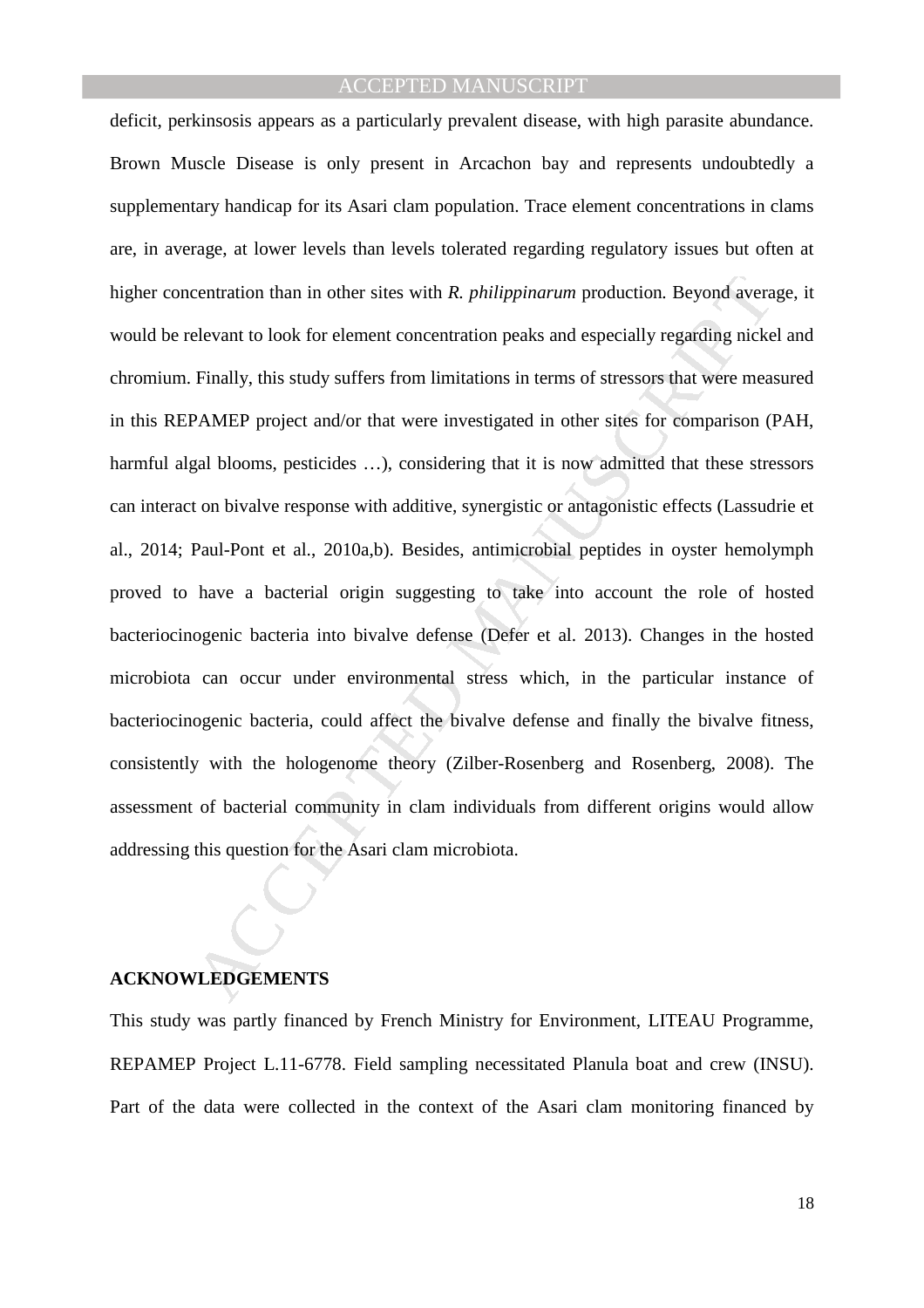Europe, French government, Aquitaine Regional Council, Gironde General Council and fishing professional organization.

#### **REFERENCES**

- Allam, B., Ashton-Alcox, K.A., Ford, S.E., 2001. Haemocyte parameters associated with resistance to brown ring disease in *Ruditapes* spp. clams. Dev. Comp. Immunol. 25, 365- 375.
- **Ashton-Alcox, K.A., Ford, S.E., 2001. Haemocyte parameters associated**<br>nee to brown ring disease in *Ruditapes* spp. clams. Dev. Comp. Immunol. 25,<br>Ford, S.E., 2006. Effects of the pathogenic *Vibrio tapetis* on defence f Allam, B., Ford, S.E., 2006. Effects of the pathogenic *Vibrio tapetis* on defence factors of susceptible and non-susceptible bivalve species: I. Haemocyte changes following in vitro challenge. Fish Shellfish Immunol. 20, 374-383.
- Allam, B., Paillard, C., Auffret, M., 2000. Alterations in hemolymph and extrapallial fluid parameters in the Manila Clam, *Ruditapes philippinarum*, challenged with the pathogen *Vibrio tapetis*. J. Invertebrate Pathol. 76, 63-69.
- Bacher, C., Duarte, P., Ferreira, J.G., Héral, M., Raillard, O., 1998. Assessment and comparison of the Marennes-Oléron Bay (France) and Carlingford Lough (Ireland) carrying capacity with ecosystem models. Aquat. Ecol. 31, 379-394.
- Bacher, C., Goulletquer, P., 1989. Comparaison des relations trophiques de *Ruditapes philippinarum* en milieu estuarien et océanique à partir d'un modèle de croissance. Can. J. Fish. Aquat. Sci. 46, 1160-1170.
- Baek, M.J., Lee, Y.-J., Choi, K.-S., Lee, W.C., Park, H.J., Kwak, J.H., Kang, C.-K., 2014. Physiological disturbance of the Manila clam, *Ruditapes philippinarum*, by altered environmental conditions in a tidal flat on the west coast of Korea. Mar. Poll. Bull. 78, 137-145.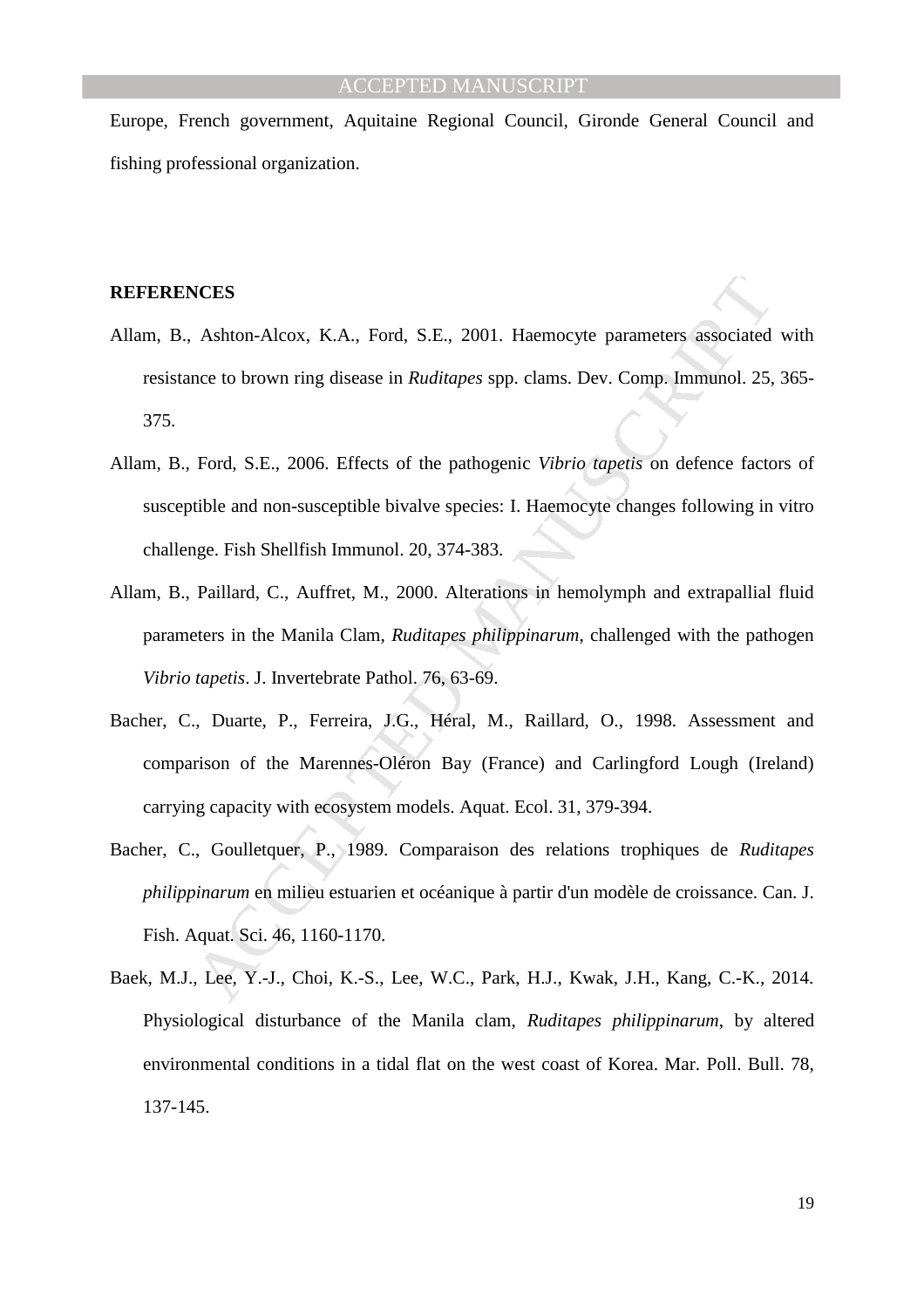- Bateman, K.S., White, P., Longshaw, M., 2012. Virus-like particles associated with mortalities of the Manila clam *Ruditapes philippinarum* in England. Dis. Aquat. Org. 99, 163-167.
- Baudrimont, M., Schäfer, J., Marie, V., Maury-Brachet, R., Bossy, C., Boudou, A., Blanc, G., 2005. Geochemical survey and metal bioaccumulation of three bivalve species (*Crassostrea gigas*, *Cerastoderma edule*, and *Ruditapes philippinarum*) in the Nord Médoc salt marshes (Gironde estuary, France). Sci. Tot. Envir. 337, 265-280.
- Geochennical survey and metal bioaccumulation of three bivalve sp<br>
ostrea gigas, Cerastoderma edule, and Ruditapes philippinarum) in the<br>
salt marshes (Gironde estuary, France). Sci. Tot. Envir. 337, 265-280.<br>
P.G., Lucas, Beninger, P.G., Lucas, A., 1984. Seasonal variations in condition, reproductive activity, and gross biochemical composition of two species of adult clam reared in a common habitat: *Tapes decussatus* L. (Jeffreys) and *Tapes philippinarum* (Adams & Reeve). J. Exp. Mar. Biol. Ecol. 79, 19-37.
- Binias, C., Do, V.T., Jude-Lemeilleur, F., Plus, M., Froidefond, J.M., de Montaudouin, X., 2014a. Environmental factors contributing to the development of Brown Muscle Disease and perkinsosis in Manila clams (*Ruditapes philippinarum*) and trematodiasis in cockles (*Cerastoderma edule*) of Arcachon Bay. Mar. Ecol. 35, 67-77.
- Binias, C., Gonzalez, P., Provost, M., Lambert, C., de Montaudouin, X., 2014b. Brown muscle disease: impact on Manila clam *Venerupis* (=*Ruditapes*) *philippinarum* biology. Fish Shellfish Immunol. 36, 510-518.
- Boscolo, R., Cornello, M., Giovanardi, O., 2003. Condition index and air survival time to compare three kinds of Manila clams *Tapes philippinarum* (Adams & Reeve) farming systems. Aquacult. Int. 11, 243-254.
- Brock, V., 1980. Notes on relations between density, settling, and growth of two sympatric cockles, *Cardium edule* (L.) and *C. glaucum* (Bruguière). Ophelia Suppl. 1, 241-248.
- Bruchon, F., Nogues, L., Riou, P., LeGoff, R., Nedelec, F., 2008. Combining monitoring networks, hydrodynamic modelling and satellite data to a better understanding of the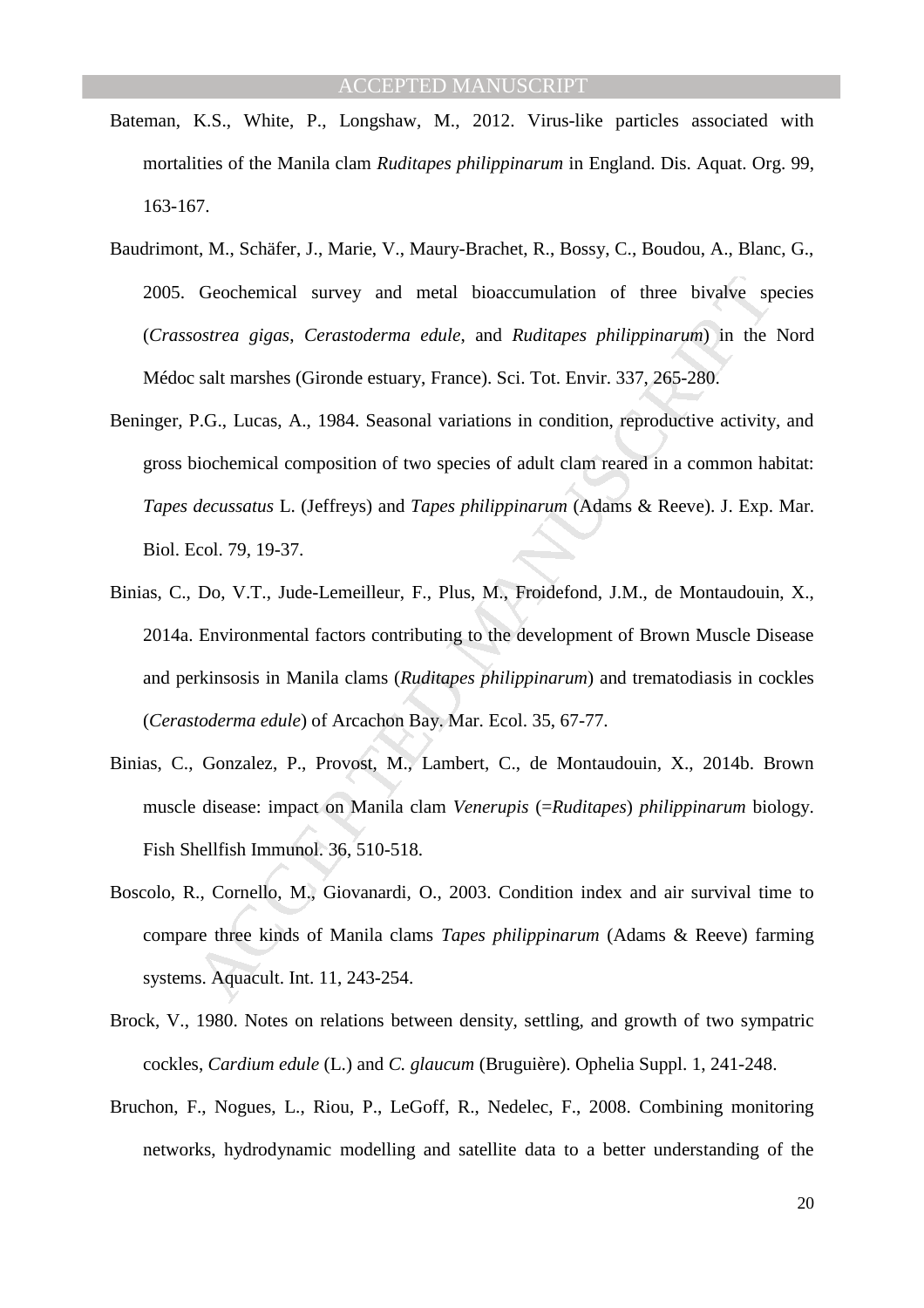trophic functioning of coastal waters in Normandy, in: Ceccaldi, H.-J., Dekeyser, I., Girault, M., Stora, G. (Eds.), 13th French-Japanese oceanography symposium. Global change: mankind-marine environment interactions. Springer, Marseille, France, pp. 325- 334.

- Byrne, P.A., O'Halloran, J., 2001. The role of bivalve molluscs as tools in estuarine sediment toxicity testing: a review. Hydrobiologia 465, 209-217.
- .., O'Halloran, J., 2001. The role of bivalve molluscs as tools in estuarine sediptions, and the verting: a review. Hydrobiologia 465, 209-217.<br>
N., Bru, N., Barranger, M., Gallon, L., D'Amico, F., 2014. Morphological to M Caill-Milly, N., Bru, N., Barranger, M., Gallon, L., D'Amico, F., 2014. Morphological trends of four Manila clam populations (*Venerupis philippinarum*) on the French atlantic coast: identified spatial patterns and their relationship to environmental variability. J. Shellfish Res. 33 (2), 355-372.
- Caill-Milly, N., Bru, N., Mahe, K., Borie, C., D'Amico, F., 2012. Shell shape analysis and spatial allometry patterns of Manila clam (*Ruditapes philippinarum*) in a mesotidal coastal lagoon. J. Mar. Biol. ID 281206, 1-11.
- Carnegie, R.B., 2005. Effects in mollusc culture, in: Rohde, K. (Ed.), Marine parasitology. CSIRO & CABI, Collingwood, Australia, pp. 391-398.
- Carroll, M.L., Johnson, B.J., Henkes, G.A., McMahon, K.W., Voronkov, A., Ambrose, W.G., Denisenko, S.G., 2009. Bivalves as indicators of environmental variation and potential anthropogenic impacts in the southern Barents Sea. Mar. Poll. Bull. 59, 193-206.
- Choi, H.-S., Park, K.-I., Lee, K.-W., Matsuoka, K., 2002. Infection intensity, prevalence, and histopathology of *Perkinsus* sp. in the Manila clam, *Ruditapes philippinarum*, in Isahaya bay, Japan. J. Shellfish Res. 21, 119-125.
- Choi, H.-S., Wilson, E.A., Lewis, D.H., Powell, E.N., Ray, S.M., 1989. The energic cost of *Perkinsus marinus* parasitism in oyster: quantification of the thioglycollate method. J. Sea Res. 8, 125-131.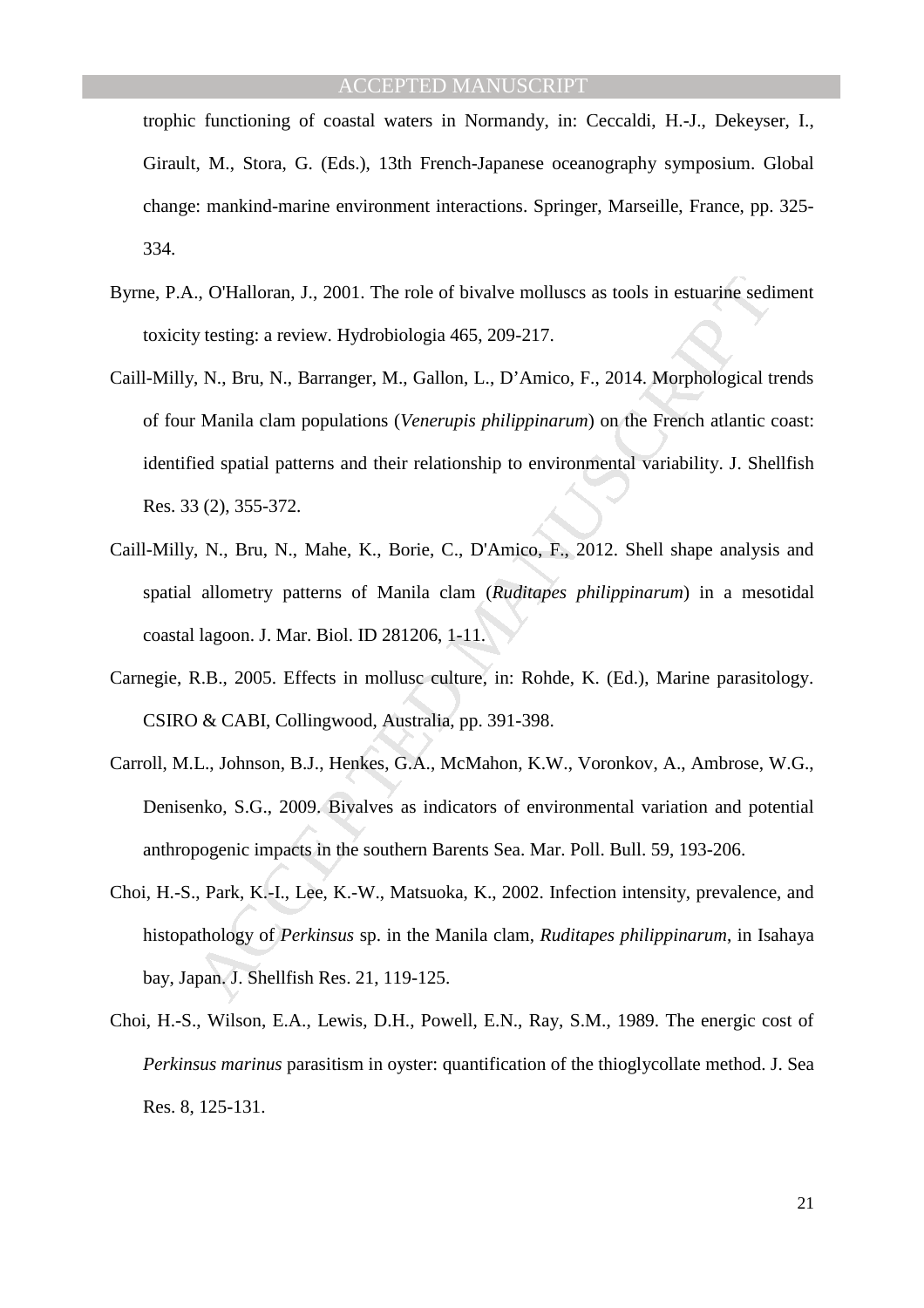- Cigarría, J., Rodrígues, J.M., Fernández, J.M., 1997. Impact of *Perkinsus* sp. on Manila clam *Ruditapes philippinarum* beds. Dis. Aquat. Org. 29, 117-120.
- *inarum*) with varying parasite (*Perkinsus olseni)* burden, during a long<br>tre to the harmful alga, *Karenia selliformis*, and possible interactions, Toxico<br>7.<br>7. Prins, T.C., 1998. Bivalve carrying capacity in coastal eco da Silva, P.M., Hégaret, H., Lambert, C., Wikfors, G.H., Le Goïc, N., Shumway, S.E., Soudant, P., 2008. Immunological responses of the Manila clam (*Ruditapes philippinarum*) with varying parasite (*Perkinsus olseni)* burden, during a long-term exposure to the harmful alga, *Karenia selliformis*, and possible interactions. Toxicon 51, 563-573.
- Dame, R.F., Prins, T.C., 1998. Bivalve carrying capacity in coastal ecosystems. Aquat. Ecol. 31, 409-421.
- Dang, C., de Montaudouin, X., 2009. Brown Muscle Disease and Manila clam *Ruditapes philippinarum* dynamics in Arcachon Bay, France. J. Shellfish Res. 28, 355-362.
- Dang, C., de Montaudouin, X., Bald, J., Jude, F., Raymond, N., Lanceleur, L., Paul-Pont, I., Caill-Milly, N., 2009a. Testing the Enemy Release Hypothesis: Trematode parasites in the non indigenous Manila clam *Ruditapes philippinarum*. Hydrobiologia 630, 139-148.
- Dang, C., de Montaudouin, X., Binias, C., Salvo, F., Caill-Milly, N., Bald, J., Soudant, P., 2013. Correlation between perkinsosis and growth in clams *Ruditapes* spp. Dis. Aquat. Org. 106, 255-265.
- Dang, C., de Montaudouin, X., Caill-Milly, N., Trumbic, Ž., 2010a. Spatio-temporal patterns of perkinsosis in the Manila clam *Ruditapes philippinarum* from Arcachon Bay (SW France). Dis. Aquat. Org. 91, 151-159.
- Dang, C., de Montaudouin, X., Gam, M., Paroissin, C., Caill-Milly, N., 2010b. The Manila clam population in Arcachon Bay (SW France): can it be kept sustainable? J. Sea Res. 63, 108-118.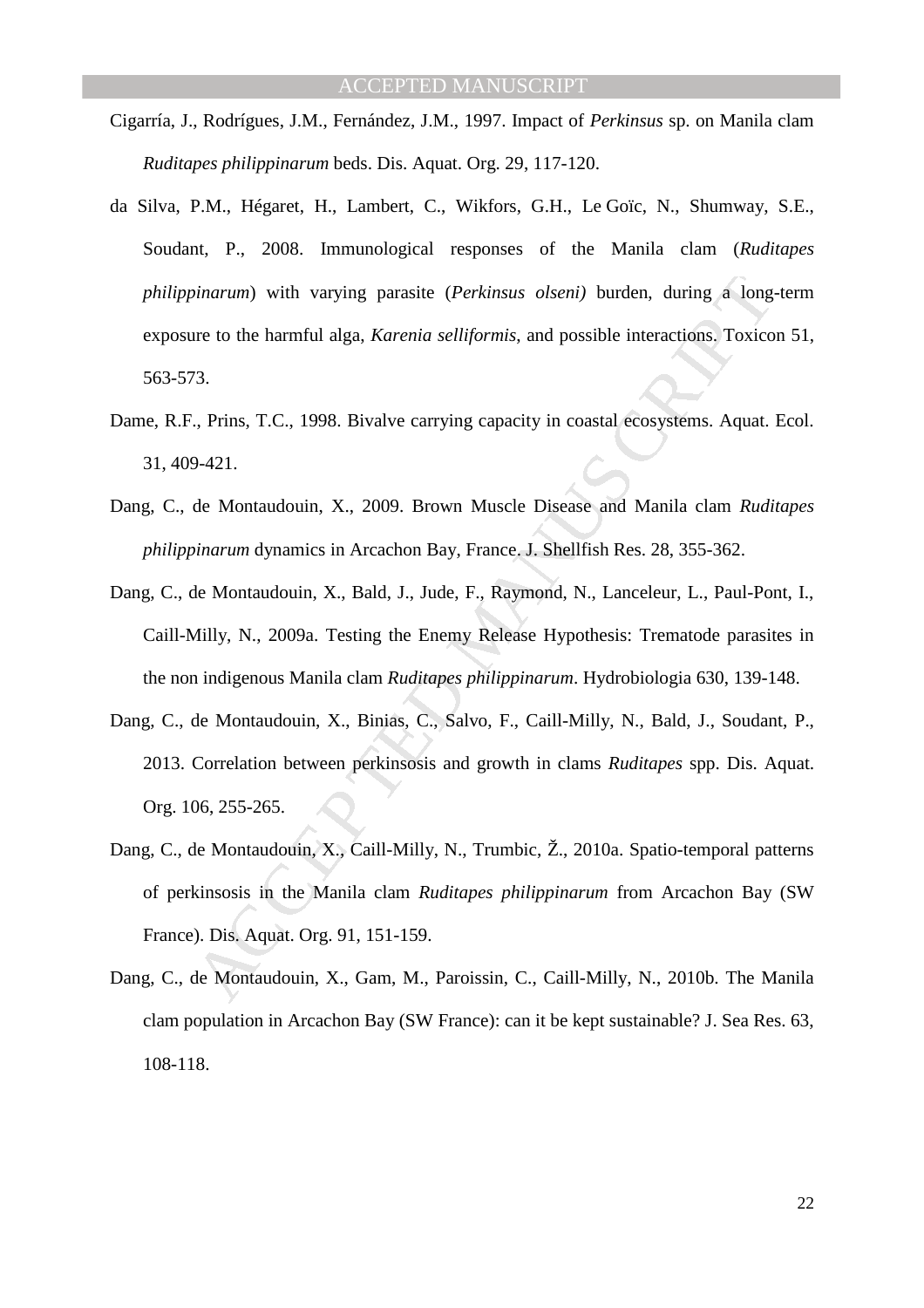- Dang, C., de Montaudouin, X., Gonzalez, P., Mesmer-Dudons, N., Caill-Milly, N., 2008. Brown Muscle Disease (BMD), an emergent pathology affecting Manila clam *Ruditapes philippinarum* in Arcachon bay (SW France). Dis. Aquat. Org. 80, 219-228.
- Dang, C., Gonzalez, P., Mesmer-Dudons, N., Bonami, J.R., Caill-Milly, N., de Montaudouin, X., 2009b. Virus-like particles associated with Brown Muscle Disease in Manila clam (*Ruditapes philippinarum*) in Arcachon Bay (France). J. Fish Dis. 32, 577-584.
- Daou, R., Goulletquer, P., 1988. Effets de la turbidité sur les palourdes adultes *Ruditapes philippinarum* (Adams & Reeve): croissance, mortalité, effort de reproduction, composition biochimique. Océanis 14, 375-389.
- 09b. Virus-like particles associated with Brown Muscle Disease in Manila<br>apes philippinarum) in Arcachon Bay (France). J. Fish Dis. 32, 577-584.<br>Goulletquer, P., 1988. Effets de la turbidité sur les palourdes adultes *Rudi* Darecki, M., Weeks, A., Sagan, S., Kowalczuk, P., Kaczmarek, S., 2003. Optical characteristics of two contrasting Case 2 waters and their influence on remote sensing algorithms. Cont. Shelf Res. 23, 237-250.
- de Montaudouin, X., 1996. Factors involved in growth plasticity of cockles *Cerastoderma edule* (L.) identified by field survey and transplant experiments. J. Sea Res. 36, 251-265.
- de Montaudouin, X., 2013. Projet Liteau 3 : Réponse des palourdes aux stress environnementaux combinant métaux, efflorescences toxiques et pathogènes - Rapport final. Université Bordeaux 1 - CNRS, UMR EPOC 5805, Arcachon, p. 105.
- de Montaudouin, X., Bachelet, G., 1996. Experimental evidence of complex interactions between biotic and abiotic factors in the dynamics of an intertidal population of the bivalve *Cerastoderma edule*. Oceanol. Acta 19, 449-463.
- de Montaudouin, X., Kisielewski, I., Bachelet, G., Desclaux, C., 2000. A census of macroparasites in an intertidal bivalve community, Arcachon Bay, France. Oceanol. Acta 23, 453-468.
- de Montaudouin, X., Paul-Pont, I., Lambert, C., Gonzalez, P., Raymond, N., Jude, F., Legeay, A., Baudrimont, M., Dang, C., Le Grand, F., Le Goïc, N., Bourasseau, L., Paillard, C.,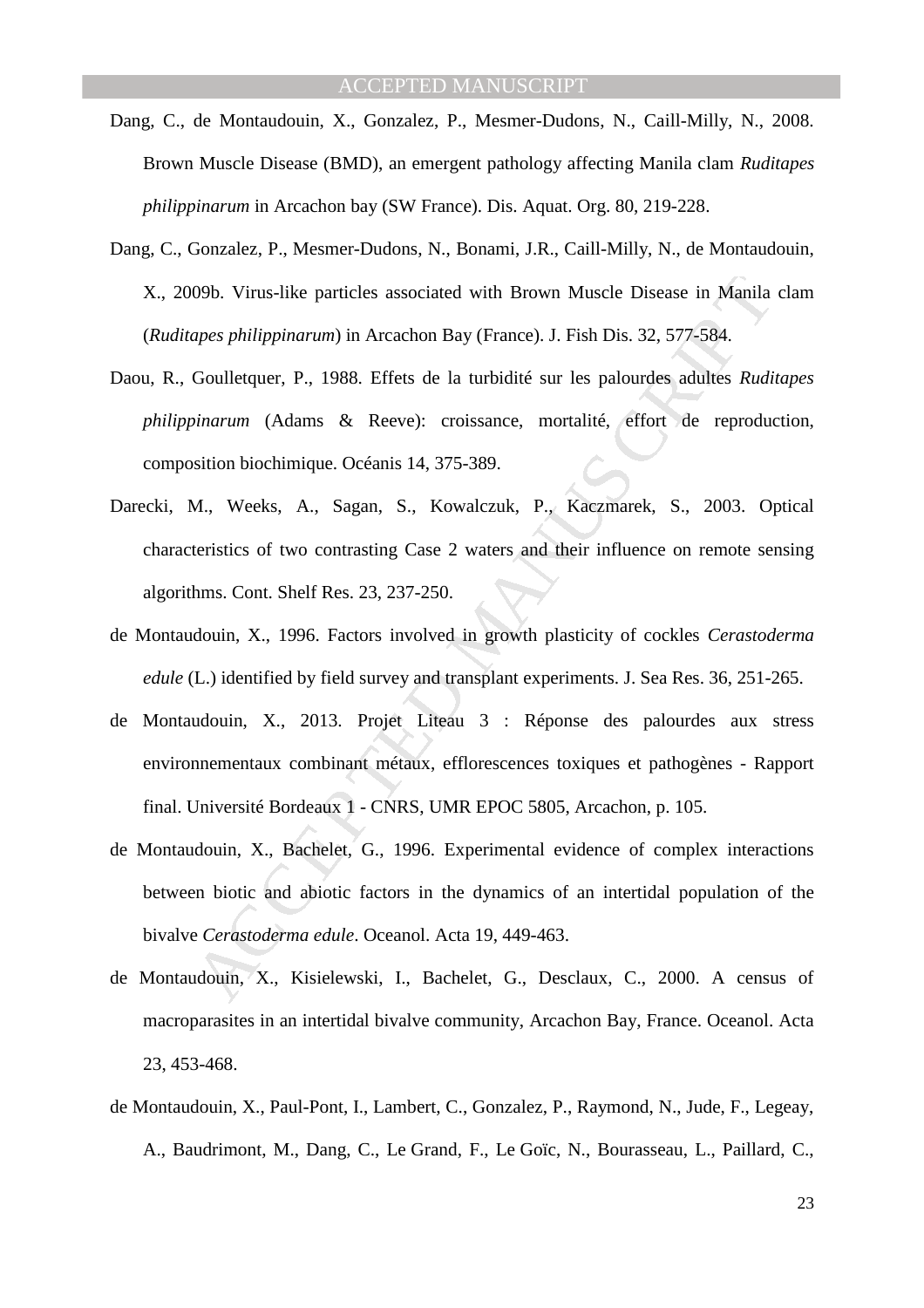2010. Bivalve population health: multistress to identify hot spots. Mar. Poll. Bull. 60, 1307-1318.

- Defer, D., Desriac F., Henry J. Bourgougnon, N.,Baudy-Floc'h M., Brillet B., Le Chevalier P., Fleury Y. (2013). Antimicrobial peptides in oyster hemolymph: The bacterial connection. Fish Shellfish Immunol. 34(6): 1439-1447.
- hellfish Immunol. 34(6): 1439-1447.<br>
M., Soudant, P., Moal, J., Lambert, C., Quéré, C., Miner, P., Choquet, G., Pai<br>
main, J.-F., 2003. Effect of a mono-specific algal diet on immune functions is<br>
species *Crassostrea gi* Delaporte, M., Soudant, P., Moal, J., Lambert, C., Quéré, C., Miner, P., Choquet, G., Paillard, C., Samain, J.-F., 2003. Effect of a mono-specific algal diet on immune functions in two bivalve species - *Crassostrea gigas* and *Ruditapes philippinarum*. J. Exp. Biol. 206, 3053-3064.
- Drummond, L., Mulcahy, M., Culloty, S., 2006. The reproductive biology of the Manila clam, *Ruditapes philippinarum*, from the North-West of Ireland. Aquaculture 254, 326-340.
- Dutertre, M., Hamon, D., Chevalier, C., Ehrhold, A., 2013. The use of the relationships between environmental factors and benthic macrofaunal distribution in the establishment of a baseline for coastal management. ICES J. Mar. Sci. 70, 294-308.
- Elandalloussi, L.M., Carrasco, N., Roque, A., Fernández-Tejedor, M., Furones, D., 2008. Occurence of *Perkinsus* sp. in two clam species (*Ruditapes philippinarum* and *R. decussatus* from the Ebro delta, Spain. Bull. Eur. Ass. Fish Pathol. 28, 1-9.
- Fan, D., Zhang, A., Yang, Z., Sun, X., 2007. Observations on shell growth and morphology of bivalve *Ruditapes philippinarum*. Chin. J. Oceanol. Limnol. 25(3), 322-329.
- FAO, 2014. www.fao.org/fishery/statistics/en
- Flassch, J.-P., Leborgne, Y., 1992. Introduction in Europe, from 1972 to 1980, of the Japanese Manila clam (*Tapes philippinarum*) and the effects on aquaculture production and natural settlement. ICES mar. Sci. Symp. 194, 92-96.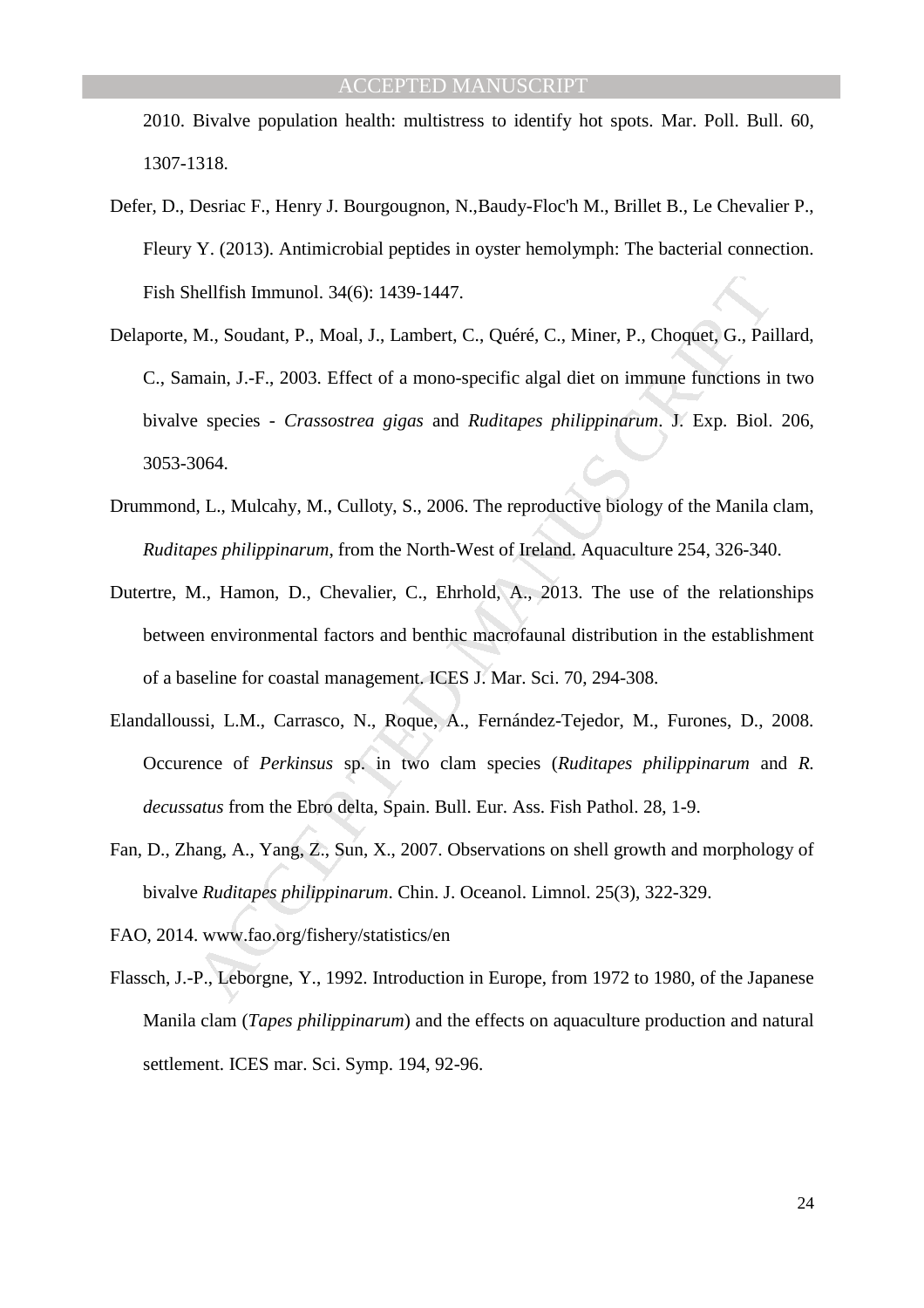- Flye-Sainte-Marie, J., Soudant, P., Lambert, C., Le Goïc, N., Goncalvez, M., Travers, M.-A., Paillard, C., Jean, F., 2009. Variability of the hemocyte parameters of *Ruditapes philippinarum* in the field during an annual cycle. J. Exp. Mar. Biol. Ecol. 377, 1-11.
- Fukumori, K., Oi, M., Doi, H., Okuda, N., Yamaguchi, H., Kuwae, M., Miyasaka, H., Yoshino, K., Koizumi, Y., Omori, K., Takeoka, H., 2008. Food sources of the pearl oyster in coastal ecosystems of Japan: evidence from diet and stable isotope analysis. Estuar. Coast. Shelf Sci. 76, 704-709.
- 10. K., Koizumi, Y., Omori, K., Takeoka, H., 2008. Food sources of the<br>in coastal ecosystems of Japan: evidence from diet and stable isotope ana<br>Coast. Shelf Sci. 76, 704-709.<br>Bazaïri, H., Jensen, K.T., de Montaudouin, X., Gam, M., Bazaïri, H., Jensen, K.T., de Montaudouin, X., 2008. Metazoan parasites in an intermediate host population near its southern border: the common cockle (*Cerastoderma edule*) and its trematodes in a Moroccan coastal lagoon (Merja Zerga). J. Mar. Biol. Ass. U.K. 88, 357-364.
- Gam, M., de Montaudouin, X., Bazaïri, H., 2010. Population dynamics and secondary production of the cockle *Cerastoderma edule*: comparison between Merja Zerga (Moroccan Atlalntic Coast) and Arcachon (French Atlantic coast). J. Sea Res. 63, 191- 201.
- Glé, C., 2007. Structure et dynamique des communautés microbiennes autotrophes et production primaire planctonique dans une lagune côtière macrotidale, le Bassin d'Arcachon. Facteurs de contrôle de type bottom-up. University Bordeaux 1, p. 309.
- Goulletquer, P., 1989. Mortalité hivernale chez la palourde japonaise *Ruditapes philippinarum* sur le littoral atlantique: aspects biochimique et écophysiologique. Haliotis 19, 215-226.
- Guerlet, E., Vasseur, P., Giambérini, L., 2010. Spatial and temporal variations of biological responses to environmental pollution in the freshwater zebra mussel. Ecotoxicol. Environ. Saf. 73, 1170-1181.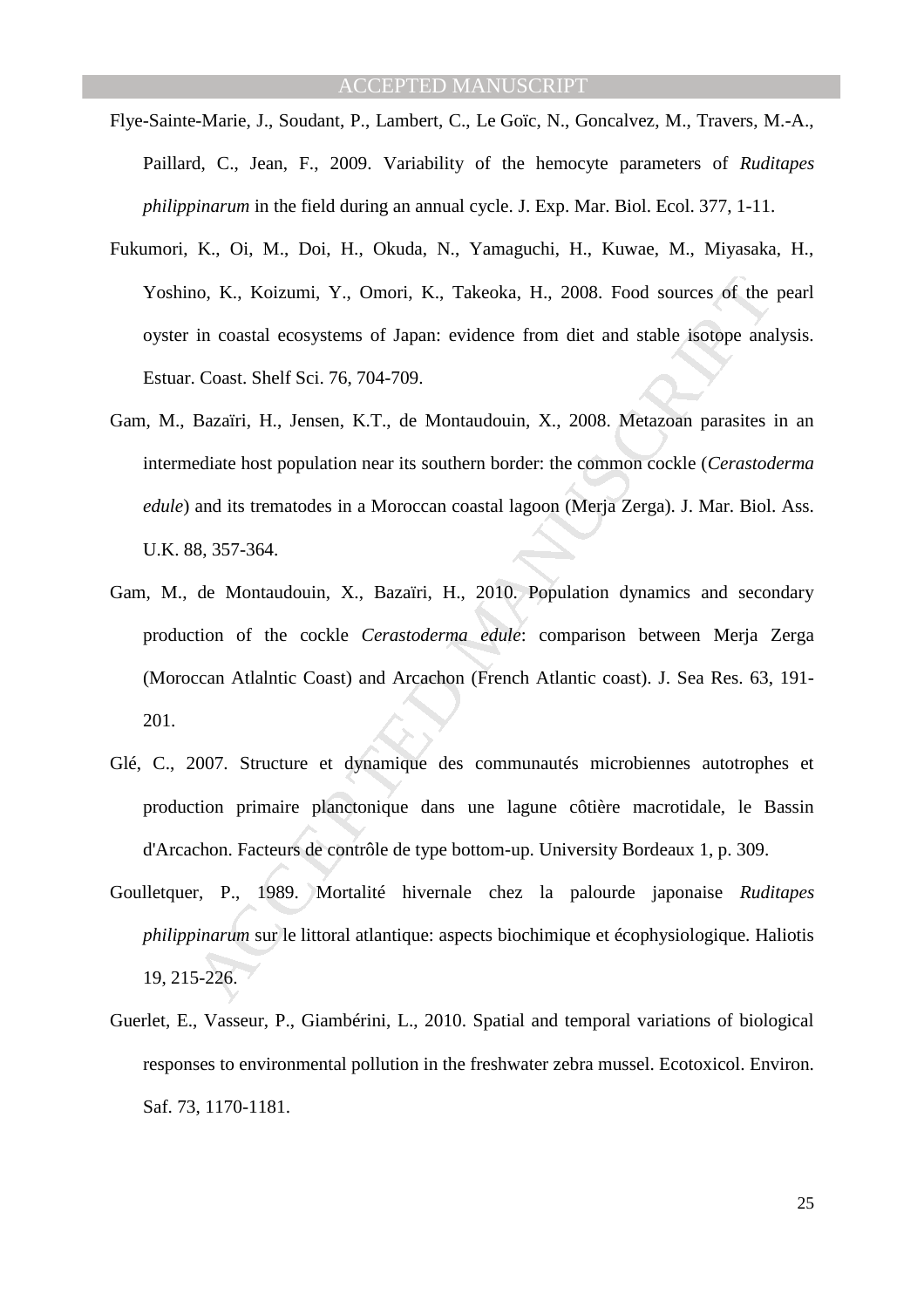- Gunatilaka, A., Moscetta, P., Sanfilippo, L., Savino, E., Dell'Olivo, C., Scardia, F., Gurato, A., Cisneros-Aguirre, J., 2009. Observations on continuous nutrient monitoring in Venice Lagoon, in: MTS/IEEE (Ed.), OCEANS 2009. Marine technology for our future: global and local challenges. IEEE, Biloxi, Mississippi, USA, pp. 1-7.
- Hamaguchi, M., Suzuki, N., Usuki, H., Ishioka, H., 1998. *Perkinsus* protozoan infection in short-necked clam *Tapes* (=*Ruditapes*) *philippinarum* in Japan. Fish Pathol. 33, 473-480.
- i, M., Suzuki, N., Usuki, H., Ishioka, H., 1998. *Perkinsus* protozoan infectiveded clam *Tapes* (=*Ruditapes*) philippinarum in Japan. Fish Pathol. 33, 473-, da Silva, P.M., Wikfors, G.H., Lambert, C., De Bettignies, T., Hégaret, H., da Silva, P.M., Wikfors, G.H., Lambert, C., De Bettignies, T., Shumway, S.E., Soudant, P., 2007. Hemocyte response of Manila clams, *Ruditapes philippinarum*, with varying parasite, *Perkinsus olseni*, severity to toxic-algal exposures. Aquat. Toxicol. 84, 469-479.
- I.F.R.E.MER, 2005. Bilan 2004 du réseau REPAMO. Ifremer, p. 69.
- I.F.R.E.MER, 2011. Bulletin de la surveillance de la qualité du milieu marin littoral 2010. Morbihan. Ifremer, pp. 1-115.
- I.F.R.E.MER, 2013. Bulletin de la surveillance de la qualité du milieu marin littoral 2012. Finistère. Ifremer, pp. 1-149.
- Ivell, R., 1981. A quantitative study of a *Cerastoderma Nephthys* community in the Limfjord, Denmark, with special reference to production of *Cerastoderma edule*. J. Moll. Stud. 47, 147-170.
- Ji, J., Choi, H.J., Ahn, I.-Y., 2006. Evaluation of Manila clam *Ruditapes philippinarum* as a sentinel species for metal pollution monitoring in estuarine tidal flats of Korea: effects of size, sex, and spawning on baseline accumulation. Mar. Poll. Bull. 52, 447-468.
- Jonsson, P.R., André, C., 1992. Mass mortality of the bivalve *Cerastoderma edule* on the Swedish west coast caused by infestation with the digenean trematode *Cercaria cerastodermae* I. Ophelia 36, 151-157.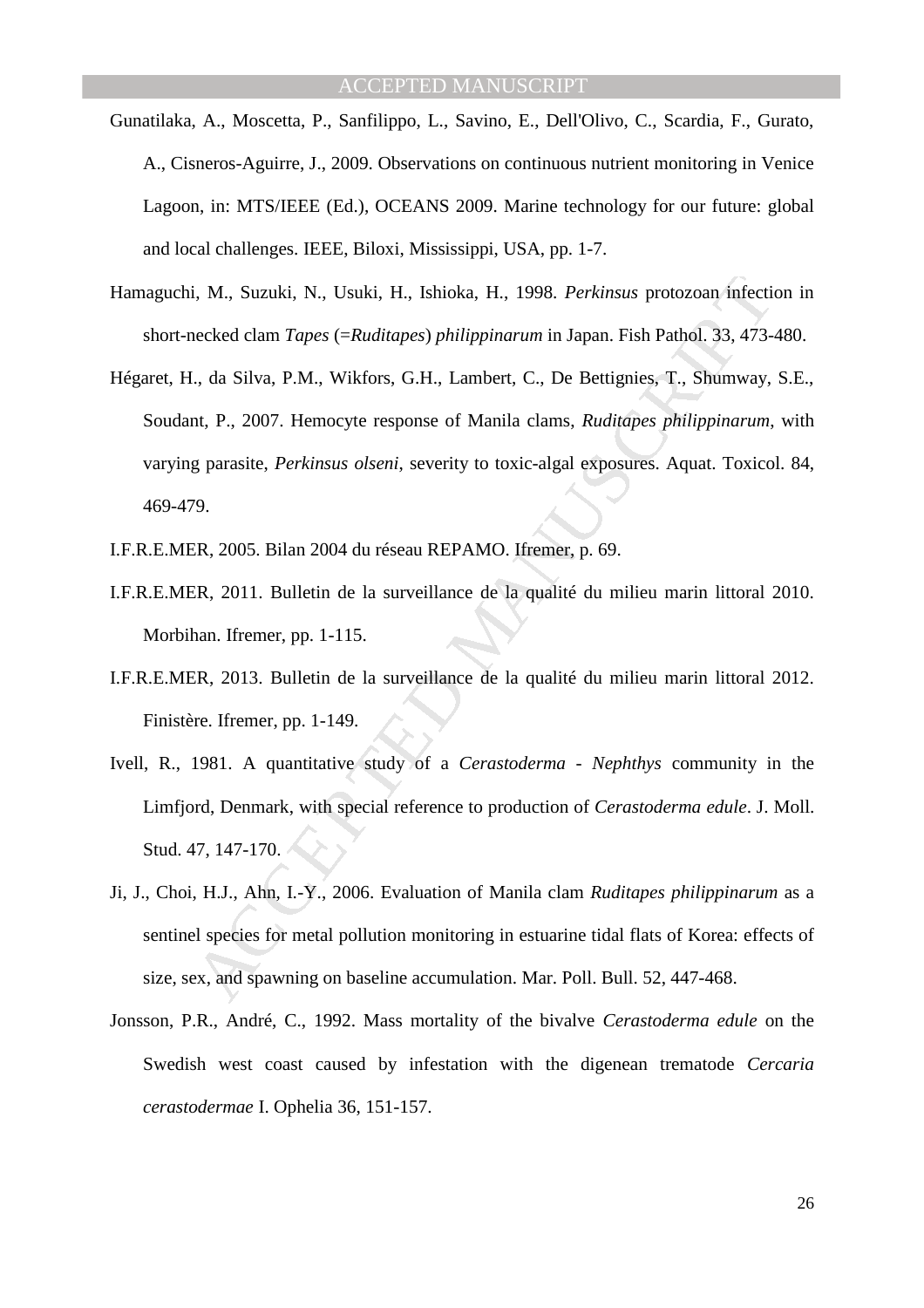- Kamermans, P., Veer, H.W.V.d., Karczmarski, L., Doeglas, G.W., 1992. Competition in deposit- and suspension-feeding bivalves: experiments in controlled outdoor environments. J. Exp. Mar. Biol. Ecol. 162, 113-135.
- Kim, Y., Powell, E.N., Wade, T.L., Presley, B.J., 2008. Relationship of parasites and pathologies to contaminant body burden in sentinel bivalves: NOAA status and trends "mussel watch" program. Mar. Env. Res. 65, 101-127.
- Lassalle, G., de Montaudouin, X., Soudant, P., Paillard, C., 2007. Parasite co-infection of two sympatric bivalves, the Manila clam (*Ruditapes philippinarum*) and the cockle (*Cerastoderma edule*) along a latitudinal gradient. Aquat. Living. Resour. 20, 33-42.
- ogies to contaminant body burden in sentinel bivalves: NOAA status and tel watch" program. Mar. Env. Res. 65, 101-127.<br>
i., de Montaudouin, X., Soudant, P., Paillard, C., 2007. Parasite co-infection of tric bivalves, the M Lassudrie, M., Soudant, P., Richard, G., Henry, N., Mehdiouf, W., da Silva, P.M., Donval, A., Bunel, M., Le Goïc, N., Lambert, C., de Montaudouin, X., Fabioux, C., Hégaret, H., 2014. Physiological responses of Manila clams *Venerupis* (=*Ruditapes philippinarum*) with varying parasite *Perkinsus olseni* burden to toxic algal *Alexandium ostenfeldii*  exposure. Aquat. Toxicol. In press.
- Lehtonen, K.K., Leiniö, S., Schneider, R., Leivuori, M., 2006. Biomarkers of pollution effects in the bivalves *Mytilus edulis* and *Macoma balthica* collected from the southern coast of Finland (Baltic Sea). Mar. Ecol. Prog. Ser. 322, 155-168.
- Long, E.R., Macdonald, D.D., Smith, S.L., Calder, F.D., 1995. Incidence of adverse biological effects within ranges of chemical concentrations in marine and estuarine sediments. Environ. Manage. 19, 81-97.
- Lopez, C.B., Pereira, M.E., Vale, C., Lillebø, A.I., Pardal, M.Â, Duarte, A.C., 2007. Assessment of spatial environmental quality status in Ria de Aveiro (Portugal). Scientia Marina 71, 293-304.
- Marie, D., Partensky, F., Vaulot, D., Brussaard, C.P.D., 1999. Enumeration of phytoplankton, bacteria, and viruses in marine samples, in: Robinson, J.P., Darzynkiewicz, Z., Dean,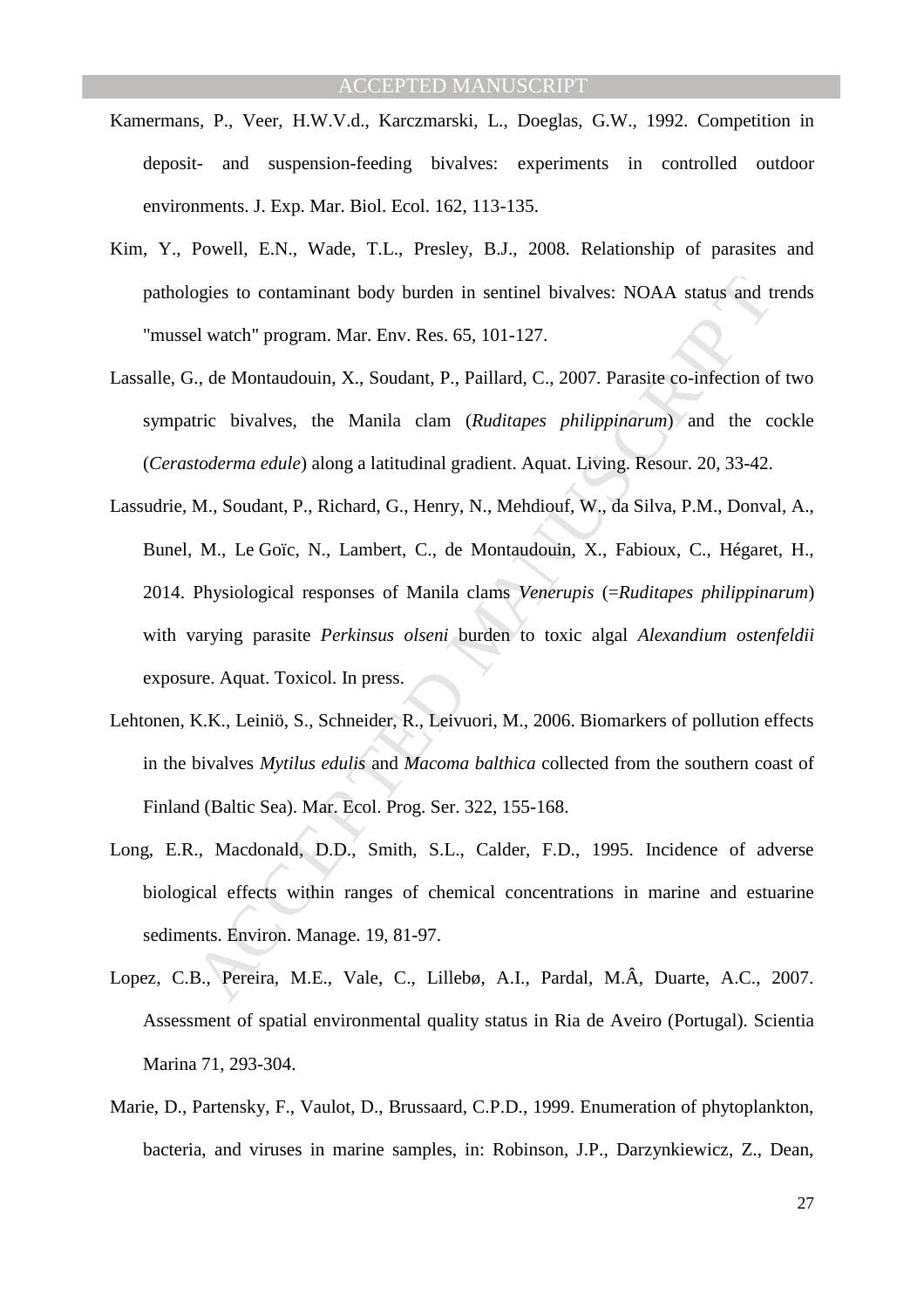P.N., Orfao, A., Rabinovitch, P., Stewart, C., Tanke, H.J., Wheeless, L. (Eds.), Current protocols in cytometry. John Wiley & Sons, Inc., New York, pp. 11-15.

- Marin, M.G., Moschino, V., Deppieri, M., Lucchetta, L., 2003. Variations in gross biochemical composition, energy value and condition index of *T. philippinarum* from the Lagoon of Venice. Aquaculture 219, 859-871.
- n of Venice. Aquaculture 219, 859-871.<br>
F, C.W., Thetmeyer, H., Landry, T., Silvert, W., 2006. Review of recent car<br>
ty models for bivalve culture and recommendation for research and manage<br>
ulture 261, 451-462.<br>
J., Reish McKindsey, C.W., Thetmeyer, H., Landry, T., Silvert, W., 2006. Review of recent carrying capacity models for bivalve culture and recommendation for research and management. Aquaculture 261, 451-462.
- Mearns, A.J., Reish, D.J., Oshida, P.S., Ginn, T., Rempel-Hester, M.A., Courtney, A., 2012. Effects of pollution on marine organisms. Water Env. Res. 84, 1737-1823.
- Möller, P., Rosenberg, R., 1983. Recruitment, abundance and production of *Mya arenaria* and *Cardium edule* in marine shallow waters, Western Sweden. Ophelia 22, 33-55.
- Morley, N.J., 2010. Interactive effects of infectious diseases and pollution in aquatic molluscs. Aquat. Toxicol. 96, 27-36.
- Moschino, V., Delaney, E., Da Ros, L., 2012. Assessing the significance of *Ruditapes philippinarum* as a sentinel for sediment pollution: bioaccumulation and biomarker responses. Env. Poll. 171, 52-60.
- Nam Han, K., Woo Lee, S., Youn Wang, S., 2008. The effect of temperature on the energy budget of the Manila clam, *Ruditapes philippinarum*. Aquacult. Int. 16, 143-152.
- Navas, J.I., Castillo, M.C., Vera, P., Ruiz-Rico, M., 1992. Principal parasites observed in clams, *Ruditapes decussatus* (L.), *Ruditapes philippinarum* (Adams et Reeve), *Venerupis pullastra* (Montagu) and *Venerupis aureus* (Gmelin), from the Huelva coast (S.W. Spain). Aquaculture 107, 193-199.
- Newell, R.I.E., 2004. Ecosystem influences of natural and cultivated populations of suspension-feeding bivalve molluscs: a review. J. Shellfish Res. 23, 51-61.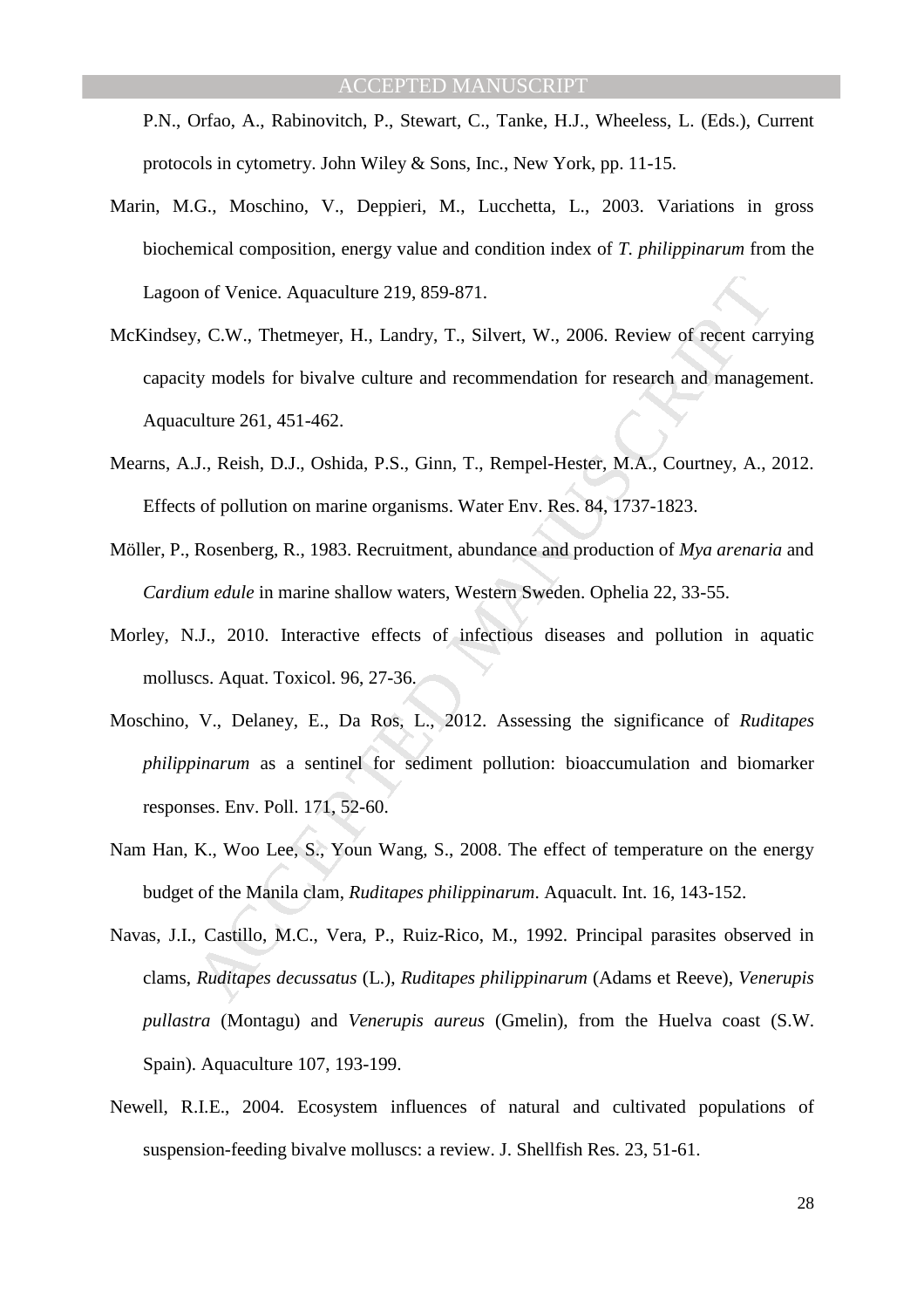- Ngo, T.T.T., Choi, K.-S., 2004. Seasonal changes of *Perkinsus* and *Cercaria* infections in the Manila clam *Ruditapes philippinarum* from Jeju, Korea. Aquaculture 239, 57-68.
- Pan, K., Wang, W.-X., 2011. Mercury accumulation in marine bivalves: influences of biodynamics and feeding niche. Env. Poll. 159, 2500-2506.
- Park, K.-I., Choi, K.-S., 2001. Spatial distribution of the protozoan parasite *Perkinsus* sp. found in the Manila clams, *Ruditapes philippinarum,* in Korea. Aquaculture 203, 9-22.
- Park, K.-I., Figueras, A., Choi, K.-S., 2006. Application of enzyme-linked immunosorbent assay (ELISA) for the study of reproduction in the Manila clam *Ruditapes philippinarum*  (Mollusca: Bivalvia):II. Impacts of *Perkinsus olseni* on clam reproduction. Aquaculture 251, 182-191.
- Paul-Pont, I., Baudrimont, M., Gonzalez, P., de Montaudouin, X., 2010a. Interactive effects of metal contamination and pathogenic organisms on the marine bivalve *Cerastoderma edule*. Mar. Poll. Bull. 60, 515-525.
- , Choi, K.-S., 2001. Spatial distribution of the protozoan parasite *Perkinsia*<br>in the Manila clams, *Ruditapes philippinarum*, in Korea. Aquaculture 203, 9-2<br>Figueras, A., Choi, K.-S., 2006. Application of enzyme-linked i Paul-Pont, I., de Montaudouin, X., Gonzalez, P., Jude, F., Raymond, N., Paillard, C., Baudrimont, M., 2010b. Interactive effects of metal contamination and pathogenic organisms on the introduced marine bivalve *Ruditapes philippinarum* in European populations. Env. Poll. 158, 3401-3410.
- Peterson, C.H., 1982. The importance of predation and intra- and interspecific competition in the population biology of two infaunal suspension-feeding bivalves, *Protothaca staminea*  and *Chione undatella*. Ecol. Monogr. 52, 437-475.
- Peterson, C.H., Beal, B.F., 1989. Bivalve growth and higher order interactions: importance of density, site, and time. Ecology 70, 1390-1404.
- Peterson, C.H., Black, R., 1987. Resource depletion by active suspension feeders on tidal flats: influence of local density and tidal elevation. Limnol. Oceanogr. 32, 143-166.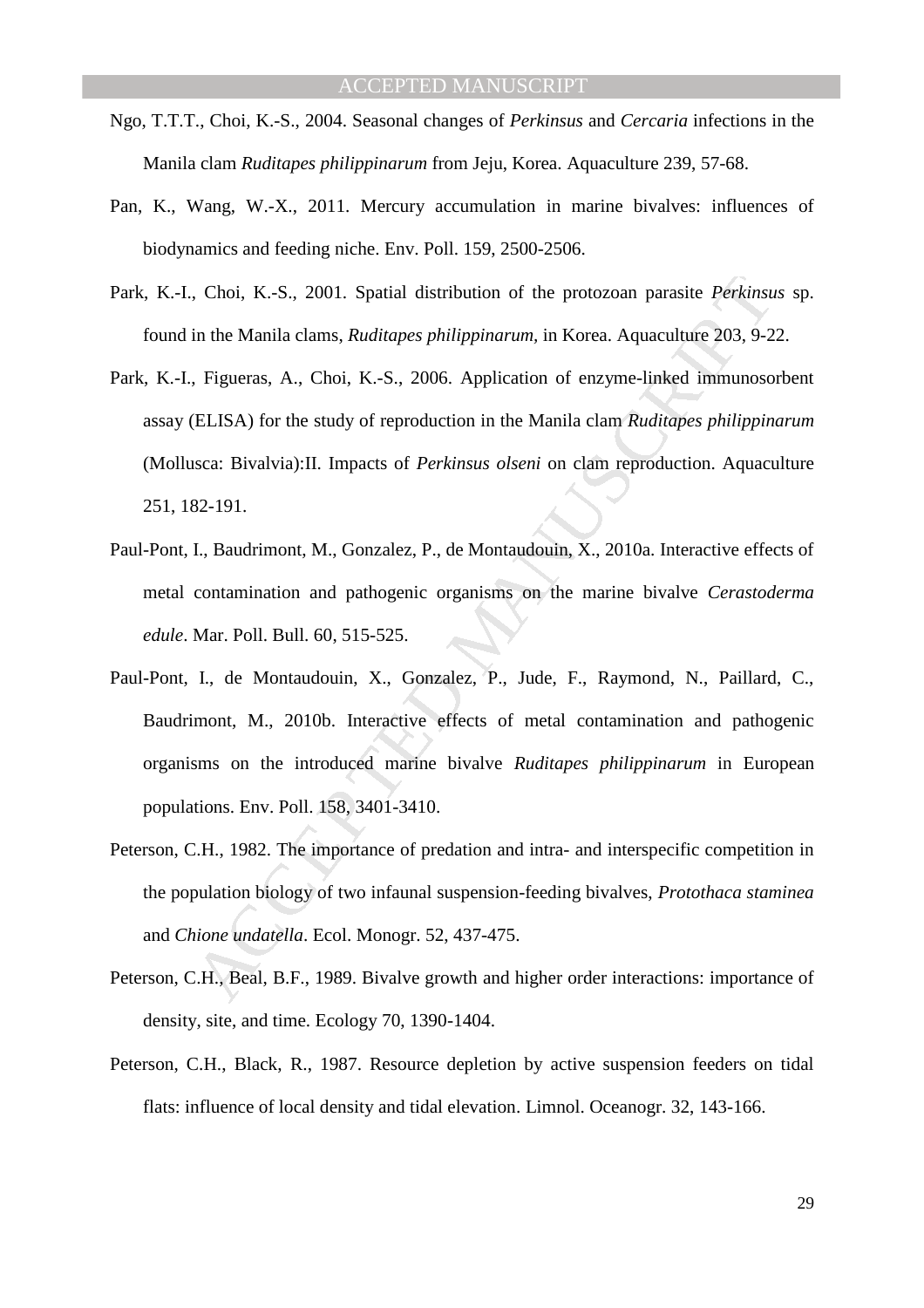- Peterson, C.H., Black, R., 1988. Responses of growth to elevation fail to explain vertical zonation of suspension-feeding bivalves on a tidal flat. Oecologia 76, 423-429.
- Pretto, T., Zambon, M., Civettini, M., Caburlotto, G., Boffo, L., Rossetti, E., Arcangeli, G., 2014. Massive mortality in Manila clams (*Ruditapes philippinarum*) farmed in the Lagoon of Venice, caused by *Perkinsus olseni*. Bull. Eur. Ass. Fish Pathol. 34, 43-53.
- Ramón, M., 1996. Relationships between the bivalves *Mytilus edulis* L. and *Cerastoderma edule* (L.) in a soft bottom environment: an example of interaction at small spatial scale. J. Exp. Mar. Biol. Ecol. 204, 179-194.
- Riba López, I., Kalman, J., Vale, C., Blasco, J., 2010. Influence of sediment acidification on the bioaccumulation of metals in *Ruditapes philippinarum*. Env. Sci. Pollut. Res. 17, 1519-1528.
- n of Venice, caused by *Perkinsus olseni*. Bull. Eur. Ass. Fish Pathol. 34, 43-53<br>
., 1996. Relationships between the bivalves *Mytilus edulis* L. and *Cerastod*<br>
L.) in a soft bottom environment: an example of interaction Rowley, A.F., Cross, M.E., Culloty, S.C., Lynch, S.A., Mackenzie, C.L., Morgan, E., O'Riordan, R.M., Robins, P.E., Smith, A.L., Thrupp, T.J., Vogan, C.L., Wootton, E.C., Malham, S.K., 2014. The potential impact of climate change on the infectious diseases of commercially important shellfish populations in the Irish Sea - a review. ICES J. Mar. Sci. 71, 741-759.
- Sanchez, F., Caill-Milly, N., de Casamajor, M.-N., Lissardy, M., Binias, C., Bru, N., 2013. Campagne d'évaluation du stock de palourdes du bassin d'Arcachon. Ifremer, p. 38.
- Sanchez, F., Caill-Milly, N., Lissardy, M., Bru, N., 2014. Campagne d'évaluation du stock de palourdes du bassin d'Arcachon. Ifremer, p. 53.
- Sarà, G., Mazzola, A., 2004. The carrying capacity for Mediterranean bivalve suspension feeders: evidence from analysis of food availability and hydrodynamics and their integration into a local model. Ecol. Model. 179, 281-296.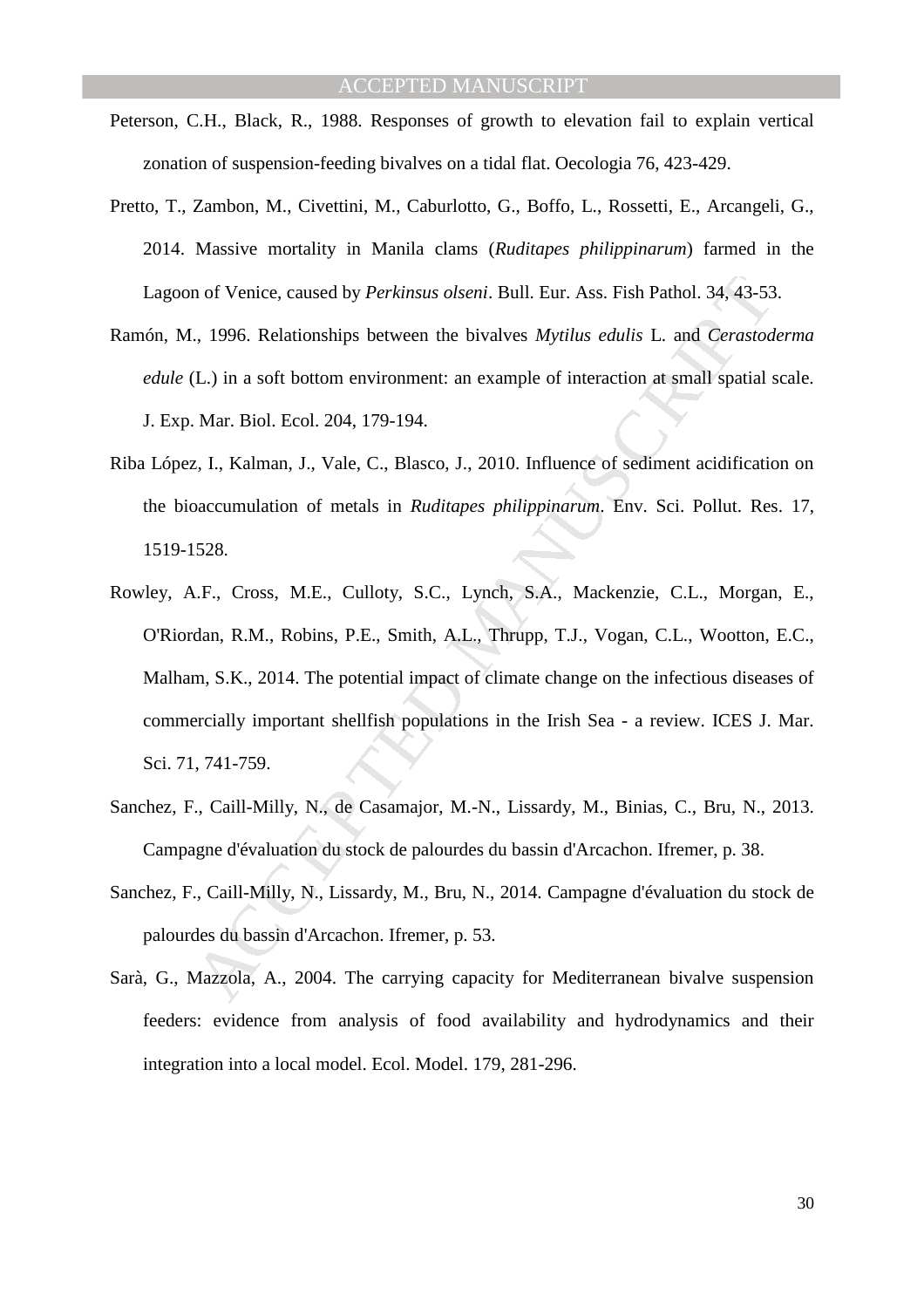- Scourzic, T., Loyen, M., Fabre, E., Tessier, A., Dalias, N., Trut, G., Maurer, D., Simonnet, B., 2011. Evaluation du stock d'huîtres sauvages et en élevage dans le Bassin d'Arcachon. Agence des Aires Marines Protégées & OCEANIDE, p. 70.
- Sfriso, A., Argese, E., Bettiol, C., Facca, C., 2008. *Tapes philippinarum* seed exposure to metals in polluted areas of the Venice lagoon. Estuar. Coast. Shelf Sci. 79, 581-590.
- Sfriso, A., Facca, C., Ghetti, P.F., 2003. Temporal and spatial changes of macroalgae and phytoplankton in a Mediterranean coastal area: the Venice lagoon as a case study. Mar. Env. Res. 56, 617-636.
- Shimokawa, J., Yoshinaga, T., Ogawa, K., 2010. Experimental evaluation of the pathogenicity of *Perkinsus olseni* in juvenile Manila clams *Ruditapes philippinarum*. J. Invertebrate Pathol. 105, 347-351.
- SOMLIT, 2014. www.somlit.epoc.u-bordeaux1.fr/fr/
- in polluted areas of the Venice lagoon. Estuar. Coast. Shelf Sci. 79, 581-590.<br>Facca, C., Ghetti, P.F., 2003. Temporal and spatial changes of macroalgadankton in a Mediterranean coastal area: the Venice lagoon as a case st Soudant, P., Paillard, C., Choquet, G., Lambert, C., Reid, H.I., Marhic, A., Donaghy, L., Birkbeck, T.H., 2004. Impact of season and rearing site on the physiological and immunological parameters of the Manila clam *Venerupis* (=*Tapes*, =*Ruditapes*) *philippinarum*. Aquaculture, 401-418.
- Suh, Y.J., Shin, K.-H., 2013. Size-related and seasonal diet of the manila clam (*Ruditapes philippinarum*), as determined using stable isotopes. Estuar. Coast. Shelf Sci. 135, 94- 105.
- Thieltges, D.W., 2006. Parasite induced summer mortality in the cockle *Cerastoderma edule* by the trematode *Gymnophallus choledochus*. Hydrobiologia 559, 455-461.
- Thieltges, D.W., Reise, K., 2007. Spatial heterogeneity in parasite infections at different spatial scales in an intertidal bivalve. Oecologia 150, 569-581.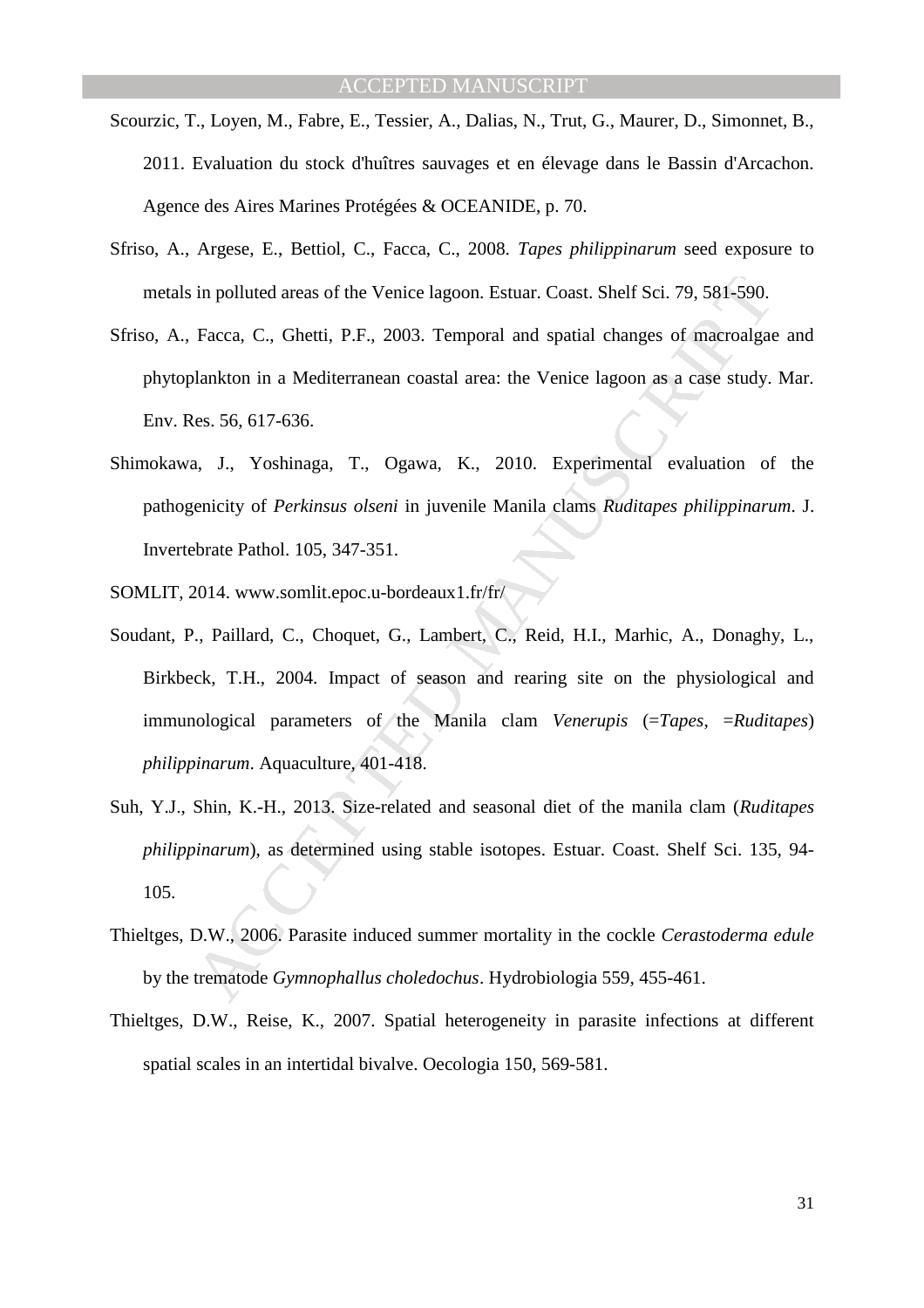- Trombini, C., Fabbri, D., Lombardo, M., Basura, I., Zavoli. E., Horvat, M., 2003. Mercury and methylmercury contamination in surficial sediments and clams of a coastal lagoon (Pialassa Baiona, Ravenna, Italy). Cont. Shelf Res. 23, 1821-1831.
- teristics of three morphologically different suspension feeders, *Crassostrea a*<br>*s edulis* and *Cerastoderma edule*, in relation to food competition. Mar. Biol.<br>2.<br>7. Vang, H.-S., Choi, K.-S., 2010. Seasonal changes in *P* Troost, K., Stamhuis, E.J., van Duren, L.A., Wolff, W.J., 2009. Feeding current characteristics of three morphologically different suspension feeders, *Crassostrea gigas*, *Mytilus edulis* and *Cerastoderma edule*, in relation to food competition. Mar. Biol. 156, 355-372.
- Uddin, M.J., Yang, H.-S., Choi, K.-S., 2010. Seasonal changes in *Perkinsus olseni* infection and gametogenesis in Manila clam, *Ruditapes philippinarum*, from Seonjaedo Island in Incheon, off the west coast of Korea. J. World Aquac. Soc. 41, 93-101.
- Velez, C., Figueira, E., Soares, A., Freitas, R., 2015. Spatial distribution and bioaccumulation patterns in three clam populations from a low contaminated ecosystem. Estuar. Coast. Shelf Sci. 155, 114-125.
- Verlecar, X.N., Pereira, N., Desai, S.R., Jena, K.B., Snigdha, 2006. Marine pollution detection through biomarkers in marine bivalves. Current Sci. 91, 1153-1157.
- Villalba, A., Casas, S.M., López, C., Carballal, M.J., 2005. Study of perkinsiosis in the carpet shell clam *Tapes decussatus* in Galicia (NW Spain). II. Temporal pattern of disease dynamics and association with clam mortality. Dis. Aquat. Org. 65, 257-267.
- Waki, T., Shimokawa, J., Watanabe, S., Yoshinaga, T., Ogawa, K., 2012. Experimental challenges of wild Manila clams with *Perkinsus* species isolated from naturally infected wild Manila clams. J. Invertebrate Pathol. 111, 50-55.
- Walne, P.R., Mann, R., 1975. Growth and biogeochemical composition in *Ostrea edulis* and *Crassostrea gigas*, in: Barnes, H. (Ed.), 9th European Marine Biology Symposium. Aberdeen University Press, pp. 587-607.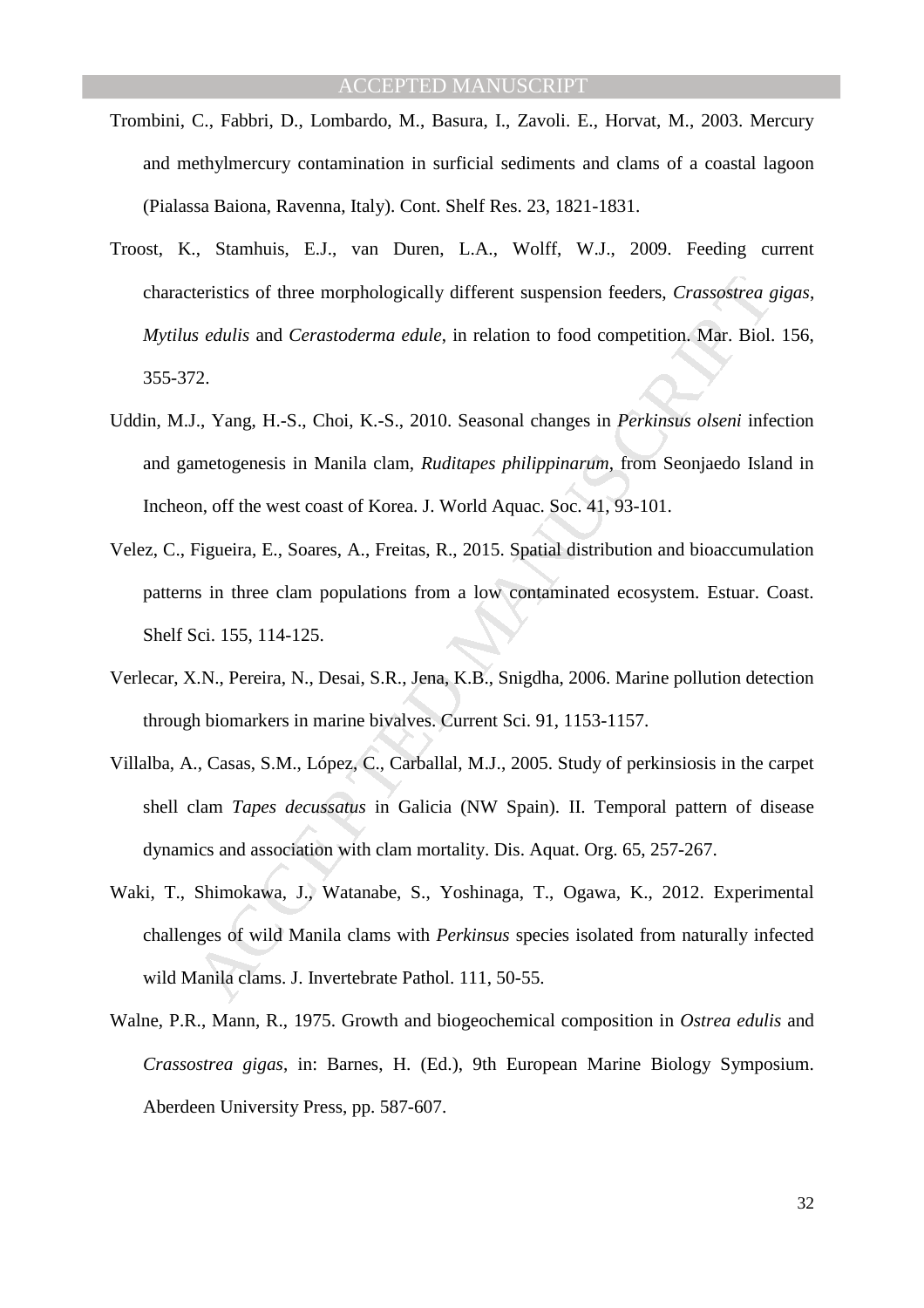- Wang, X., Zhou, Y., Yang, H., Wang, Q., Liu, S., 2010. Investigation of heavy metals in sediments and Manila clams *Ruditapes philippinarum* from Jiaozhou Bay, China. Env. Monit. Assess. 170, 631-643.
- Watanabe, S., Katayama, S., Kodama, M., Cho, N., Nakata, K., Fukuda, M., 2009. Smallscale variation in feeding environments for the Manila clam *Ruditapes philippinarum* in a tidal in Tokyo Bay. Fish. Sci. 75, 937-945.
- Watanabe, S., S. Katayama., 2010. Relationships among shell shape, shell growth rate, and nutritional condition in the Manila clam (*Ruditapes philippinarum*) in Japan. J. Shellfish Res. 29, 353–359.
- Yang, H.-S., Park, K.-I., Donaghy, L., Adhya, M., Choi, K.-S., 2012. Temporal variation of *Perkinsus olseni* infection intensity in the Manila clam *Ruditapes philippinarum* in Gomso Bay, off the west coast of Korea. J. Shellfish Res. 31, 685-690.
- rariation in feeding environments for the Manila clam *Ruditapes philippinarun*<br>Tokyo Bay. Fish. Sci. 75, 937-945.<br>
S., S. Katayama., 2010. Relationships among shell shape, shell growth rate<br>
onal condition in the Manila c Yoshinaga, T., Watanabe, S., Waki, T., Aoki, S., Ogawa, K., 2010. Influence of *Perkinsus*  infection on the physiology and behavior of adult Manila clam *Ruditapes philippinarum*. Fish Pathol. 45, 151-157.
- Zilber-Rosenberg, I., Rosenberg, E. (2008). Role of microorganisms in the evolution of animals and plants: the hologenome theory of evolution. FEMS Microbiol. Rev. 32, 723– 735.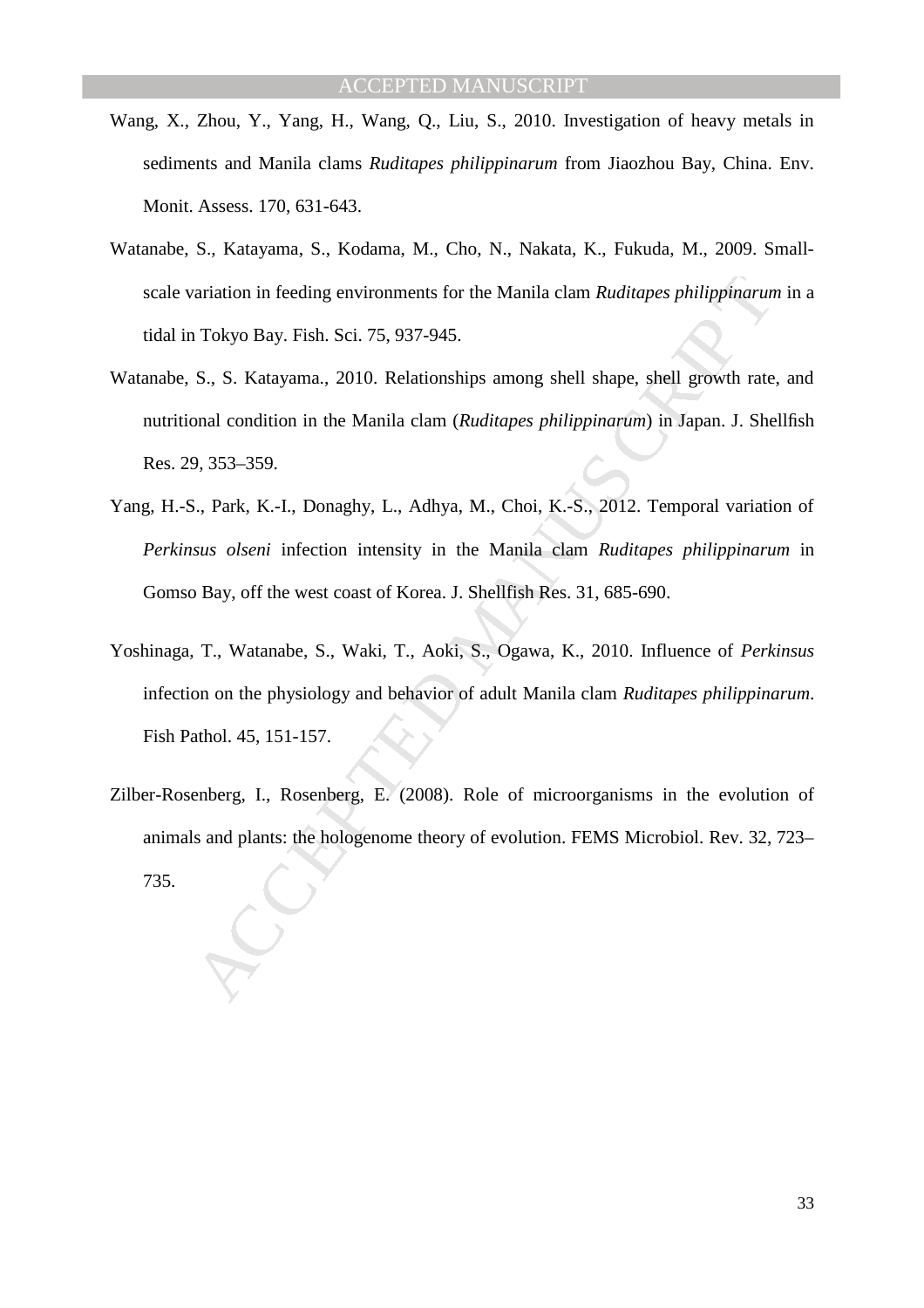

Fig. 1. Arcachon Bay map with the sampling sites indicated inside the lagoon and at Arguin:  $\triangle$  sampling sites for trace elements in 2010, 2011 and 2012 (this study),  $\bullet$  sampling sites for perkinsosis measurements in 2004 (IFREMER, 2005), 2006, 2007 (Dang et al., 2010a, 2013) and 2009 (Binias et al., 2014a), and  $\star$  sampling sites for total hemocyte count (THC) determinations in 2007, 2008 (de Montaudouin et al. 2010) and 2012 (this study).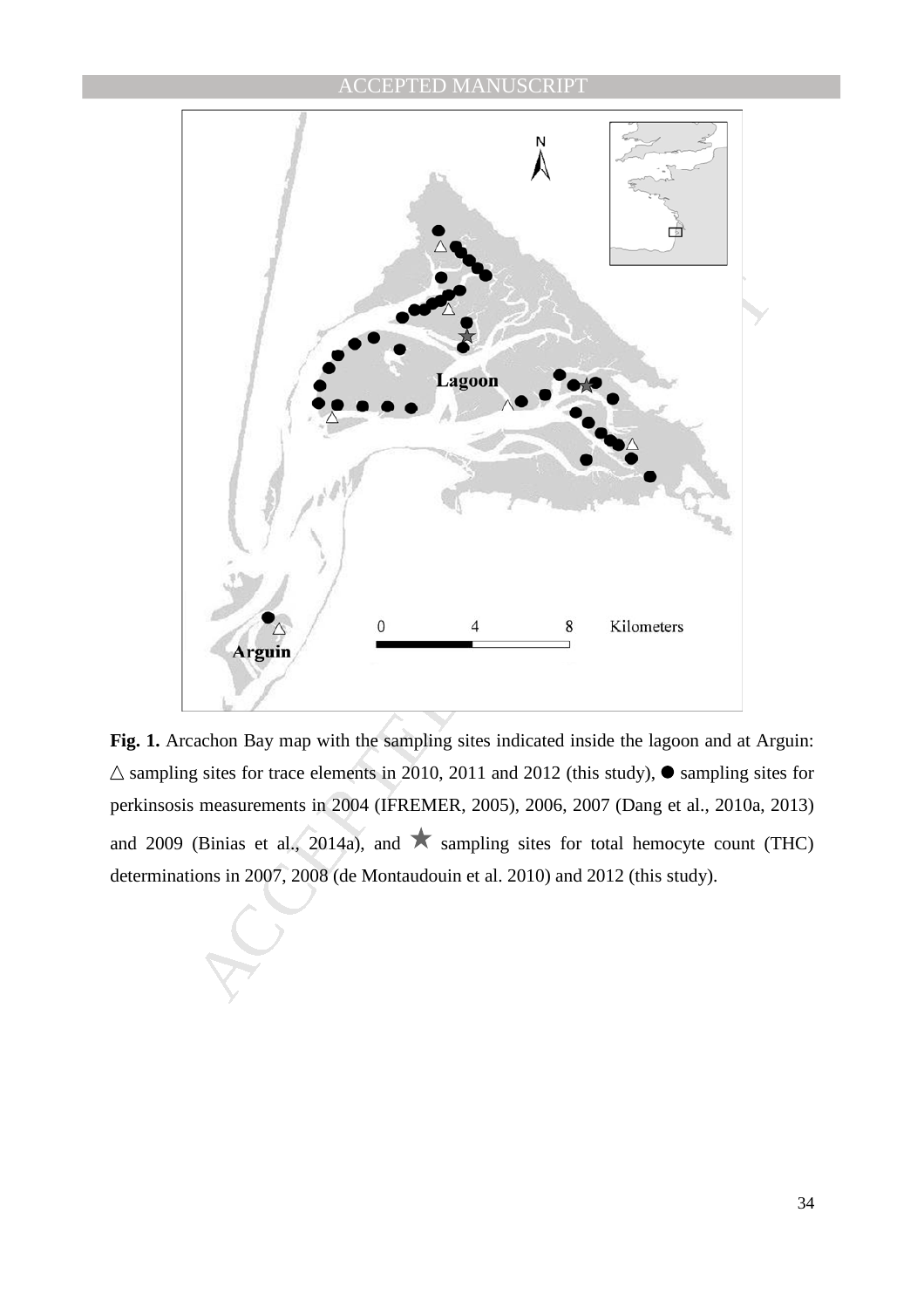

**Fig. 2.** *R. philippinarum –* Mean range of condition index in Arcachon lagoon (main habitat of the Asari clam), Arguin (out the lagoon) and other sites in France, Ireland, Italy, Portugal and Korea (see Table 1).

Arcadem (Arcadem Arcadem Contribution and the state of condition index in Arcadem (hain), Arguin (out the lagoon) and other sites in France, Ireland, Italy, Port (see Table 1).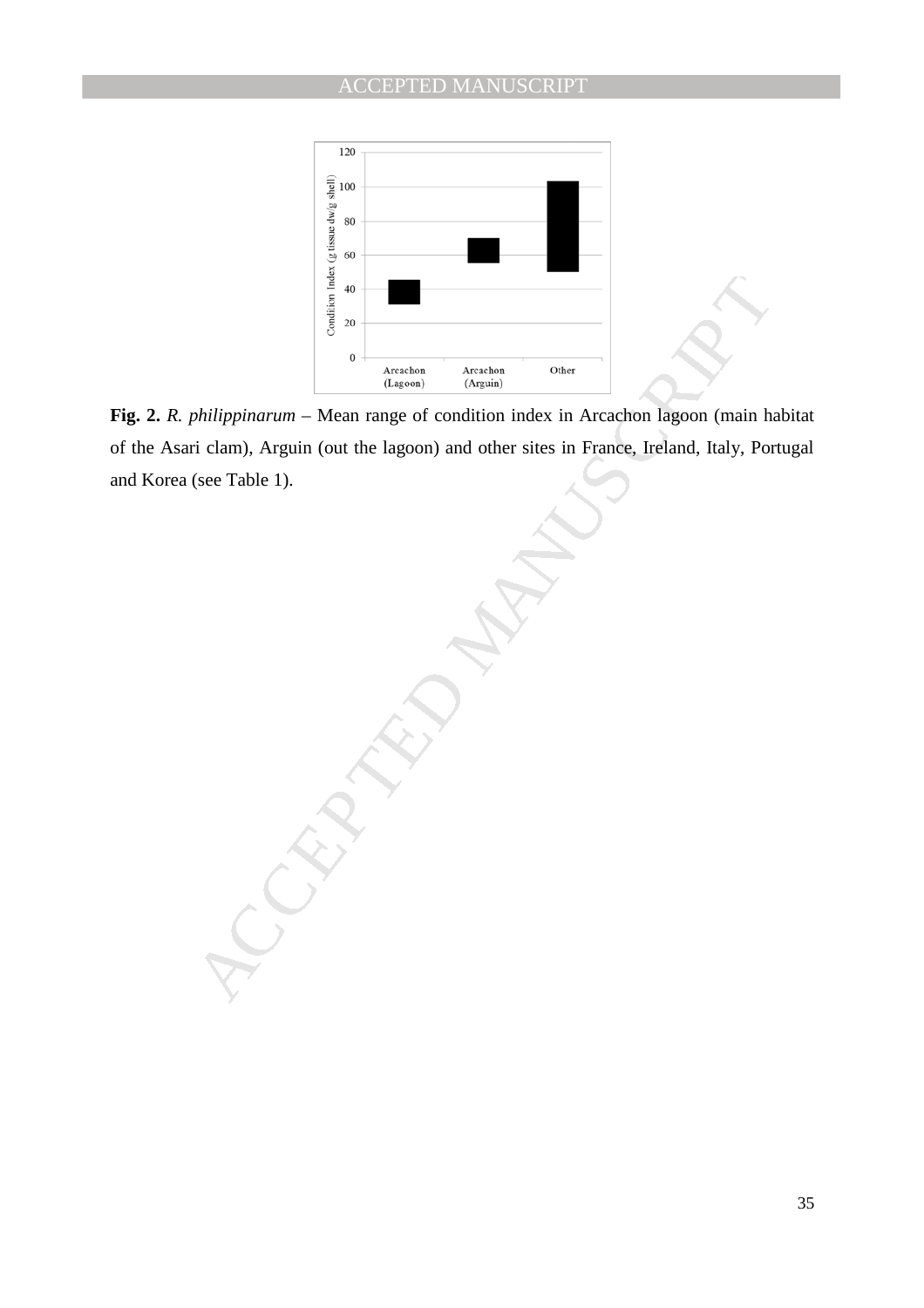

**Fig. 3.** Relationship between the median condition index (CI) and the median chlorophyll a concentration (in µg of Chl a per L) in  $\bullet$  Arcachon lagoon,  $\triangle$  Arguin and  $\bullet$  other sites from the literature in France, Ireland, Italy, Portugal and Korea.

A<br>  $\frac{1}{2}$ <br>  $\frac{1}{\cosh a}$ <br>  $\frac{1}{\cosh a}$ <br>  $\frac{1}{\cosh a}$ <br>  $\frac{1}{\cosh a}$ <br>  $\frac{1}{\cosh a}$ <br>  $\frac{1}{\cosh a}$ <br>  $\frac{1}{\cosh a}$ <br>  $\frac{1}{\cosh a}$ <br>  $\frac{1}{\cosh a}$ <br>  $\frac{1}{\cosh a}$ <br>  $\frac{1}{\cosh a}$ <br>  $\frac{1}{\cosh a}$ <br>  $\frac{1}{\cosh a}$ <br>  $\frac{1}{\cosh a}$ <br>  $\frac{1}{\cosh a}$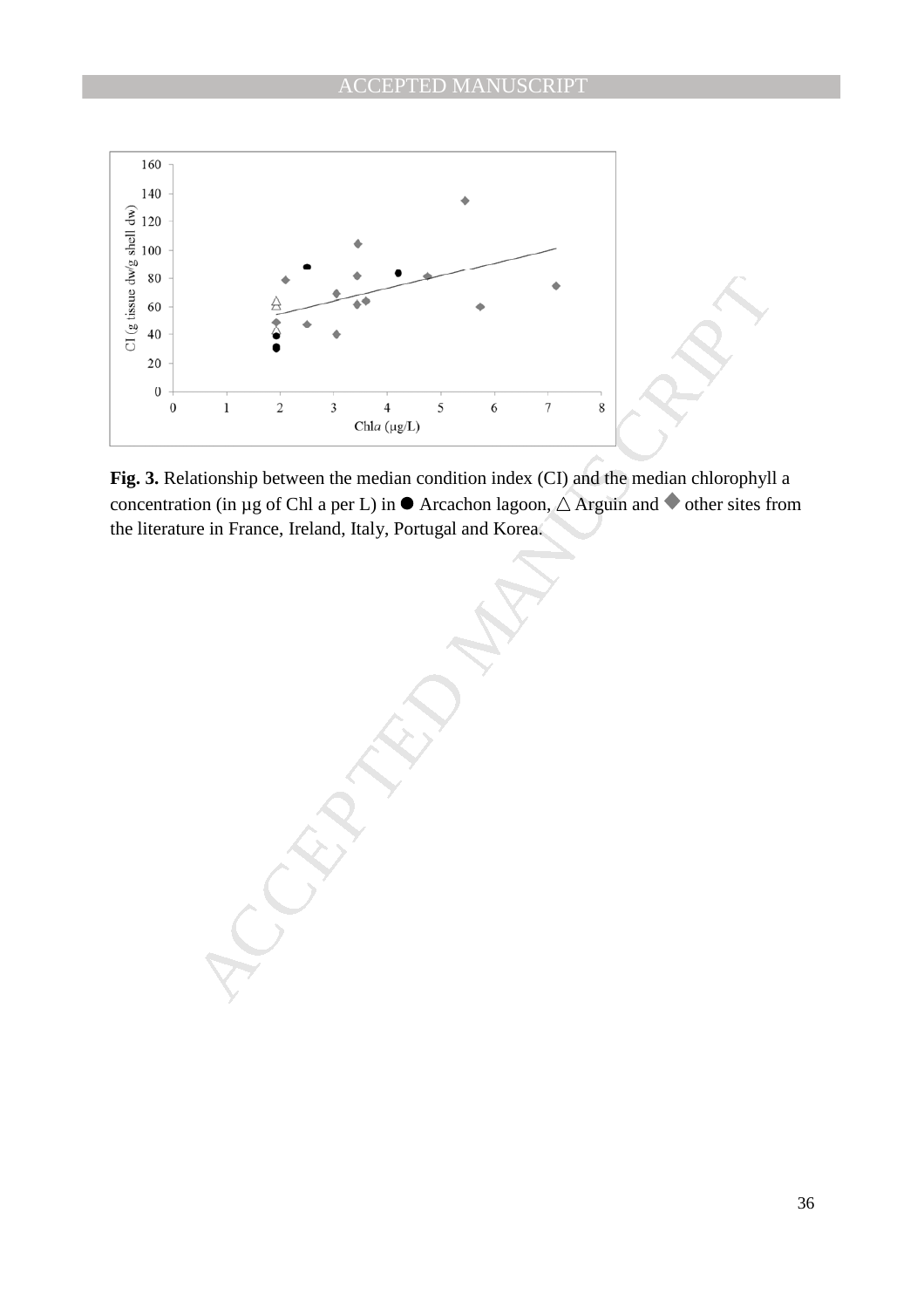

Fig. 4. Infection abundance range (cell  $g^{-1}$  ww) in logarithmic scale of *Perkinsus* in clams from France: Arcachon lagoon (Lag), Arguin (Arg), Marennes-Oléron (Mar), Morbihan (Morb), Landéda (Land), Noirmoutier (Noir), Korea (Kor) and Japan (Jap).

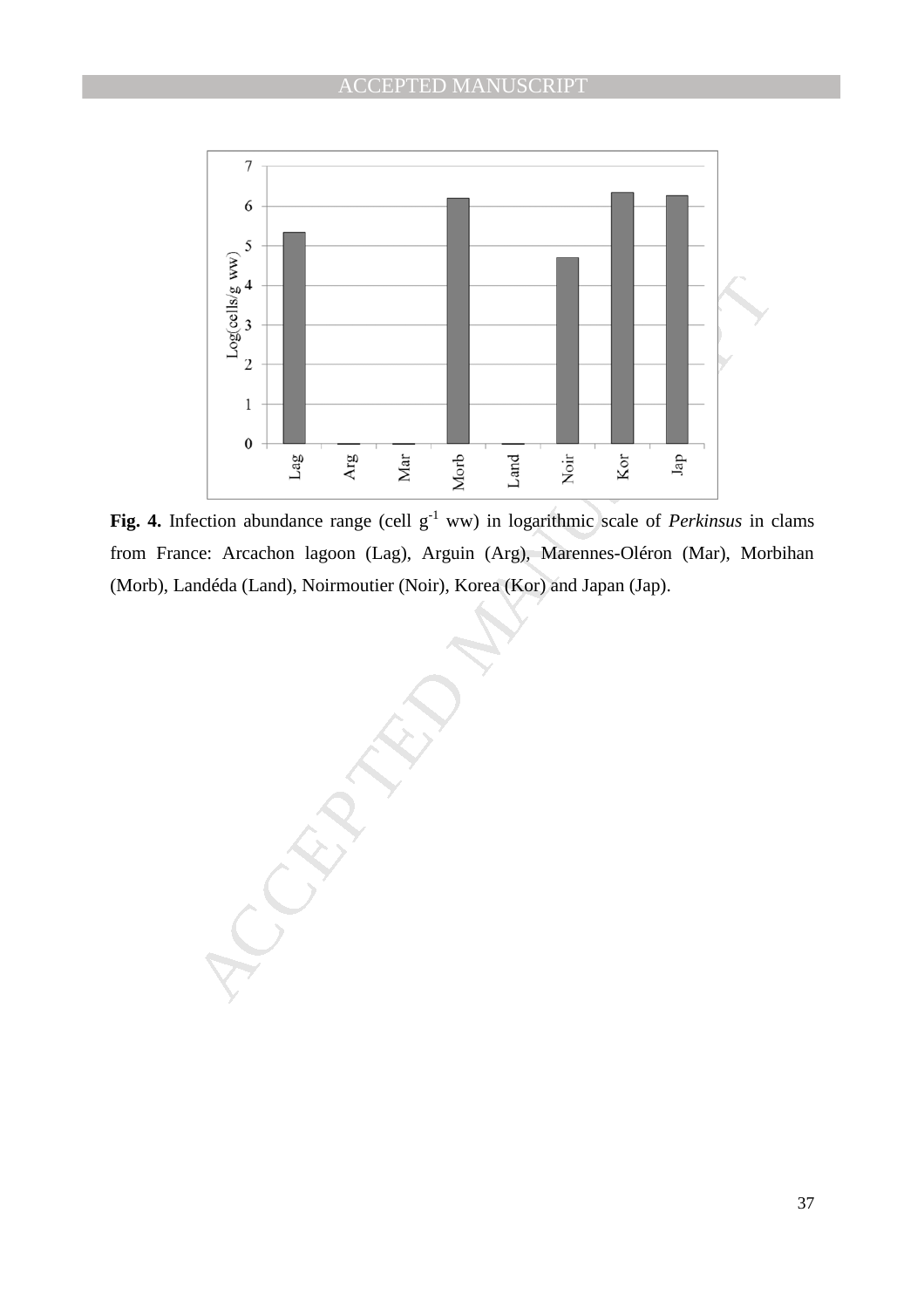

**Fig. 5.** Infection prevalence range (%) of perkinsosis in clams from France: Arcachon lagoon (Lag), Arguin (Arg), Marennes-Oléron (Mar), Morbihan (Morb), Landéda (Land), Noirmoutier (Noir), Cotentin (Cot), Spain: Eo estuary (Eo), Fangar Bay (Fang), Huelva (Huel), Japan (Jap), and Korea: Jeju Island (Jeju), Seonjaedo Island (Seon).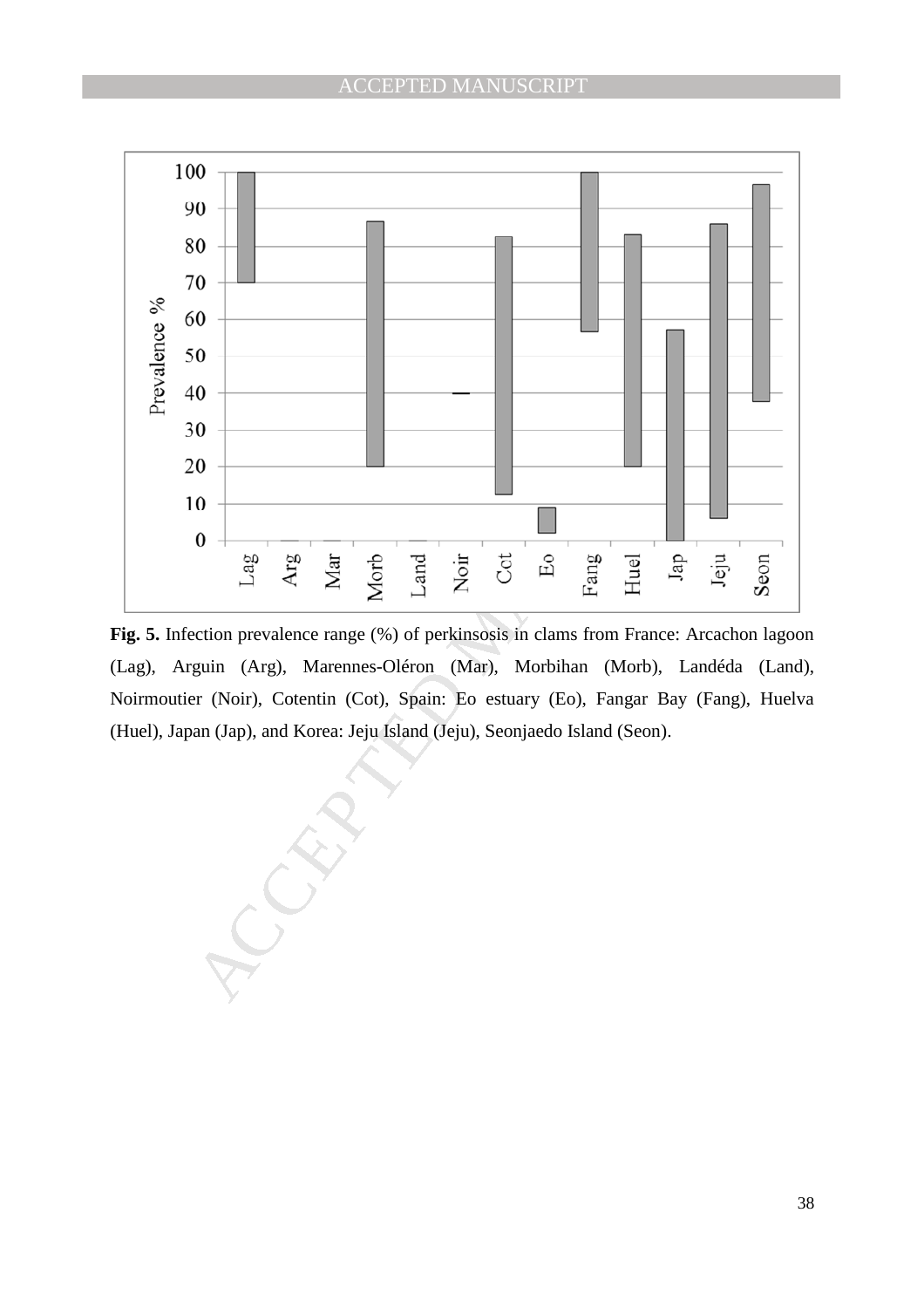

Fig. 6. Total hemocyte count (THC, cell mL<sup>-1</sup>) in clams from France: Arcachon lagoon (Lag), Marennes-Oléron (Mar), Landéda (Land), Bay of Brest (Brest), Chausey Island (Chau), Morbihan (Morb), and USA: Southern Puget Sound (Pug).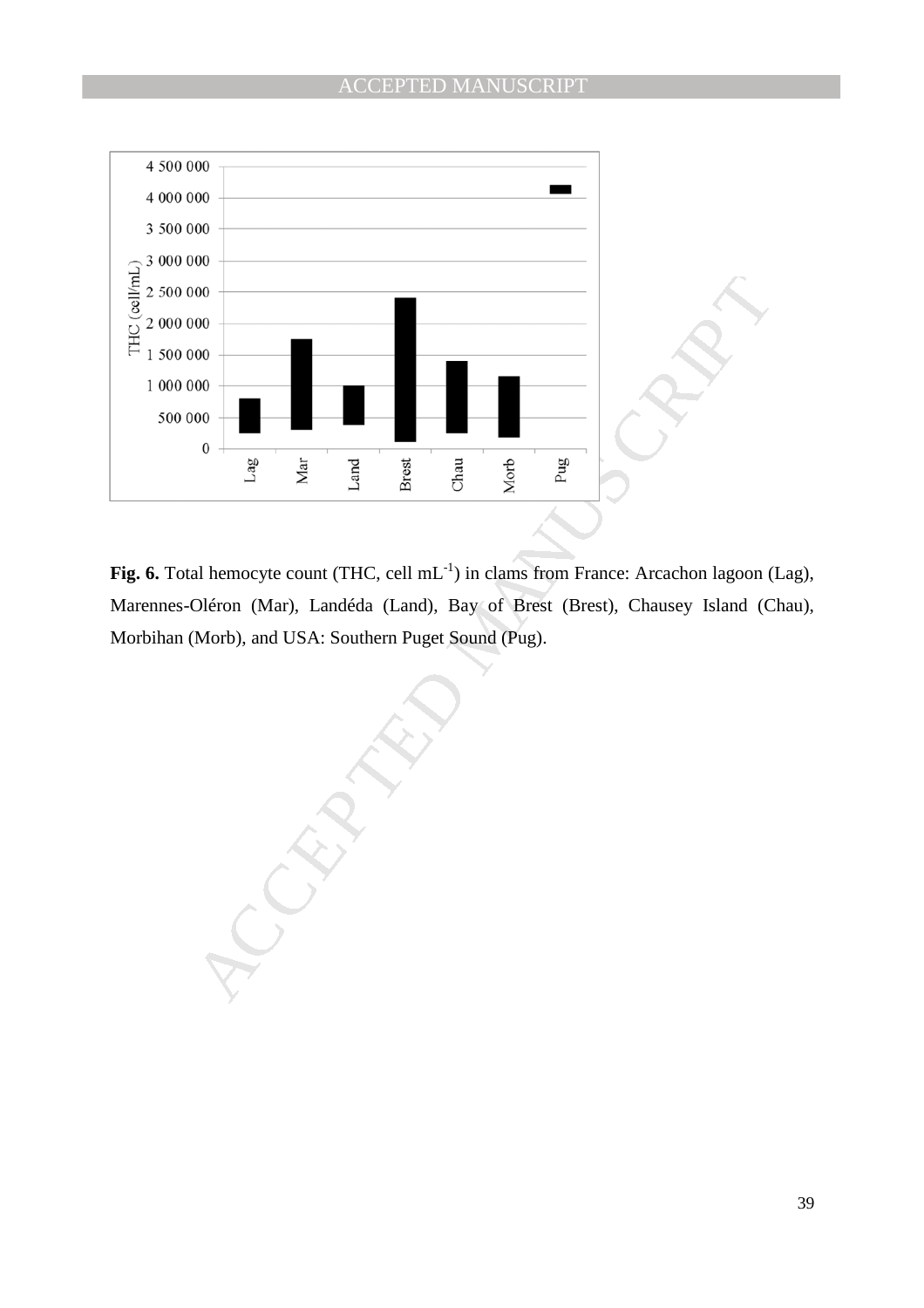### **Table 1**

References used from the literature to compare Asari clam (*R. philippinarum*) trace element concentrations, perkinsosis abundance and prevalence, total hemocyte count (THC), condition index (CI) and phytoplankton biomass through chlorophyll a concentrations (Chl a) between Arcachon Bay and different sites in the world.

|              |                                                         |                                                                                                                                                                                                                                                                                                                                                                                                                                                                                                                                                                                                                                                                                                                                                                                                                                                                                                            | <b>ACCEPTED MANUSCRIPT</b>                                                                                                                                 |                   |                       |
|--------------|---------------------------------------------------------|------------------------------------------------------------------------------------------------------------------------------------------------------------------------------------------------------------------------------------------------------------------------------------------------------------------------------------------------------------------------------------------------------------------------------------------------------------------------------------------------------------------------------------------------------------------------------------------------------------------------------------------------------------------------------------------------------------------------------------------------------------------------------------------------------------------------------------------------------------------------------------------------------------|------------------------------------------------------------------------------------------------------------------------------------------------------------|-------------------|-----------------------|
|              |                                                         | used from the literature to compare Asari clam (R. <i>philippinarum</i> ) trace element concentrations, perkinsosis ab<br>, total hemocyte count (THC), condition index (CI) and phytoplankton biomass through chlorophyll a concentrations (Cl                                                                                                                                                                                                                                                                                                                                                                                                                                                                                                                                                                                                                                                            |                                                                                                                                                            |                   |                       |
| <b>Sites</b> | Bay and different sites in the world.<br>Trace elements | Perkinsosis                                                                                                                                                                                                                                                                                                                                                                                                                                                                                                                                                                                                                                                                                                                                                                                                                                                                                                | <b>THC</b>                                                                                                                                                 | CI                | Chl a                 |
| Arcachon     |                                                         | 7, 8, 14, 15, 19, 30, 34                                                                                                                                                                                                                                                                                                                                                                                                                                                                                                                                                                                                                                                                                                                                                                                                                                                                                   | 8, 19                                                                                                                                                      | 8, 14, 16, 30     | 25, 44                |
| France       | 5                                                       | 19, 24, 29, 30, 34                                                                                                                                                                                                                                                                                                                                                                                                                                                                                                                                                                                                                                                                                                                                                                                                                                                                                         | 1, 2, 13, 19, 20, 24, 45                                                                                                                                   | 6, 17, 26, 30, 45 | 3, 10, 22, 31, 32, 44 |
| Ireland      |                                                         |                                                                                                                                                                                                                                                                                                                                                                                                                                                                                                                                                                                                                                                                                                                                                                                                                                                                                                            |                                                                                                                                                            | 21                | 18                    |
| Italy        | 35, 42, 46                                              |                                                                                                                                                                                                                                                                                                                                                                                                                                                                                                                                                                                                                                                                                                                                                                                                                                                                                                            |                                                                                                                                                            | 9, 35             | 9, 27, 43             |
| Portugal     |                                                         |                                                                                                                                                                                                                                                                                                                                                                                                                                                                                                                                                                                                                                                                                                                                                                                                                                                                                                            |                                                                                                                                                            | 48                | 35                    |
| Spain        |                                                         | 12, 23, 37                                                                                                                                                                                                                                                                                                                                                                                                                                                                                                                                                                                                                                                                                                                                                                                                                                                                                                 |                                                                                                                                                            |                   |                       |
| <b>USA</b>   |                                                         |                                                                                                                                                                                                                                                                                                                                                                                                                                                                                                                                                                                                                                                                                                                                                                                                                                                                                                            |                                                                                                                                                            |                   |                       |
| China        | 39, 49                                                  |                                                                                                                                                                                                                                                                                                                                                                                                                                                                                                                                                                                                                                                                                                                                                                                                                                                                                                            |                                                                                                                                                            |                   |                       |
| Korea        | 33                                                      | 38, 40, 41, 47, 50                                                                                                                                                                                                                                                                                                                                                                                                                                                                                                                                                                                                                                                                                                                                                                                                                                                                                         |                                                                                                                                                            | 4                 | 4, 41                 |
| Japan        |                                                         | 11, 28                                                                                                                                                                                                                                                                                                                                                                                                                                                                                                                                                                                                                                                                                                                                                                                                                                                                                                     |                                                                                                                                                            |                   |                       |
|              |                                                         | al., 2000; 2 -Allam et al., 2001; 3 - Bacher and Goulletquer, 1989; 4 - Baek et al., 2014; 5 - Baudrimont et al., 2005; 6 - Beninger and Lucas, 1<br>8 - Binias et al., 2014b; 9 - Boscolo et al., 2003; 10 + Bruchon et al., 2008; 11 - Choi et al., 2002; 12 - Cigarría et al., 1997; 13 - da Silva et<br>2013; 15 - Dang et al., 2010a; 16 - Dang et al., 2010b; 17 - Daou and Goulletquer, 1988; 18 - Darecki et al., 2003; 19 - de Montaudouin et<br>al., 2003; 21 – Drummond et al., 2006; 22 – Dutertre et al., 2013; 23 – Elandalloussi et al., 2008; 24 – Flye-Sainte-Marie et al., 2009; 25 – 0<br>1989; 27 – Gunatilaka et al., 2009; 28 – Hamaguchi et al. 1998; 29 – Hégaret et al., 2007; 30 – IFREMER, 2005; 31 – IFREMER, 2011; 32 – IF<br>, 2006; 34 – Lassalle et al., 2007; 35 – Lopes et al., 2007; 36 – Moschino et al., 2012; 37 – Navas et al., 1992; 38 – Ngo and Choi, 2004; 39 – | ark and Choi 2001; $41 - $ Park et al 2006; $42 - $ Sfriso et al 2008; $43 - $ Sfriso et al 2003; $44 - $ SOMI IT 2014; $45 - $ Soudant et al 2004; $46 -$ |                   |                       |

**1** – Allam et al., 2000; **2** –Allam et al., 2001; **3** – Bacher and Goulletquer, 1989; **4** – Baek et al., 2014; **5** – Baudrimont et al., 2005; **6** – Beninger and Lucas, 1984; **7** – Binias et al., 2014a; 8 – Binias et al., 2014b; 9 – Boscolo et al., 2003; 10 – Bruchon et al., 2008; 11 – Choi et al., 2002; 12 – Cigarría et al., 1997; 13 – da Silva et al., 2008; 14 – Dang et al., 2013; **15** – Dang et al., 2010a; **16** – Dang et al., 2010b; **17** – Daou and Goulletquer, 1988; **18** – Darecki et al., 2003; **19** – de Montaudouin et al., 2010; **20** – Delaporte et al., 2003; **21** – Drummond et al., 2006; **22** – Dutertre et al., 2013; **23** – Elandalloussi et al., 2008; **24** – Flye-Sainte-Marie et al., 2009; **25** – Glé, 2007; **26** – Goulletquer, 1989; **27** – Gunatilaka et al., 2009; **28** – Hamaguchi et al. 1998; **29** – Hégaret et al., 2007; **30** – IFREMER, 2005; **31** – IFREMER, 2011; **32** – IFREMER, 2013; **33** – Ji et al., 2006; **34** – Lassalle et al., 2007; **35** – Lopes et al., 2007; **36 –** Moschino et al., 2012; **37** – Navas et al., 1992; **38** – Ngo and Choi, 2004; **39** – Pan and Wang, 2011; **40** – Park and Choi, 2001; **41** – Park et al., 2006; **42** – Sfriso et al., 2008; **43** – Sfriso et al., 2003; **44** – SOMLIT, 2014; **45** – Soudant et al., 2004; **46** – Trombini et al., 2003; **47** – Uddin et al., 2010; **48** – Velez et al. 2015; **49** – Wang et al., 2010 ; **50** – Yang et al., 2012.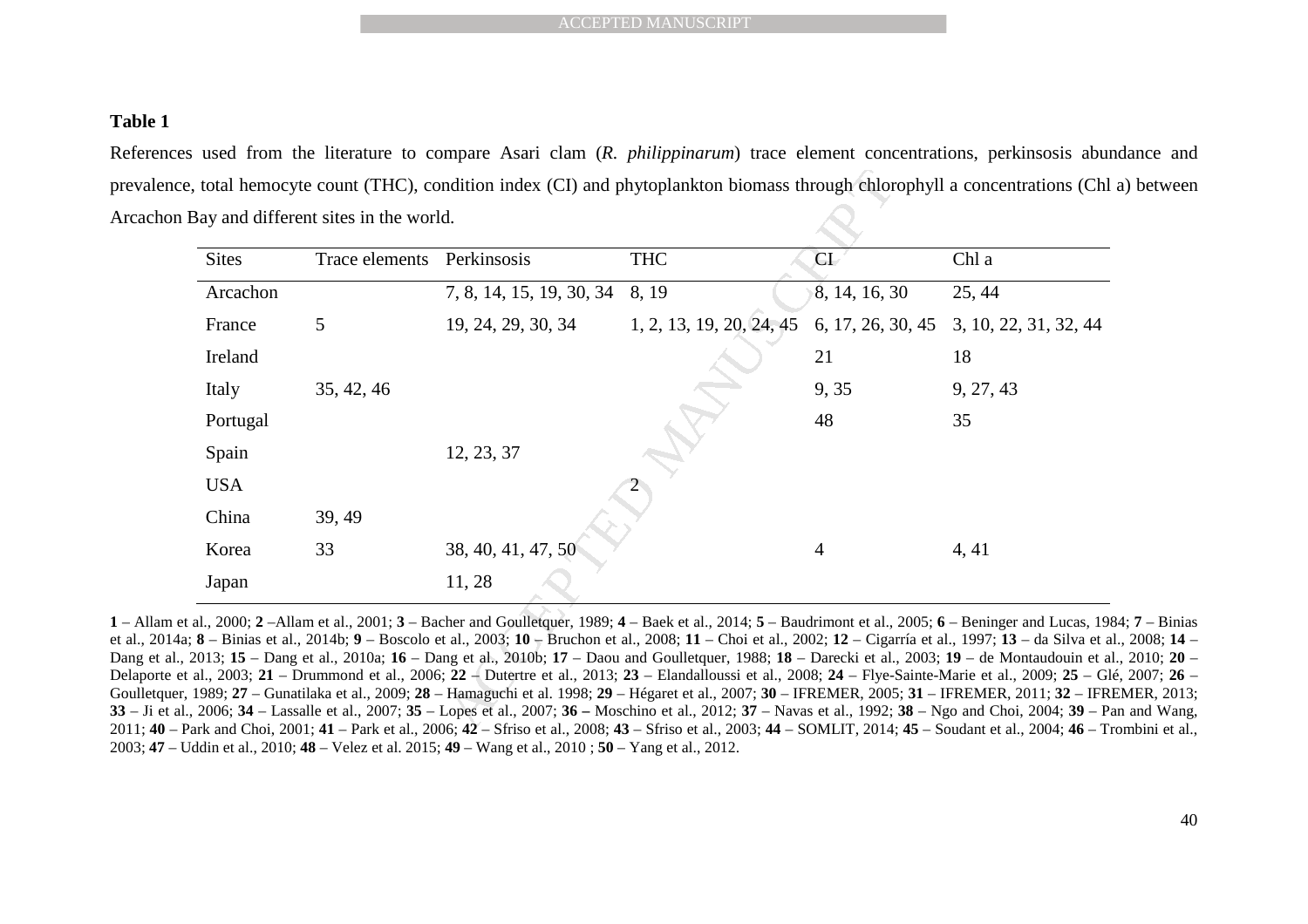## **Table 2**

|                                                                                                                                                     |        |             |            | <b>ACCEPTED MANUSCRIPT</b> |             |             |                    |              |               |              |                   |             |               |
|-----------------------------------------------------------------------------------------------------------------------------------------------------|--------|-------------|------------|----------------------------|-------------|-------------|--------------------|--------------|---------------|--------------|-------------------|-------------|---------------|
|                                                                                                                                                     |        |             |            |                            |             |             |                    |              |               |              |                   |             |               |
|                                                                                                                                                     |        |             |            |                            |             |             |                    |              |               |              |                   |             |               |
| Table 2                                                                                                                                             |        |             |            |                            |             |             |                    |              |               |              |                   |             |               |
| Trace element concentration ranges (minima and maxima means in $\mu$ g $g^{-1}$ dw) in Asari clams from Arcachon lagoon and Arguin (this study) and |        |             |            |                            |             |             |                    |              |               |              |                   |             |               |
| other sites obtained from the literature in France, Italy, China and Korea. Details about reference numbers are indicated in Table 1.               |        |             |            |                            |             |             |                    |              |               |              |                   |             |               |
| Location                                                                                                                                            | Ref    | Ag          | AI         | As                         | Cd          | Co          | Cr                 | Cu           | Hg            | Mn           | Ni                | Pb          | Zn            |
| Arcachon (lagoon)                                                                                                                                   |        | $0.6 - 4.2$ | 98.0-550.0 | 30.0-60.5                  | $0.2 - 0.7$ | $2.5 - 4.0$ | 17.5-97.0          | $7.0 - 15.0$ | $0.4 - 1.2$   | 7.0-30.3     | 8.3-71.0          | $0.9 - 4.0$ | 76.5-86.5     |
|                                                                                                                                                     |        |             |            |                            |             |             |                    |              |               |              |                   |             |               |
| <b>Arcachon</b> (Arguin)                                                                                                                            |        | $1.6 - 5.3$ | 30.0-200.0 | 27.0-30.0                  | $0.1 - 0.2$ | $1.8 - 2.0$ | 20.0-40.0          | $5.0 - 8.0$  | $0.2 - 0.3$   | $9.0 - 10.0$ | $3.0 - 35.0$      | $0.4 - 3.3$ | $60.0 - 80.0$ |
| France                                                                                                                                              |        |             |            |                            |             |             |                    |              |               |              |                   |             |               |
| Gironde estuary                                                                                                                                     | 5      |             |            |                            | 0.1         |             |                    | 20.0         | 0.10          |              |                   |             | 90.0          |
| Italy                                                                                                                                               |        |             |            |                            |             |             |                    |              |               |              |                   |             |               |
| Marano lagoon                                                                                                                                       | 42     |             |            | 42.8-64.0                  | $0.3 - 0.4$ | $1.5 - 2.7$ | $3.1 - 4.4$        | 8.4-13.7     | $1.4 - 2.0$   | 13.1-25.8    | $3.0 - 8.4$       | $0.5 - 1.2$ | 68.7-81.7     |
| Venice lagoon                                                                                                                                       | 36, 42 |             |            | 14.6-30.1                  | $0.4 - 1.7$ | $0.8 - 2.4$ | $1.2 - 2.6$        | 7.9-21.5     | $0.2 - 0.6$   | 8.0-19.0     | $1.1 - 9.2$       | $0.4 - 3.2$ | 88.7-186.5    |
| Pialassa Baiona                                                                                                                                     | 46     |             |            |                            |             |             |                    |              | $0.3 - 0.6$   |              |                   |             |               |
| China                                                                                                                                               |        |             |            |                            |             |             |                    |              |               |              |                   |             |               |
| Jiaozhou Bay                                                                                                                                        | 49     |             |            |                            | $1.1 - 1.7$ |             | 15.6-25.3 7.4-13.7 |              |               | 28.2-45.9    | 18.0-26.2 2.1-7.3 |             | 70.3-80.8     |
| Clear Water Bay                                                                                                                                     | 39     |             |            |                            |             |             |                    |              | $0.03 - 0.11$ |              |                   |             |               |
| Korea                                                                                                                                               |        |             |            |                            |             |             |                    |              |               |              |                   |             |               |
| Kyeonggi bay                                                                                                                                        | 33     |             |            |                            | $0.5 - 2.2$ | $0.6 - 8.6$ | $0.6 - 2.4$        | 5.5-14.3     |               | 20.5-177.0   | 2.7-33.5          | $0.3 - 1.7$ | 64.7-162.0    |
|                                                                                                                                                     |        |             |            |                            |             |             |                    |              |               |              |                   |             |               |
|                                                                                                                                                     |        |             |            |                            |             |             |                    |              |               |              |                   |             |               |
|                                                                                                                                                     |        |             |            |                            |             |             |                    |              |               |              |                   |             |               |
|                                                                                                                                                     |        |             |            |                            |             |             |                    |              |               |              |                   |             |               |